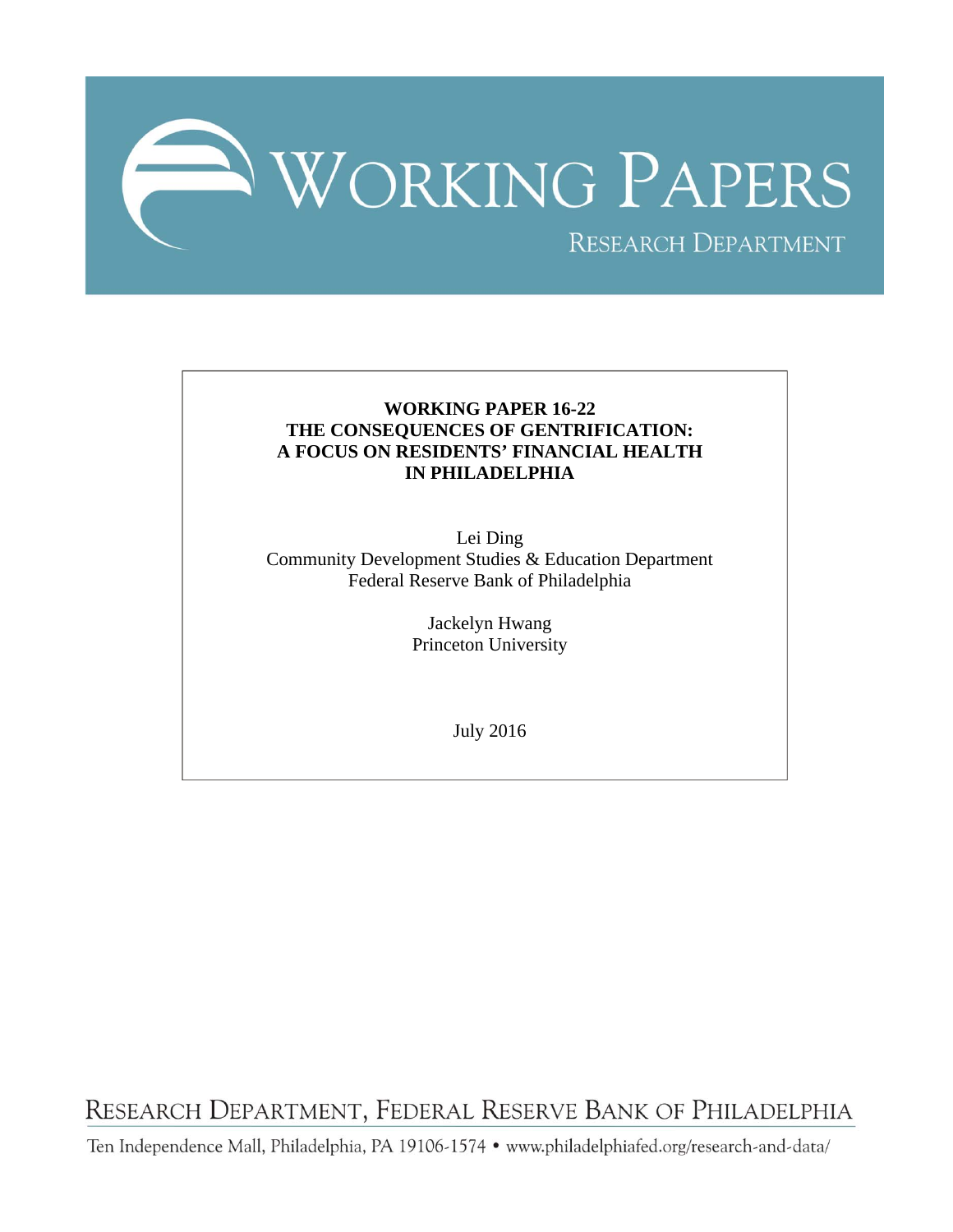### **The Consequences of Gentrification: A Focus on Residents' Financial Health in Philadelphia**

Lei Ding\* Federal Reserve Bank of Philadelphia

> Jackelyn Hwang Princeton University

(Forthcoming in *Cityscape)* 

### **Abstract**

There have been considerable debate and controversy about the effects of gentrification on neighborhoods and the people residing in them. This paper draws on a unique large-scale consumer credit database to examine the relationship between gentrification and the credit scores of residents in the City of Philadelphia from 2002 to 2014. We find that gentrification is positively associated with changes in residents' credit scores on average for those who stay, and this relationship is stronger for residents in neighborhoods in the more advanced stages of gentrification. Gentrification is also positively associated with credit score changes for less advantaged residents (low credit score, older, or longer term residents, and those without mortgages) if they do not move, though the magnitude of this positive association is smaller than for their more advantaged counterparts. Nonetheless, moving from gentrifying neighborhoods is negatively associated with credit score changes for less advantaged residents, residents who move to lower-income neighborhoods, and residents who move to any other neighborhoods within the city (instead of outside the city) relative to those who stay. The results demonstrate how the association between gentrification and residents' financial health is uneven, especially for less advantaged residents.

*Keywords:* gentrification, credit scores, residential mobility

*JEL Codes:* D14, J11, J6, R23

\_\_\_\_\_\_\_\_\_\_\_\_\_\_\_\_\_\_\_\_\_\_\_\_\_\_\_\_\_\_\_\_\_\_ \* Please direct questions and comments to Lei Ding at lei.ding@phil.frb.org. The authors thank Zaire Z. Dinzey-Flores, Jeffrey Lin, Ingrid G. Ellen, Robert M. Hunt, Leonard Nakamura, Theresa Y. Singleton, and two anonymous referees as well as participants of the 2016 Research Symposium on Gentrification and Neighborhood Change at the Federal Reserve Bank of Philadelphia, for their helpful comments. The authors also thank Eileen Divringi for her excellent research support and comments. The views expressed in this paper are those of the authors and do not necessarily reflect the views of the Federal Reserve Bank of Philadelphia or the Federal Reserve System. This paper is available free of charge at www.philadelphiafed.org/research-and-data/publications/working-papers.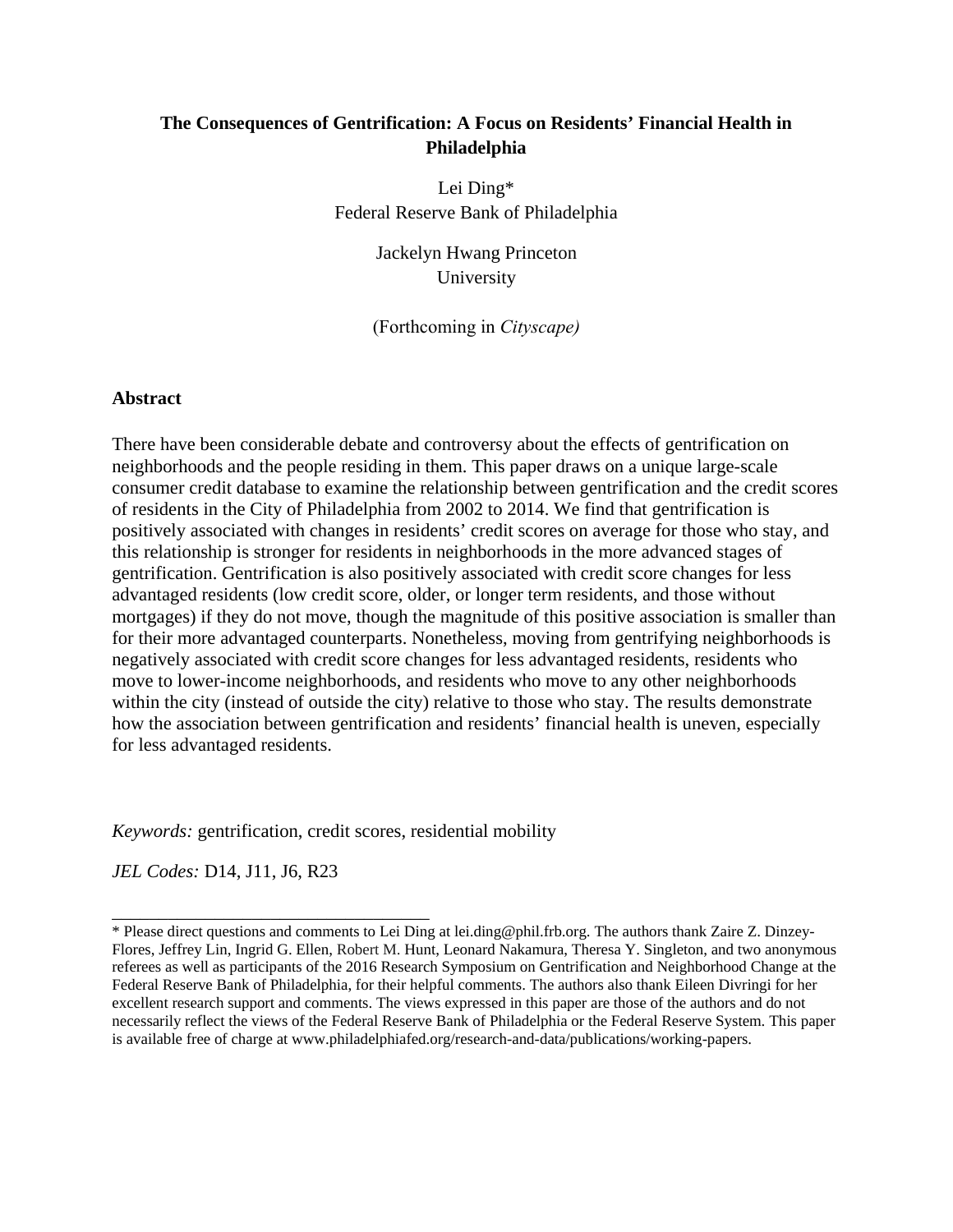### **1. Introduction**

Debates surrounding the consequences of gentrification have largely focused on the displacement of incumbent residents, though recent studies generally do not find evidence that less advantaged residents in gentrifying neighborhoods move at a significantly higher rate than similar households in nongentrifying neighborhoods (Ding, Hwang, and Divringi, 2015; Ellen and O'Regan, 2011; Freeman, 2005; Freeman and Braconi 2004; McKinnish, Walsh, and White, 2010; and Vigdor, 2002). Gentrification, the socioeconomic upgrading of a previously lowincome central city neighborhood, however, may affect the social and economic welfare of the residents in gentrifying neighborhoods in ways beyond just residential displacement.

In this paper, we contribute to this body of research by examining the relationship between gentrification and the financial health among residents, measured by individuals' credit scores, in Philadelphia from 2002 to 2014. We use a unique individual-level data set, the Federal Reserve Bank of New York Consumer Credit Panel/Equifax (hereafter noted as CCP), and more precise gentrification measures in the City of Philadelphia. The CCP data provide extensive information on residential location and consumer financial health and credit use, which allows us to observe residents' mobility patterns and how their financial status changes in relation to the characteristics of the neighborhood where they live, including gentrification.

Gentrification could affect residents' financial health indirectly in many ways, though existing studies do not suggest a direct link between gentrification and residents' credit scores. With the inflow of new lending institutions and improved access to financial services that can accompany gentrification, existing residents in gentrifying neighborhoods could gain improved access to mainstream financial products. Furthermore, gentrification could lead to increased labor market opportunities if the local economy improves, which could also help people make debt payments on time and improve their credit scores. Given the rising home values and the resulting increased home equity that often come with gentrification, existing mortgage borrowers may have greater incentive to keep current with their mortgage, which would maintain or improve their financial health status. However, the rising housing and living costs that come with gentrification could also cause liquidity problems for many residents in gentrifying neighborhoods, especially residents who are more financially vulnerable. Such liquidity

1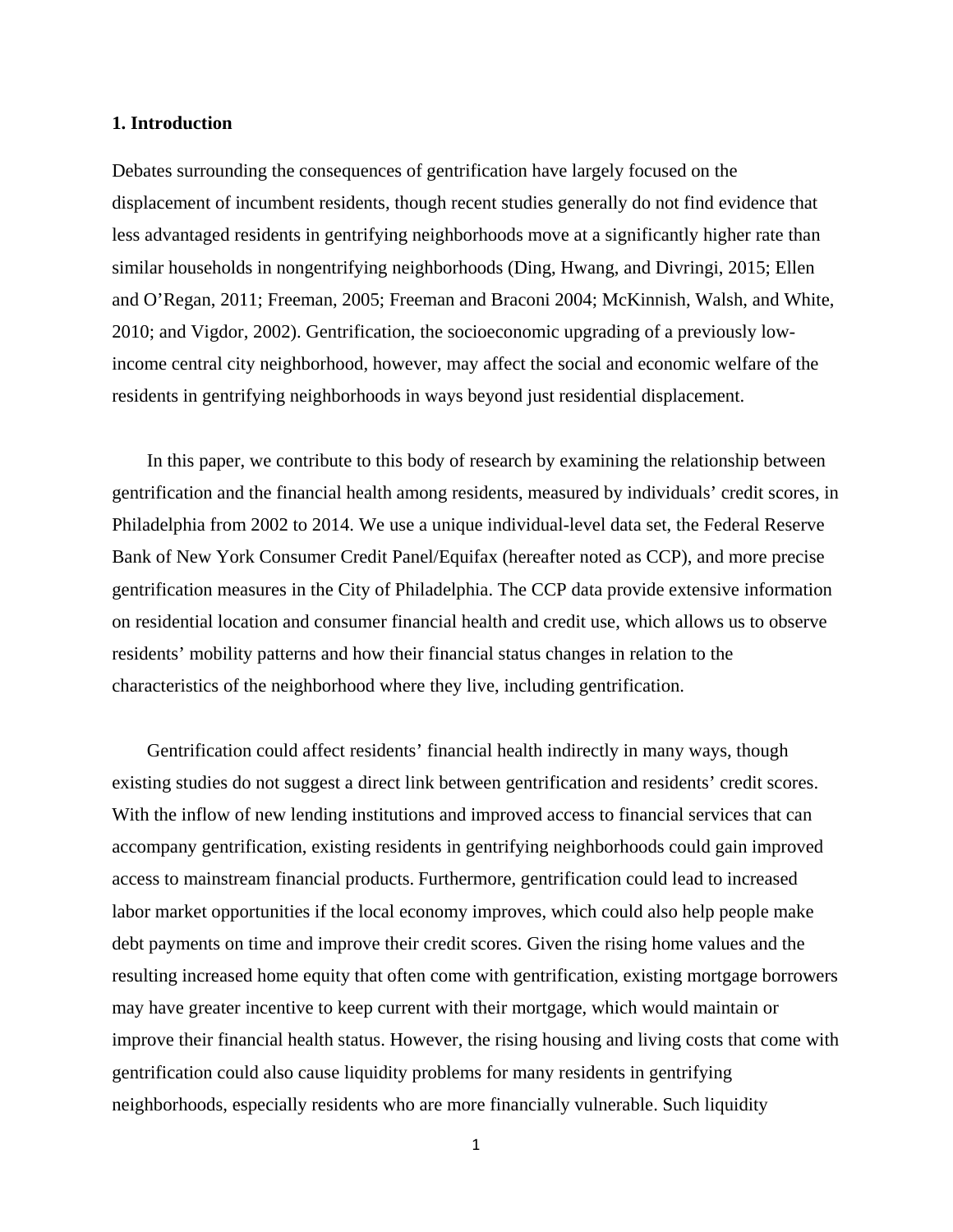problems could be manifested by increased levels of delinquencies on credit payments, tax foreclosures, evictions, as well as bankruptcies, all of which would negatively affect an individual's financial health. Further, financially vulnerable residents that move from gentrifying neighborhoods as a result of the rising costs accrue additional financial burdens from moving and may also face additional financial burdens from broader declines in affordability as neighborhoods gentrify throughout the city. Nonetheless, individuals who expect to experience larger improvements in financial health may select to live in gentrifying neighborhoods, while individuals who anticipate large decreases in their financial health may select to move from gentrifying neighborhoods. Despite reasons to believe that gentrification is associated with residents' financial health outcomes, few studies have examined this relationship.

In this study, we examine the relationship between gentrification and residents' financial health in general and across different subpopulations based on a random sample of adult residents in Philadelphia from 2002 to 2014. We find that residents who do not move from gentrifying neighborhoods experience an average increase of 11.3 points in their Equifax risk scores, a widely used credit score and our measure of individuals' financial health (higher scores indicate better financial health), over three years. Stayers in neighborhoods undergoing intense gentrification experience an average increase of 22.6 points, doubling the average increase across all gentrifying neighborhoods. The improvement in risk scores of residents in neighborhoods experiencing moderate or weak gentrification is much smaller.

We also find that gentrification is positively associated with the financial health of less advantaged residents in gentrifying neighborhoods if they are able to stay. Less advantaged residents in gentrifying neighborhoods—low risk score, older, or longer-term residents, and those without mortgages—who are likely more vulnerable to financial instability resulting from gentrification but who do not move experience some improvement on average in their risk scores, but the magnitude of their positive association with risk score changes is smaller compared to their more advantaged counterparts in gentrifying neighborhoods.

Relative to staying in the neighborhood, moving out of gentrifying neighborhoods is negatively associated with changes in the financial health of less advantaged residents. In other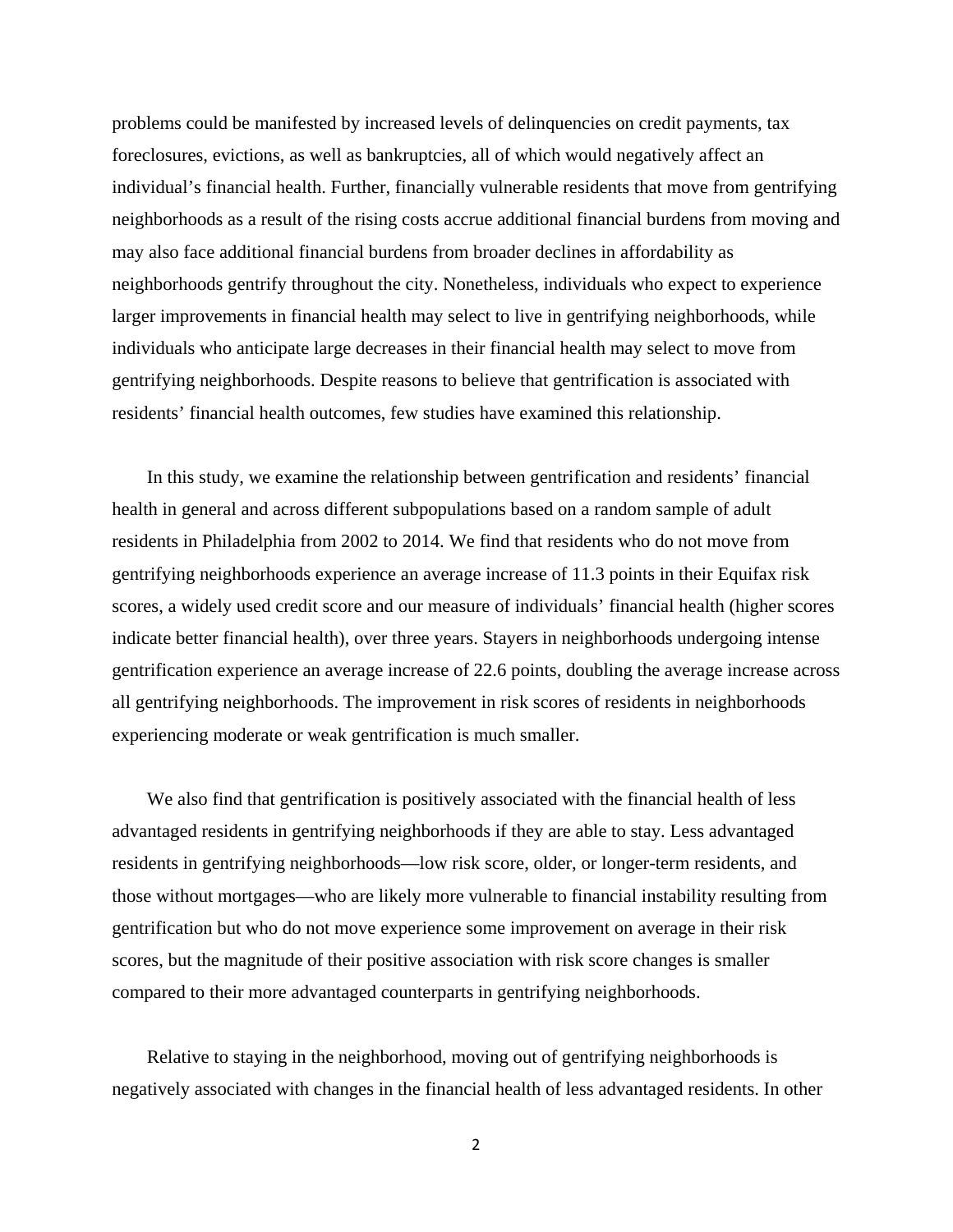words, their financial health would have been better off if they were able to remain in the gentrifying neighborhood. Changes in movers' financial health vary significantly depending on the quality of the destination neighborhoods: Moving to neighborhoods with lower income than their origin neighborhoods or to other neighborhoods within the city (instead of the suburbs or other metros) is negatively associated with the changes in movers' risk scores. Altogether, the results demonstrate how the association between gentrification and residents' financial health is uneven, particularly for less advantaged residents.

This paper proceeds as follows: Section 2 reviews relevant literature on gentrification and credit scores, and Section 3 provides a detailed description of the data sets and methodology used in the study. Using multiple regression analysis, Section 4 examines the relationship among gentrification and residents' financial well-being, and the final section concludes.

### **2. Background and Literature**

 $\overline{\phantom{a}}$ 

### *Economic and Financial Consequences of Gentrification*

The term *gentrification* describes neighborhood changes that are characterized by the influx of new residents of a higher socioeconomic status relative to incumbent residents and rising housing values and rents into low-income, central city neighborhoods.<sup>[1](#page-4-0)</sup> Given the rising housing and living costs that characterize gentrification, many argue that gentrification imposes increasing pressures of affordability on existing residents. As housing and living costs rise, less financially advantaged residents may become increasingly unable to afford to live in the neighborhood and may have to move out. This process is often called "residential displacement." The majority of research and debate on the consequences of gentrification has focused on residential displacement. The empirical evidence in these studies on residential displacement in U.S. cities, however, generally do not observe consistent and statistically significant differences

<span id="page-4-0"></span> $<sup>1</sup>$  This definition is generally consistent with the existing literature. Definitional debates involve whether to include</sup> neighborhoods beyond the central city, the socioeconomic upgrading of already well-off neighborhoods ("supergentrification"), and if displacement and racial turnover are essential (Brown-Saracino, 2010). For the purposes of the study, we focus on characteristics in which there is broad agreement in the field.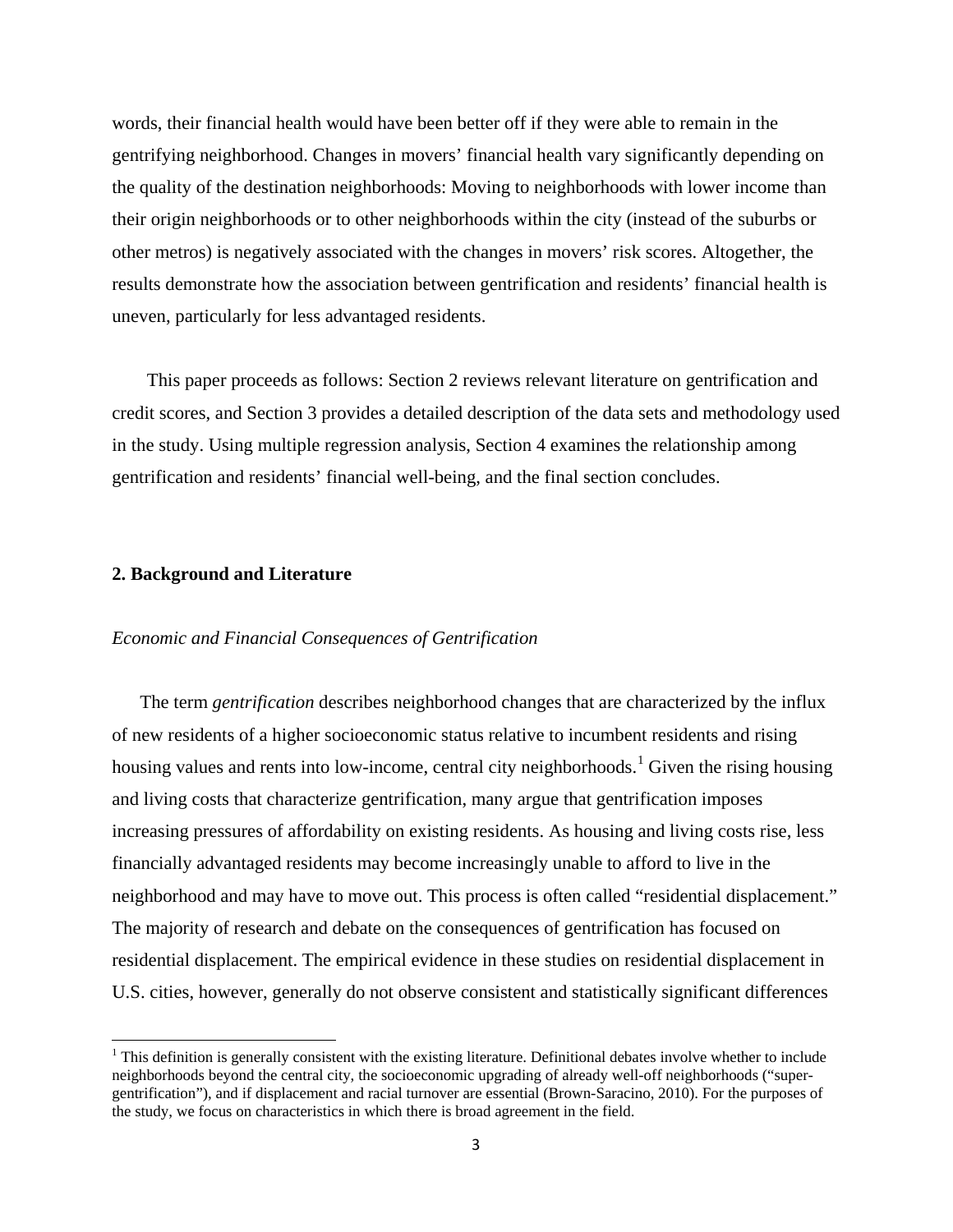in mobility rates between less advantaged residents, like less-educated, renting, minority, lowcredit score, and lower-income households, in gentrifying and nongentrifying neighborhoods (Ding, Hwang, and Divringi, 2015; Ellen and O'Regan, 2011; Freeman, 2005; McKinnish, Walsh, and White,  $2010$  $2010$ ).<sup>2</sup> These findings may be a result of the fact that gentrification can take place through infill development or in areas with high vacancy rates, as well as the fact that residents in these comparable neighborhoods generally have high mobility rates because they more often face financial instability and eviction (Newman and Wyly, 2006; Slater, 2009). Further, incumbent residents may incur financial burdens or "double-up" in their housing arrangements to afford the increased housing and living costs that come with gentrification or may be protected from moving through policies like rent control and subsidized housing (Freeman, 2005; Newman and Wyly, 2006). Therefore, less advantaged residents may face financial struggles as their neighborhoods gentrify, but they may not necessarily move out of the neighborhood in the limited time periods that these studies have examined (Freeman, 2005).

Only a handful of researchers have examined the financial and economic consequences, such as income and job opportunities, of gentrification. McKinnish, Walsh, and White (2010) find that income gains were greatest among black high school graduates, who make up a substantial proportion of the population of the neighborhoods identified as gentrifying at the beginning of their study, but they are unable to distinguish between whether these gains were among incumbent residents or higher-income blacks entering the neighborhood. Using a different data set, Ellen and O'Regan (2011) find that residents who remain in gentrifying neighborhoods experience greater income gains compared with residents who remain in nongentrifying neighborhoods. Due to data limitations, however, they are unable to examine residents who move. Lester and Hartley (2014) document more rapid employment growth and more rapid industrial restructuring (the replacement of goods-producing industries by jobs in the service sector, like restaurants and retail services) in gentrifying neighborhoods than nongentrifying neighborhoods. Meltzer and Ghorbani (2015) find that, at the zip code level, the number of jobs going to local residents increases significantly and that these jobs are primarily in the service sector and going to low- and moderate-income earners, but they do not find consistent and

l

<span id="page-5-0"></span><sup>&</sup>lt;sup>2</sup> Many ethnographic accounts of gentrifying neighborhoods also document the political and cultural displacement that occurs as neighborhoods gentrify, alienating many of a neighborhood's less advantaged residents (e.g., Hyra, 2014; Martin, 2007; Zukin, 2010).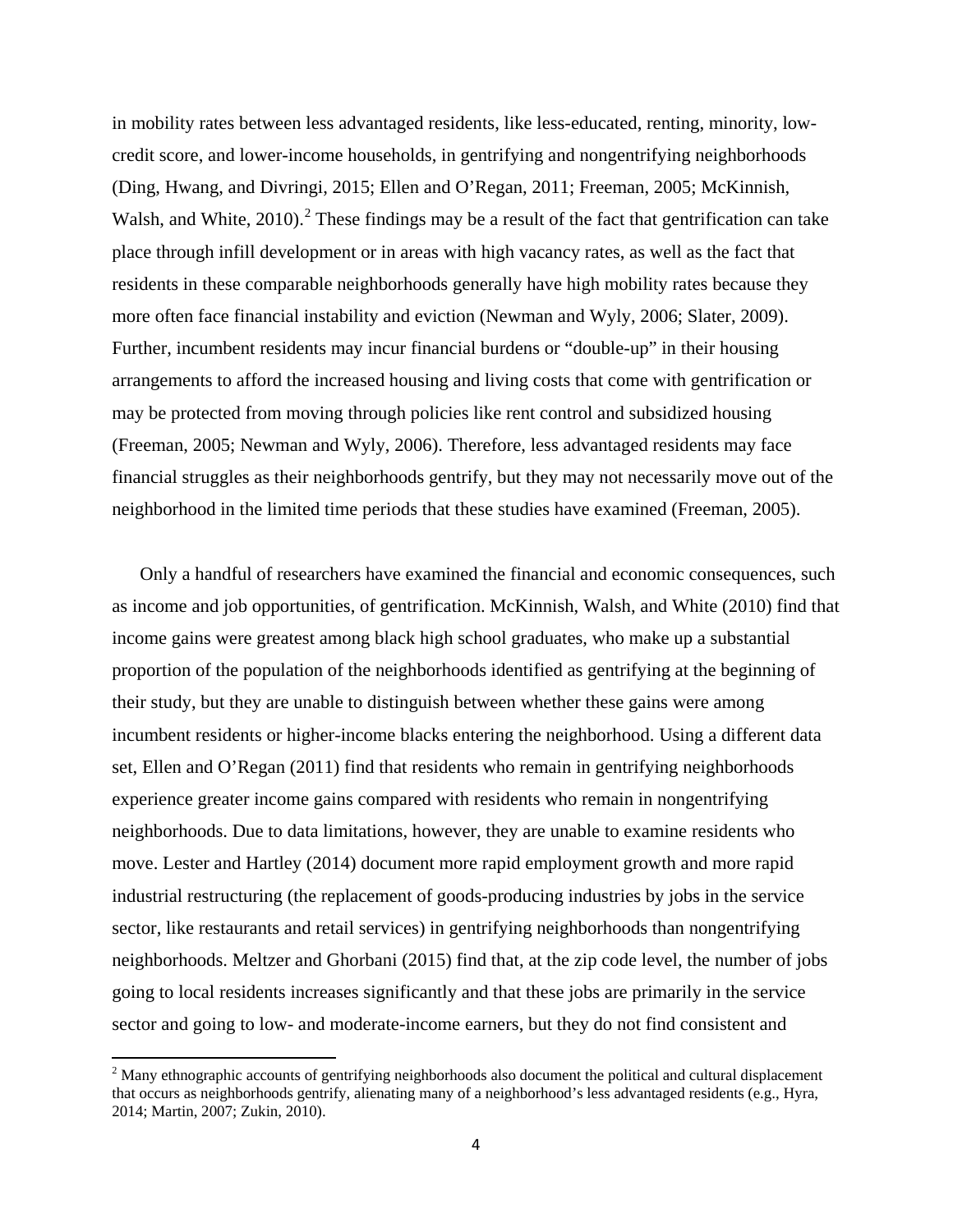meaningful gentrification effects on local employment at the census tract level. These latter two studies suggest that gentrification may provide economic opportunities to local residents, but they do not examine the trajectories of individual residents.

Hartley (2013) uses similar data to our study and examines changes in Equifax risk scores from 2001 to 2007 in gentrifying and nongentrifying neighborhoods across the U.S. He documents increases in financial well-being among residents who remain in or move from gentrifying tracts: Living in a neighborhood that gentrified between 2001 and 2007 is associated with an 8-point higher increase in risk scores compared with living in a nongentrifying neighborhood. Hartley (2013) also finds that gentrification is negatively correlated with the existence of delinquent accounts among residents. Our study extends from Hartley's (2013) work by examining a period beyond the Great Recession. We also examine heterogeneity across additional subpopulations that Hartley (2013) does not consider, such as those in neighborhoods in various stages of gentrification and those who move to neighborhoods with a higher or lower level of income. These are important distinctions to consider when studying the effects of gentrification because previous research shows that mobility from gentrifying neighborhoods is largely due to higher-score residents moving to wealthier neighborhoods and that gentrification can impose different burdens depending on the stage and pace of gentrification in a neighborhood (Ding, Hwang, and Divringi, 2015).

### *Gentrification and Residents' Financial Health*

l

We use a credit score, the Equifax risk score, to measure of a resident's financial health. What does a credit score, $3$  like the risk score, represent? And, how do we expect it to be associated with gentrification? A credit score is indicative of the probability that an individual will repay his or her debts without defaulting. It reflects the likelihood that a borrower will become seriously delinquent on any open credit account within 18–24 months. A higher risk score represents a lower level of estimated credit risk for a consumer, while a lower risk score indicates that the likelihood of the individual defaulting on his or her debt is higher. No score indicates a thin

<span id="page-6-0"></span><sup>&</sup>lt;sup>3</sup> There are various types of credit scores, such as lender-specific scores used to underwrite individual financial products and *generic credit history scores* developed by major credit bureaus—Experian, Equifax, and TransUnion (Mester, 1997). Our study focuses on the latter.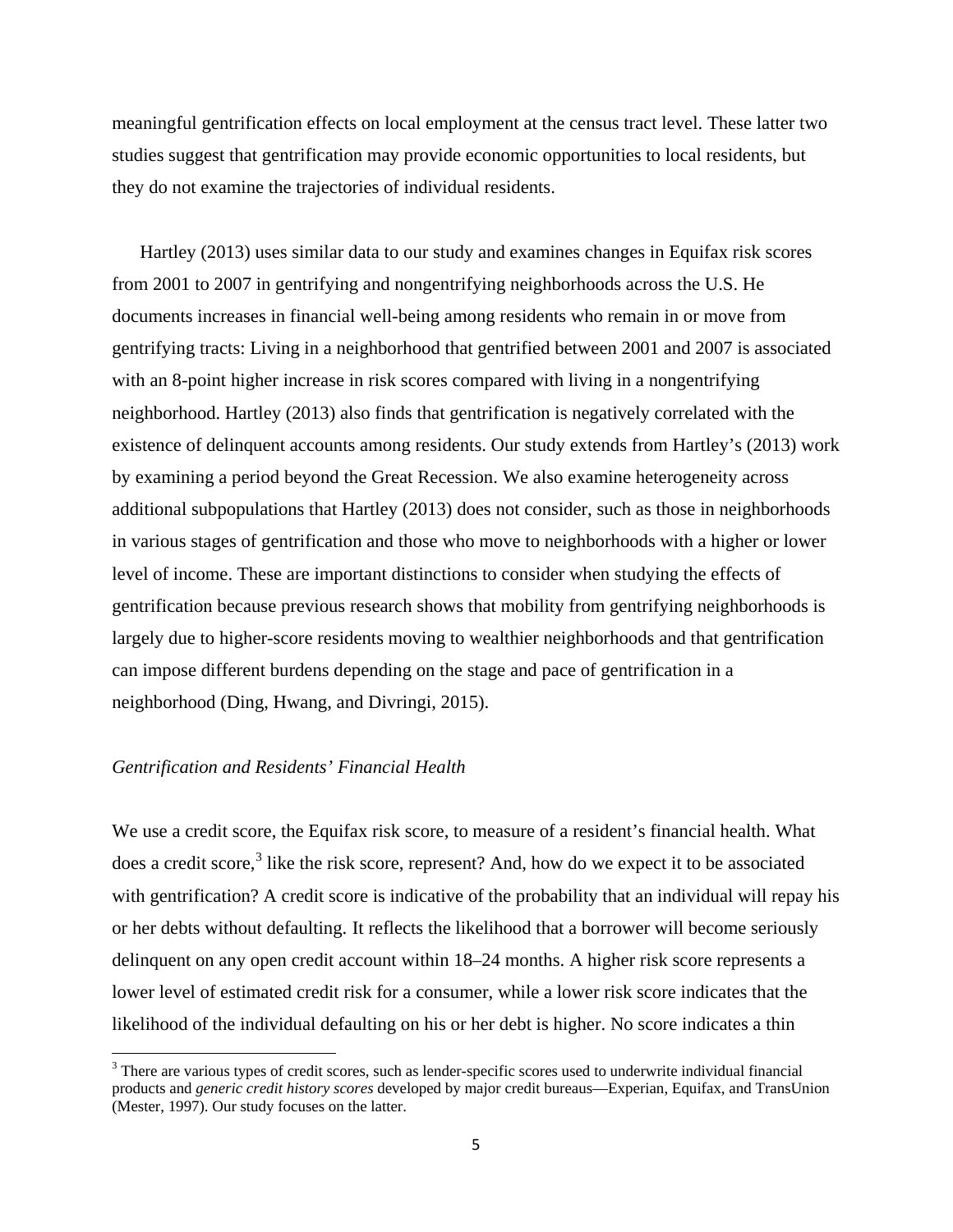file—too little information is available for a score to be estimated. In short, a credit score provides a summary measure of a person's financial health and creditworthiness, which often determines credit access and pricing. Since their introduction in the 1970s, credit scores have played a central role in consumers' economic lives and have become an important determinant of individuals' financial and economic opportunities. In addition to serving as a key determinant for access to credit for individual consumers, credit scores have been increasingly used in the evaluation of individuals' applications for insurance, rental housing, utilities, and employment (Mester, 1997; Newman and Newman, 2013). Credit scores also represent an important and understudied dimension of financial health that can capture more than traditional measures of financial health, like income or wealth. Individuals rely not only on income but also on other resources, such as savings, assets, family contributions, or financial knowledge, for financial stability. Overall, credit scores provide a more comprehensive measure of the financial health of residents that directly reflects financial consequences that can come with the rising costs and shifting economy associated with gentrification.

While credit scores have been widely used in the U.S., almost no research has examined the determinants of credit scores or what triggers changes in credit scores. Credit bureaus may use many credit characteristics that relate to loan performance to compute credit scores, but they have not disclosed to the public their precise credit scoring models (Board of Governors of the Federal Reserve System [Federal Reserve Board], 2007). The Federal Reserve Board (2007) disclosed a list of 312 credit characteristics compiled by TransUnion in borrower credit records that could be used in its credit scoring models. An industry report states that the factors used to compute individuals' credit scores fall into the following categories, weighted in the model in this order: previous payment history, outstanding debts, length of credit history, new accounts opened, and types of credit used (Fair Isaac Corporation, 2005).<sup>[4](#page-7-0)</sup> While credit scores reflect important aspects of an individuals' financial health, they only directly reflect debt levels and debt payment behavior and do not incorporate income and asset holdings. Credit scoring models constantly update with new information (Poon, 2009), and particular events, such as delinquency, very large changes to one's debt, and events of public record (e.g., bankruptcy or

l

<span id="page-7-0"></span><sup>&</sup>lt;sup>4</sup> The credit bureau provides some information about the weight given to different sets of predictors: previous payment history (35%), outstanding debts (30%), length of credit history (15%), new accounts opened (10%), and types of credit used (10%) (Fair Isaac Corporation, 2005).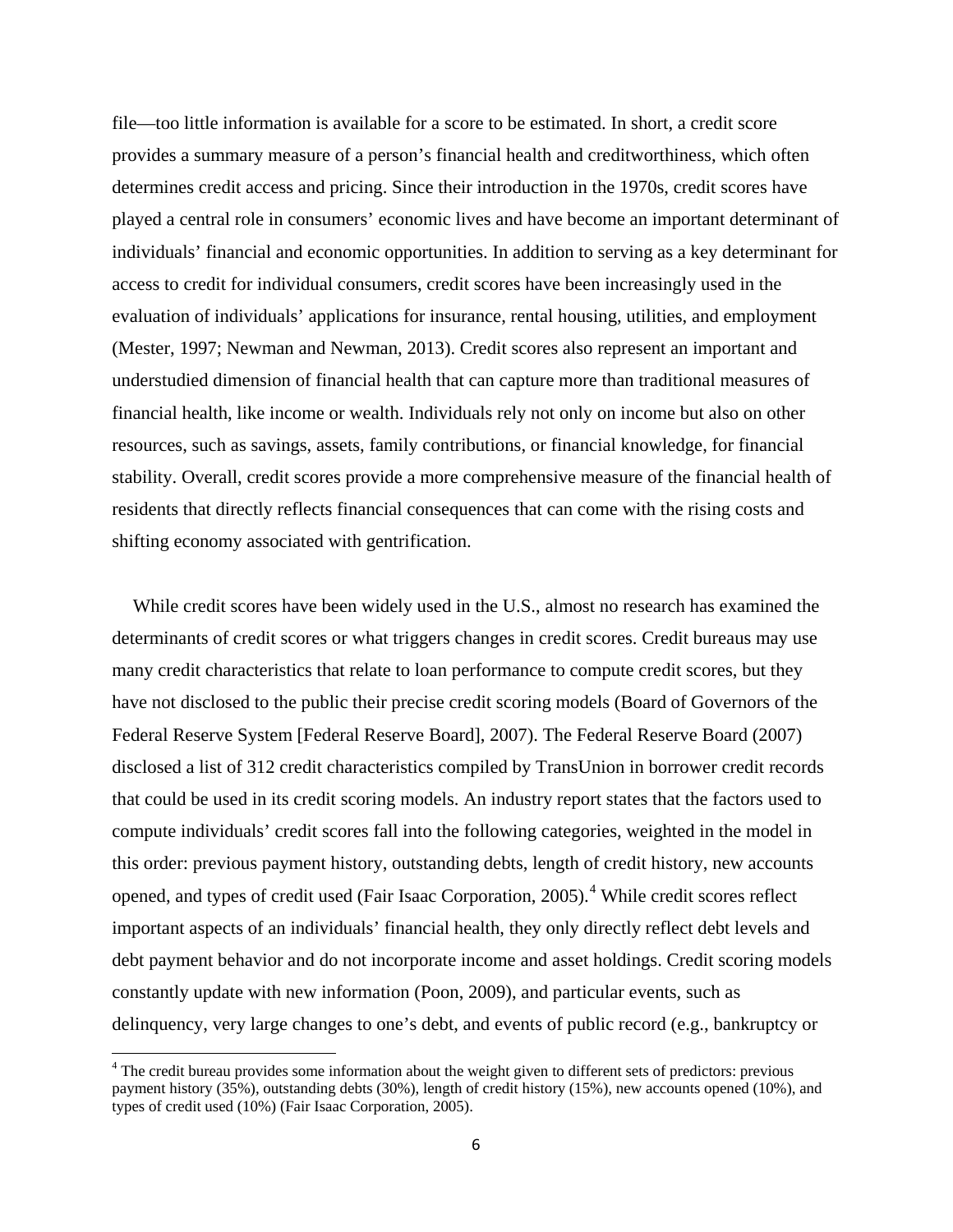foreclosure), generally have greater effects on credit scores (Anderson, 2007). Studies also show that the change in a consumer's credit score over time is negatively correlated with his or her initial score, exhibiting a pattern of "mean-reversion" (Musto, 2004). Put differently, individuals with lower scores are expected to experience larger increases in their risk scores. This is likely because the impact of negative or positive events an individual experiences on his or her credit score decreases over time (i.e., time decay of information), and the score differences between borrowers with good credit and bad credit tend to revert towards the population average (Anderson, 2007).

The Equal Credit Opportunity Act **(**ECOA**)** prohibits discrimination in computing credit scores on the basis of race, ethnicity, religion, national origin, gender, marital status, and age (Federal Reserve Board, 2007). The Federal Reserve Board (2007) confirms that none of the credit characteristics included in a credit scoring model serves as a proxy for race, ethnicity, gender, or income.<sup>[5](#page-8-0)</sup> However, when focusing on the outcomes from the credit scoring models, several studies have documented sizeable differences in mean credit scores across income and racial/ethnic groups, homeowners and renters, as well as individuals with different education levels, age, and health (Bostic, Calem, and Wachter, 2005; Federal Reserve Board, 2007; Newman and Newman, 2013). Bostic, Calem, and Wachter (2005) find that low-score individuals are disproportionately more likely to have low incomes and be of a minority group, and they find that the magnitude of the differences across different subpopulations increased between 1989 and 2001. While income often correlates with financial indicators associated with one's ability to repay his or her debt, reasons for such differences are still unclear for researchers because the scoring models only incorporate debt—not income, asset holdings, or employment status. The Federal Reserve Board (2007) attribute this gap in credit scores to differences in the documented payment histories and outstanding debts of low-income and minority individuals. Spader (2010) further suggests that credit scores create a "feedback loop": People with low scores have limited choices in credit products because of their scores, and these products (e.g., subprime mortgages) by their nature usually have higher default risk, which could further hurt low-score borrowers' credit scores when they default.

 $\overline{\phantom{a}}$ 

<span id="page-8-0"></span> $<sup>5</sup>$  The only exception is that they find a consumer's length of credit history correlates with the consumer's age.</sup>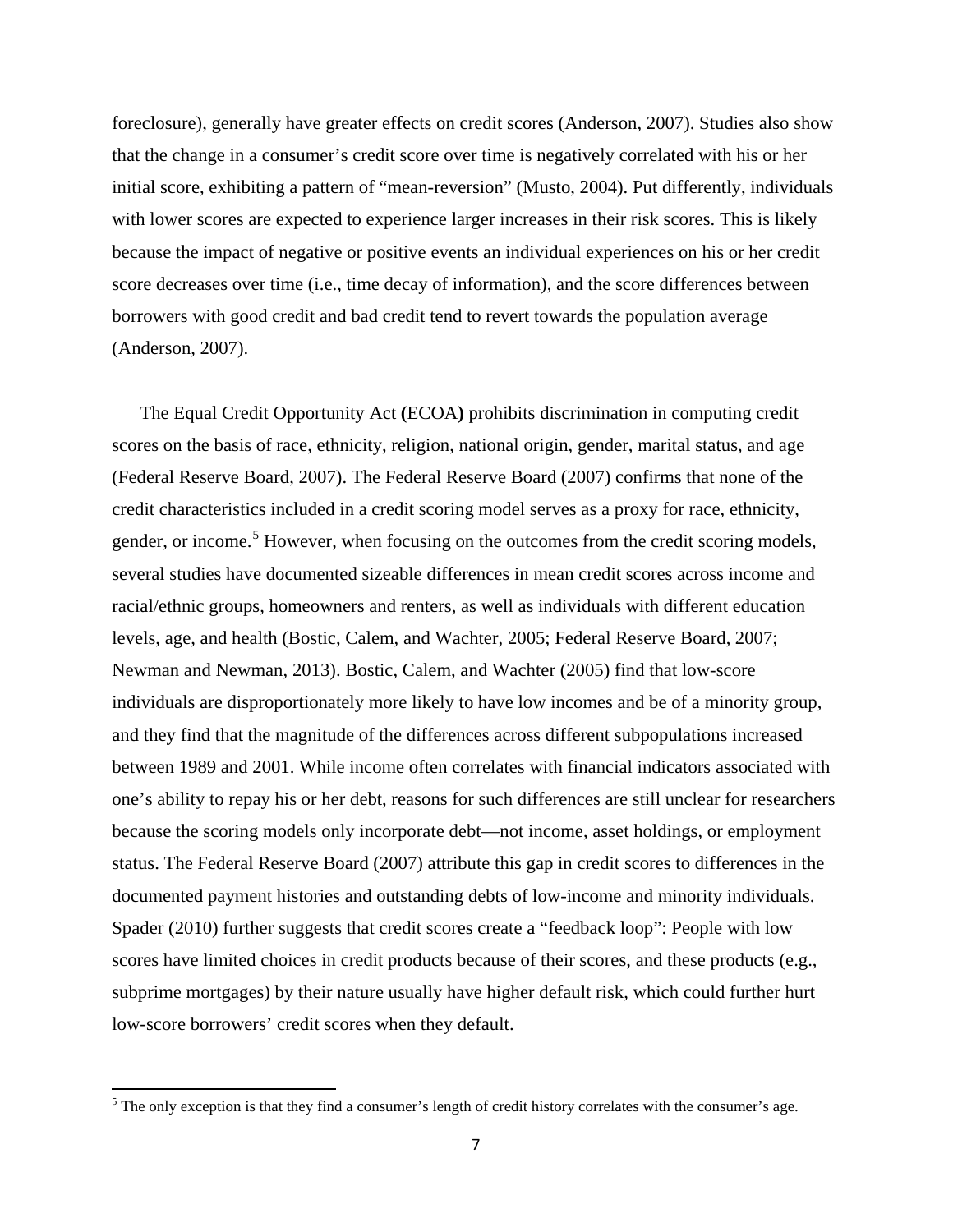Credit scoring models do not use very fine geographic information, so existing studies generally do not suggest a direct link between neighborhood characteristics and individuals' credit scores. There are, however, several possible mechanisms in which gentrification could have differential impacts on residents' credit scores indirectly. On the one hand, gentrification not only attracts residents with higher socioeconomic status, but it also ushers in services that were previously absent in those neighborhoods (Meltzer and Schuetz, 2012). The inflow of new investment and improved access to mainstream financial services that typically come with gentrification can have direct or indirect positive effects on residents' financial health. For example, the influx of new bank branches, ATMs, and financial service firms that come with gentrification makes it easier for existing residents to access safer and more affordable financial products. Further, the increase in job opportunities in gentrifying neighborhoods as the local economy improves could also increase residents' incomes and help them make timely payments on various credit accounts. In addition, the increase in housing values in gentrifying neighborhoods could help improve consumers' credit performance. Existing studies generally agree that the most important predictor of mortgage default is the level of equity in the property: the higher the level of equity in the property, the less likely the mortgage borrower will default on the mortgage (for a review, see Quercia and Stegman, 1992). Thus, rising housing prices increase the level of equity in a property, which can improve the mortgage performance of existing borrowers, though this channel is only relevant for homeowners with mortgages. We expect that the likely improved credit access and credit performance for existing residents in gentrifying neighborhoods will improve their credit scores.

However, the increase in rents and property taxes and rising costs of living that come with gentrification could make gentrifying neighborhoods increasingly unaffordable for many existing residents. They may have difficulty in paying rents, property taxes, or other credit accounts, thus hurting their financial health. Further, if they cannot afford to stay in gentrifying neighborhoods and have to move, the move itself could incur various costs, including but not limited to transportation costs, storage costs, replacement costs, job search costs, not to mention the psychological and social challenges associated with the move. Housing searches also require time and resources that can have negative consequences on individuals' credit scores. In particular, putting together a down payment for a house or a deposit for rental housing, going

8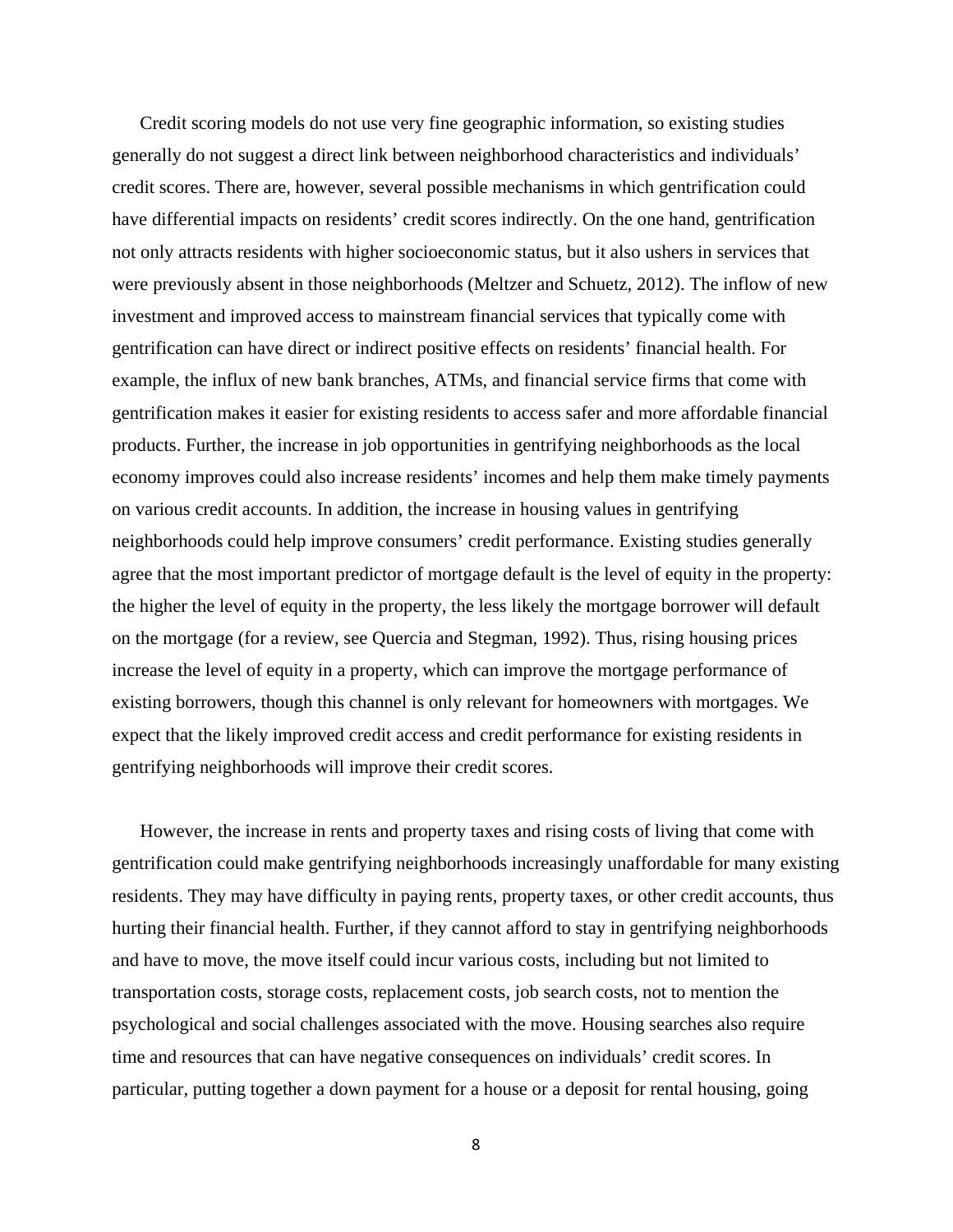through additional credit checks for mortgage and rental applications, or taking on new debt with a mortgage can have negative consequences for an individuals' financial health, particularly for those who are residentially displaced from a gentrifying neighborhood. All these factors could have significant negative effects on the financial health of residents in gentrifying neighborhoods, and we expect them to hit vulnerable movers even harder because of the lack of a financial cushion they have. In sum, gentrification can affect residents' credit scores as a result of the various changes that come with gentrification, which could influence individuals' payment histories and access to credit. We expect that credit scores will be negatively associated with moving from gentrifying neighborhoods for less advantaged residents, relative to those that are able to stay, but the credit scores of less advantaged stayers could either be positively or negatively associated with gentrification.

Of course, residents who experience greater improvement in their credit scores could selfselect into gentrifying neighborhoods in the first place. For example, young recent college graduates, who are more likely to experience larger improvement in their credit scores as they build credit, may be more likely to live in gentrifying neighborhoods. At the same time, less advantaged residents living in gentrifying neighborhoods, who are more likely to have lower credit scores and are more likely to be older or longer term residents, may be less likely to experience improvements in their credit scores as they were more vulnerable to economic insecurity during the Great Recession.

### **3. Data and Methodology**

### *Data: Gentrification Measures*

Gentrification is broadly the socioeconomic upgrading of a previously low-income neighborhood characterized by the influx of higher socioeconomic status residents and an increase in housing prices. Therefore, we measure gentrification by specifically concentrating on shifts in the socioeconomic status of residents and neighborhood housing prices. We focus on the City of

9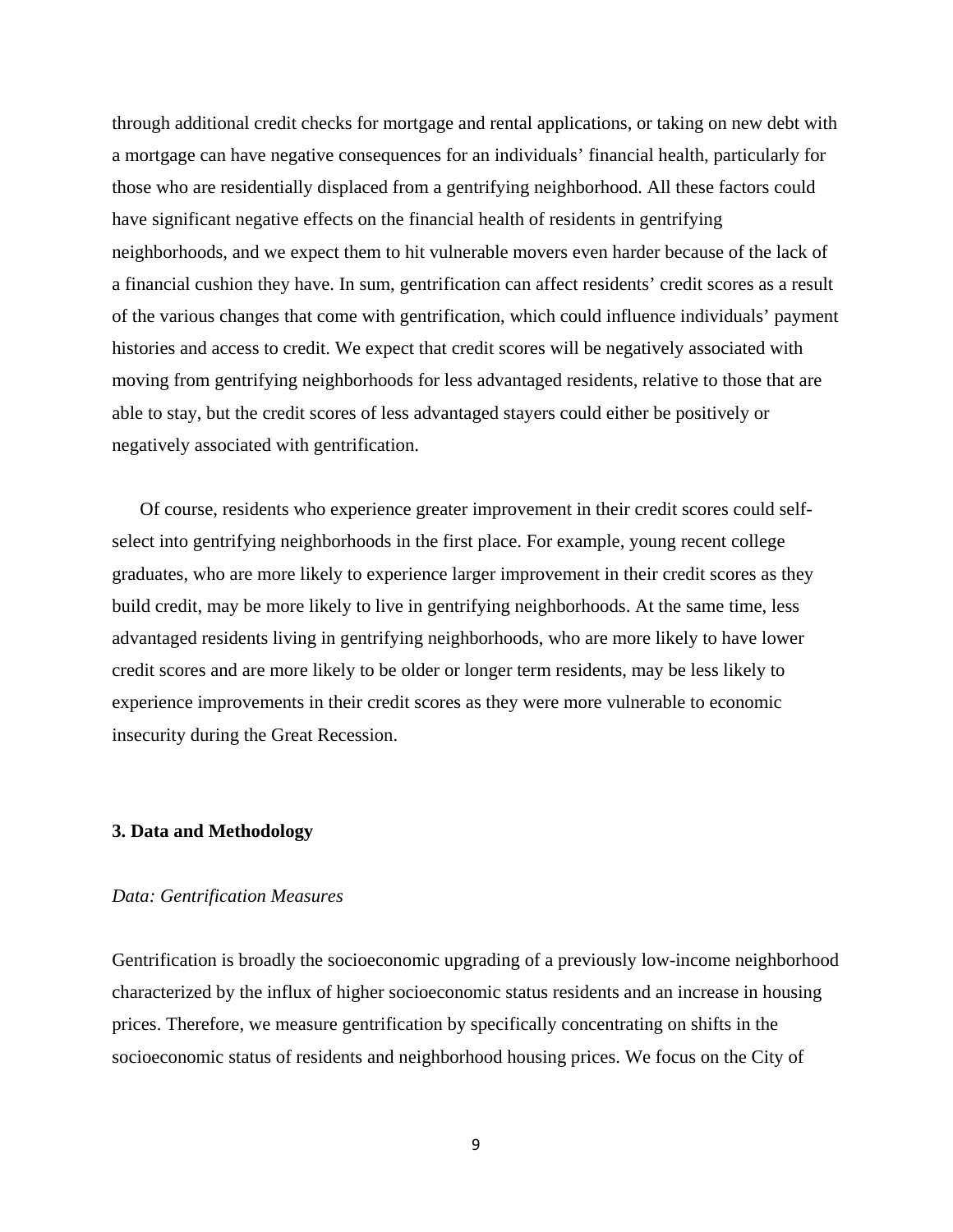Philadelphia in this study to isolate effects in a single housing market and to draw from local knowledge and alternative data sources to verify our measures of gentrification.<sup>[6](#page-11-0)</sup>

By definition, for tracts to gentrify, they have to have been lower-income tracts at the beginning of the period. Because the CCP data used in this study track individuals from 2002 to 2014, we consider tracts to be *gentrifiable* if their median household income was below the citywide median household income in the year 2000 using estimates from the 2000 U.S. Census. [7](#page-11-1) We consider a tract to be *gentrifying* if it was gentrifiable in 2000 and experienced both a percentage increase above the citywide median increase in either its median gross rent or median home value *and* an increase above the citywide median increase in its share of collegeeducated residents from 2000 to 2013 based on data from the 2000 U.S. Census and the American Community Survey (ACS) five-year estimates from 2009 to 2013 (denoted as 2013, hereafter).We rely on housing values and rents because they reflect the demand for various amenities and investment in the neighborhood. We include changes in *either* rents or home values because these changes do not necessarily occur in step with each other but nonetheless indicate changing affordability in a previously low-income neighborhood. Additionally, we include criteria for demographic changes to deal with issues with past strategies of misidentifying gentrification in neighborhoods experiencing housing price spillovers without demographic changes. We rely on increases in the share of college-educated residents rather than incomes to capture young professionals who may have relatively lower incomes and to better distinguish an influx of new residents from incumbent upgrading (Clay, 1979; Freeman, 2005; Ley, 1996).<sup>[8](#page-11-2)</sup> Figure 1 (Left) provides a map of gentrifying neighborhoods based on our measure. Of Philadelphia's 365 tracts with substantial population sizes, we categorized 56 of its 184 gentrifiable tracts as gentrifying from 2000 to  $2013.<sup>9</sup>$  $2013.<sup>9</sup>$  $2013.<sup>9</sup>$  The remaining 128 tracts are *nongentrifying*: they were gentrifiable in 2000 but did not meet the criteria listed previously.

l

<span id="page-11-0"></span><sup>6</sup> For additional information on construct validity and issues with other census-based measures, see the Appendix of Ding, Hwang, and Divringi (2015).

<span id="page-11-1"></span> $<sup>7</sup>$  Some studies used metropolitan area median household incomes as the threshold, but, Philadelphia's metropolitan</sup> area median income is much higher than most of the tracts within the city. Thus, we only focus on lower-income tracts relative to the city to identify gentrification in this study.

<span id="page-11-2"></span> $8$  Ninety-nine tracts had above-citywide median increases in either home values or rents, but 43 of these tracts did not have above-citywide median increases in their shares of college-educated residents.

<span id="page-11-3"></span> $\degree$  The data exclude 16 census tracts that had fewer than 50 residents or had zero housing units during the entire period of analysis. This exclusion results in a sample of 365 census tracts.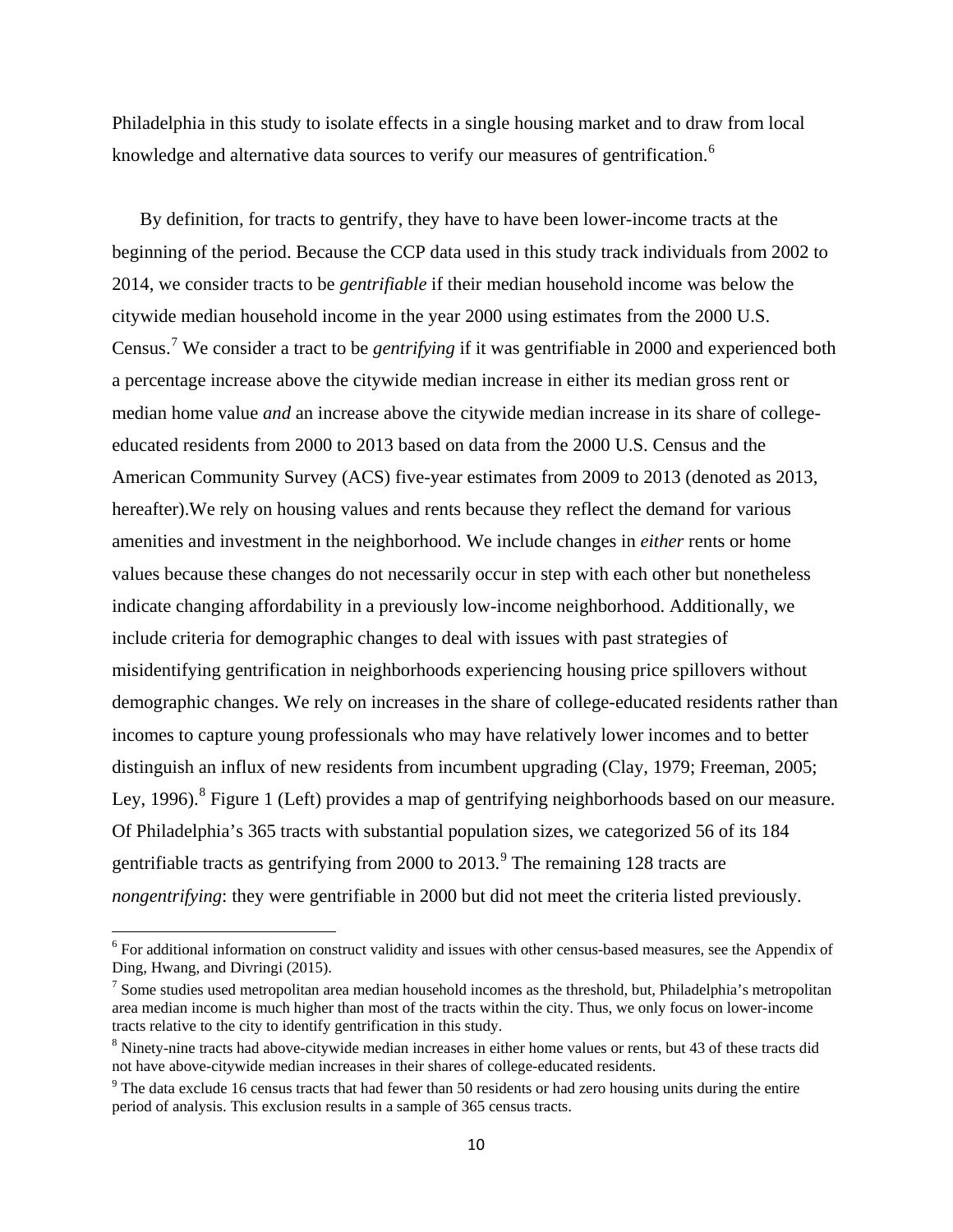Gentrification is a dynamic process that occurs at varying paces. Therefore, we also constructed more refined categories of gentrification to assess if the financial health of residents varies by the pace or stage of gentrification a neighborhood is experiencing. We constructed a separate category for census tracts that experienced gentrification prior to 2000 either during the 1990 to 2000 decade or during the 20-year period of 1980 to 2000 using the same criteria listed above. Among the tracts that were gentrifying before 2000 and were still gentrifiable in 2000, we categorized those that continued to gentrify from 2000 to 2013 as *continued gentrification*. These tracts are generally in the more advanced stages of gentrification. We classified the tracts that were gentrifying from 2000 to 2013 but were not gentrifying before 2000 into three categories *weak gentrification*, *moderate gentrification*, and *intense gentrification*—to indicate the pace of gentrification in these areas. Tracts experiencing weak gentrification had both median rent prices and home values in the bottom quartile among these gentrifying tracts according to the 2009 to 2013 five-year ACS estimates. Tracts that we categorized as intense gentrification had either median rent prices or median home values in the top quartile of these gentrifying tracts. We categorized the remaining tracts as moderate gentrification. Table 1 provides a detailed description of these categories, and Figure 1 (Right) displays a map of Philadelphia's tracts based on these categories. Average demographic and socioeconomic characteristics of these tracts are displayed in Appendix Table A1.

Most of the gentrifying neighborhoods in the city of Philadelphia are either close to the downtown or adjacent to major anchor institutions (e.g., University of Pennsylvania and Temple University). Ding, Hwang, and Divringi (2015) classify the gentrifying tracts into five clusters. The Center City cluster contains tracts in the central business district (CBD) and residential neighborhoods adjacent to it, and most of the other tracts in the cluster are wealthy, nongentrifiable tracts. The South Philadelphia cluster comprises a diverse array of neighborhoods spanning the southern section of the city, and a large proportion of the tracts in this area were gentrifying prior to 2000. The Lower North cluster contains areas just north of the CBD, including areas by Temple University and areas adjacent to City's major park—Fairmount Park. The River Wards cluster encompasses a number of neighborhoods that have strong historical ties to Philadelphia's industrial economy along the Delaware River, expanding from

11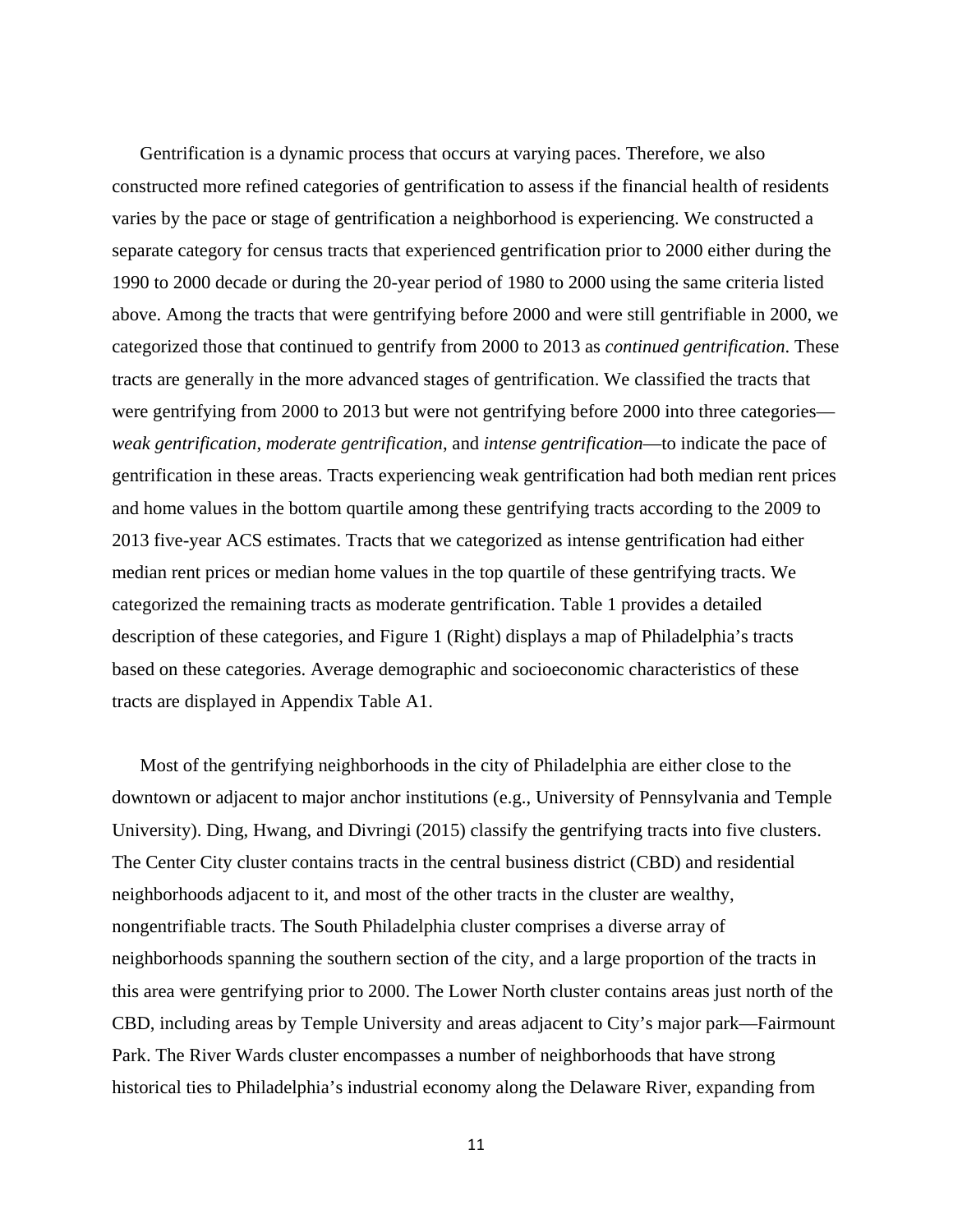neighborhoods that had gentrified during 1980s and 1990s. Lastly, the West Philadelphia cluster primarily includes tracts surrounding the University of Pennsylvania and Drexel University (University City), where nearly half had been gentrifying since prior to 2000.

### *Data: CCP*

l

This study primarily relies on the CCP data, which consist of an anonymized 5% random sample of U.S. consumers with credit bureau records. The sample is constructed by selecting consumers with at least one public record or one credit account currently reported and with one of five numbers in the last two digits of their Social Security numbers  $(SSNs)^{10}$  $(SSNs)^{10}$  $(SSNs)^{10}$  (see details in Lee and van der Klaauw, 2010). The CCP data report the credit characteristics, including extensive information on consumer credit use and credit performance, for individuals in the sample quarterly beginning in 1999. The CCP data also include the census geography identifiers (block, tract, county, and state) associated with each consumer's credit file, so we are able to identify whether an individual has moved across neighborhoods and to track the origin and destination neighborhood of a mover. We used data from the second quarter in each year during the study period for this study.

We carefully evaluated the representativeness of the CCP data and find that the age distribution and population estimates of the CCP sample are quite similar to those based on the American Community Survey (ACS) sample in Philadelphia, especially for individuals 25 years of age or older (see details in Ding, Hwang, and Divringi, 2015). We further compared the mobility rates derived from the CCP data with those derived from the ACS data and find that the interstate and intercounty mobility rates are generally similar. The ACS data report slightly higher overall mobility rates than our study, but this is likely due to intra-neighborhood moves that we do not count in our study.

There are a few caveats with the CCP data worth mentioning. First, the CCP data set only samples individuals with a credit history and an SSN, so individuals who have never applied for

<span id="page-13-0"></span><sup>&</sup>lt;sup>10</sup> The CCP data do not include actual SSNs. Equifax uses SSNs to assemble the data set, but the SSNs are not shared with researchers. In addition, the data set does not include any names, full addresses, demographics (other than age), or other codes that could identify specific consumers or creditors.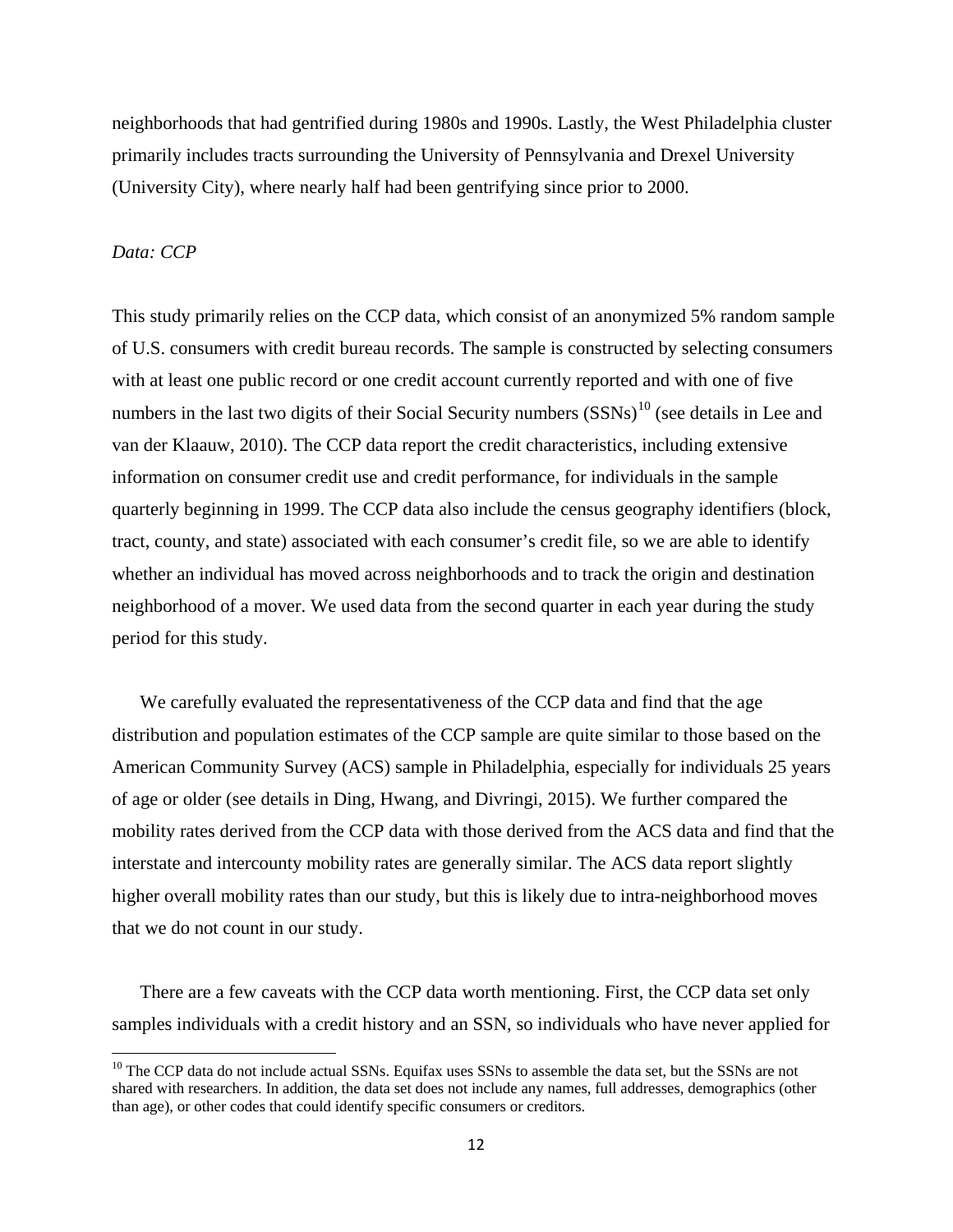or qualified for a loan are not included.<sup>[11](#page-14-0)</sup> Thus, the results may not represent the behavior of individuals without credit records or SSNs, such as those who do not use credit at all or young individuals or new immigrants who have no credit history. The CCP data set, however, does include individuals with thin files—those with too little information for scores to be estimated, as well as individuals whose credit file only consists of a collection or public record item (such as bankruptcy) or only contains authorized user accounts or closed accounts. Second, the CCP data have a significantly lower proportion of individuals aged 18 to 24 years old compared with ACS estimates; this is because younger adults are less likely to have a credit history than older individuals.<sup>[12](#page-14-1)</sup> The data also have a slightly higher proportion of older individuals (65+ years old) likely because of the delay in the removal of deceased individuals' records from the CCP data (Lee and van der Klaauw, 2010). Finally, the sample design of the CCP data prevents us from tracking the change in financial health for a very small share of consumers newly added to or dropped from the panel. We estimate that 1% to 3% of consumers in the original CCP sample were dropped, while a similar share of consumers was added to the panel each year.<sup>[13](#page-14-2)</sup> Because of this, we do not use a longitudinal panel design and instead construct our dataset as individual annual cohorts who we track over three year periods.

Keeping these caveats in mind, the CCP data provide a unique sample at the individual level for the investigation of the relationship between gentrification and financial health for financially independent adults, which has been largely unexplored before now. Our analysis includes individuals who we initially observe in 2002 to 2003 and from 2005 to 2011, for whom we have geographic data and risk scores for the initial year and three years later in the data set.<sup>[14](#page-14-3)</sup> About

 $\overline{\phantom{a}}$ 

<span id="page-14-0"></span><sup>&</sup>lt;sup>11</sup> According to a report by the Consumer Financial Protection Bureau (CFPB), as of 2015, 26 million Americans (one in 10 adults) do not have any credit history with a nationwide consumer reporting agency (CFPB, 2015). Brown, Haughwout, Lee, and van der Klaauw (2011) estimate that about 8.3% of households do not include a member with a credit report.

<span id="page-14-1"></span><sup>&</sup>lt;sup>12</sup> Although the younger population (18−24 years old) is slightly underrepresented in the CCP data, we keep them in the analysis because Millennials may contribute to the gentrification process. We have conducted additional analyses excluding these young adults, and the results are similar.

<span id="page-14-2"></span> $13$  The CCP data continue to add new individuals who develop a credit history or immigrate to the U.S. over time and drop consumers when they die, emigrate, or "age off," following a prolonged period of inactivity and no new items of public record appearing.

<span id="page-14-3"></span><sup>&</sup>lt;sup>14</sup> Our study period begins in the second quarter of 2002 because the geographic information in the data prior to 2002 is less precise (Wardrip and Hunt, 2014). Also, the 2004 cohort was excluded from the analysis because the mobility rate in 2005 was abnormally high, likely due to a change in the geocoding system in that year.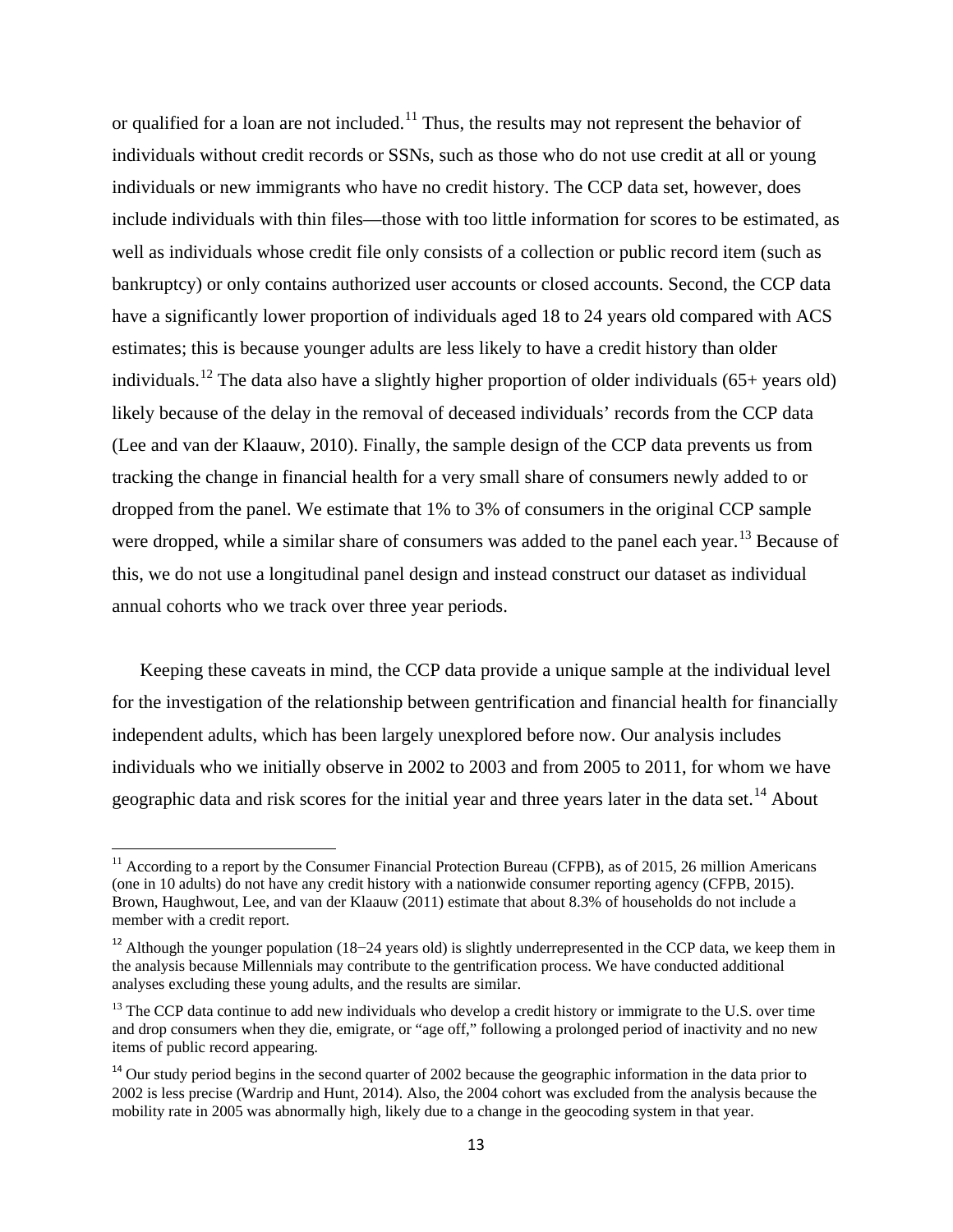11.5% of individuals had no risk scores (i.e., thin files) and another 2% of individuals had missing values on other demographic variables, all of whom were excluded from the final sample. Figure 2 shows the mean risk scores for each year over the study period of all residents, inmovers, and outmovers in gentrifying neighborhoods and nongentrifying neighborhoods in Philadelphia. As the figure shows, the average scores for inmovers and outmovers in gentrifying neighborhoods increase over time, though inmovers have higher scores on average. In nongentrifying neighborhoods, the average scores for inmovers and outmovers decrease over time, with outmovers having slightly higher scores on average.

### *Methodology: Gentrification and Financial Health of Residents*

To examine the relationship between gentrification and changes in the financial health of residents, we first track the changes in the risk scores of residents who stay in gentrifying or nongentrifying neighborhoods in Philadelphia over three-year periods by the yearly cohorts that we constructed. We focus on an interval of three years to balance the need for an adequate follow-up time and the potential bias introduced by the attrition and adjustment of the study sample over time. We use the following linear model to estimate the relationship between gentrification and changes in residents' risk scores:

$$
\Delta SCORE_{i,t+3} = \alpha + \beta * GENTRIFY_{i,t} + \gamma * SCORE_{i,t} + \delta *X_{i,t} + \zeta * YEAR_{i,t}
$$
 (1)

*where:*

- *∆SCOREi,t+3* is the change in the risk score for the same stayer *i* from year *t* to year  $t+3$ , or (*SCORE*<sub>it+3</sub> - *SCORE*<sub>it</sub>).
- *GENTRIFY<sub>it</sub>* is the gentrification measure (binary or categorical) for the census tract where *i* lives in year *t*.
- *SCORE*<sub>*it*</sub> is stayer *i*'s initial risk score in year t.
- *Xi,t* includes a set of individual and household characteristics for stayer *i* in year *t*: *i*'s age (categorical), the number of individuals with credit in *i*'s household (categorical), a dummy if *i* or anyone in *i'*s household has at least one mortgage as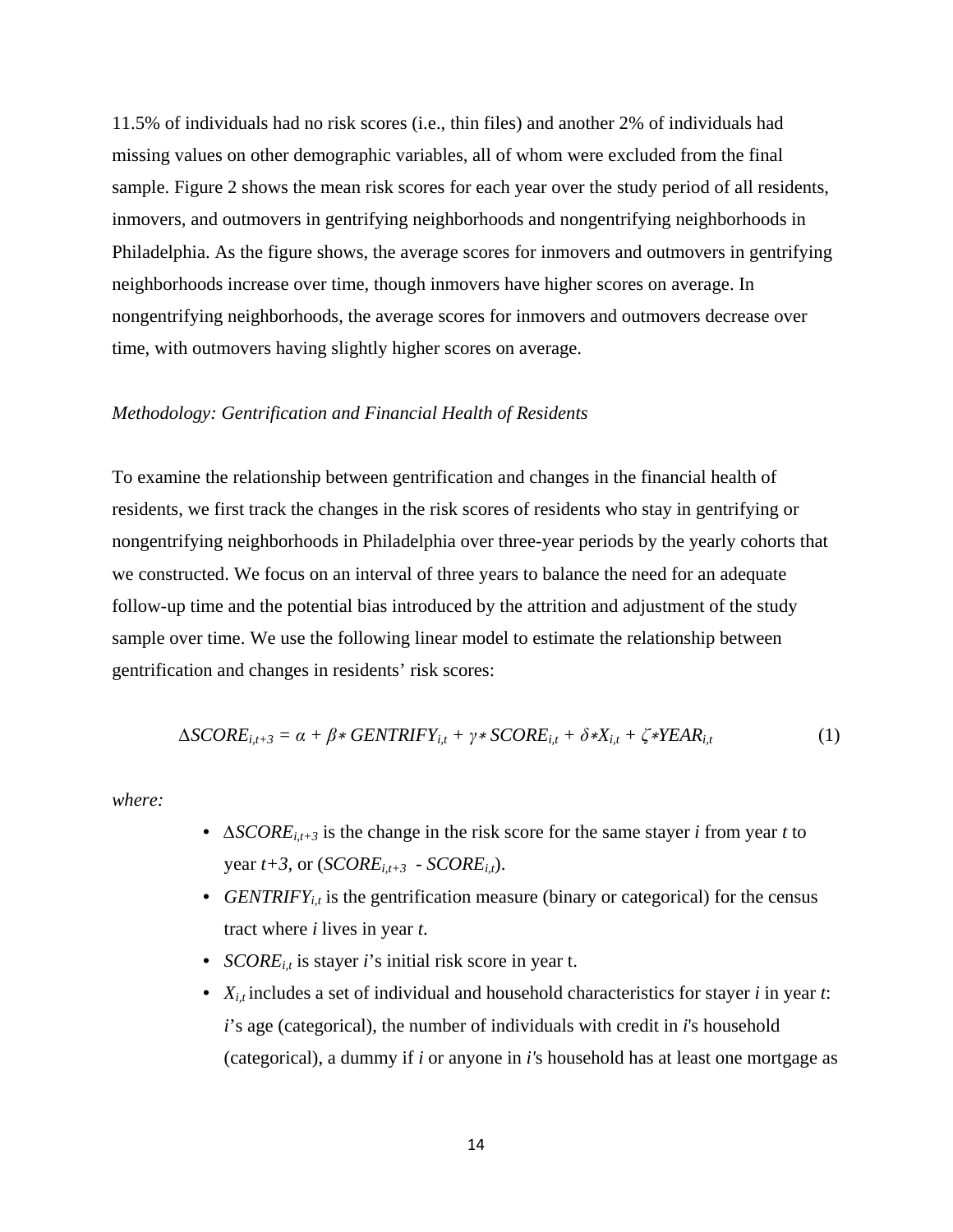a rough proxy for homeownership, [15](#page-16-0) a dummy of whether *i* has any accounts in serious delinquency (90+days), a measure of the distance from *i*'s census tract centroid to the city center (City Hall), and *i*'s length of residency<sup>[16](#page-16-1)</sup> (categorical).

• *YEAR<sub>it</sub>* is a dummy to indicate stayer *i*'s cohort in the dataset.

In this pooled model, the same individual can appear in the sample multiple times in different cohorts because of how we constructed the sample. We include the cohort dummy variables, which allow us to estimate within-cohort differences, to deal with this issue. In addition, according to the notion of "mean-reversion," the change in a consumer's risk score decreases with his or her initial score and the score differences between high-score and low-score groups tend to decrease over time and cluster around the mean risk score (Musto, 2004). We include a resident's initial risk score in the model to adjust for baseline differences,<sup>[17](#page-16-2)</sup> and we examine the differences between individuals in gentrifying and nongentrifying neighborhoods with different level of initial risk scores and compare these differences across initial risk score levels.

In a separate analysis, we focus only on residents who start off in gentrifying neighborhoods to examine if there are differences in financial health changes between residents who stay or move from gentrifying neighborhoods. We use the following linear model to estimate the risk score change for movers relative to stayers from gentrifying neighborhoods:

$$
\Delta SCORE_{i,t+3} = \alpha + \beta * MOVE_{i,t} + \gamma * SCORE_{i,t} + \delta *X_{i,t} + \zeta * YEAR_{i,t}
$$
 (2)

As Equation 2 shows, we replaced the gentrification measure in Equation (1) with the *MOVE* variable, a dummy indicator for whether the individual has moved or not after the initial observation year. Other controls in *X* are the same as Equation (1) except it includes a new

l

<span id="page-16-0"></span><sup>&</sup>lt;sup>15</sup> According to the ACS, about 50%–60% of households in Philadelphia are homeowners, and about 40% of owneroccupied units do not have a mortgage. Thus, approximately only two-thirds of the individuals without mortgages in our sample are likely renters.

<span id="page-16-2"></span><span id="page-16-1"></span><sup>&</sup>lt;sup>16</sup> This only applies to cohorts after 2005.<br><sup>17</sup> The results may still reflect mean reversion because we cannot fully adjust for the trajectory of baseline differences with the available data.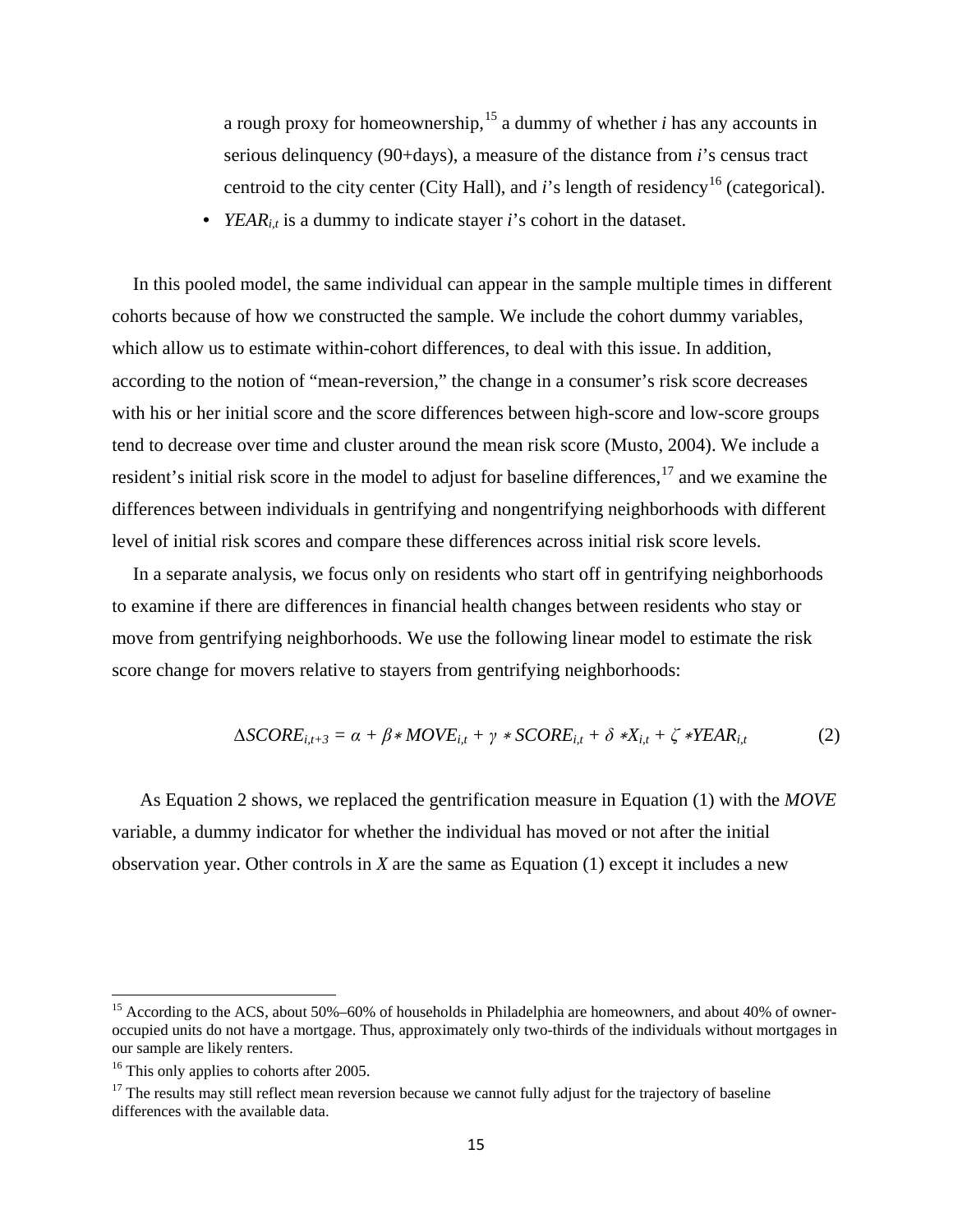control for frequent movers (those who also moved in the second or third year).<sup>[18](#page-17-0)</sup> The coefficient *β* indicates the relationship between moving and the change in risk scores.

For both models, we further include interaction terms for individuals' initial risk scores (categorical), <sup>[19](#page-17-1)</sup> ages (categorical), lengths of residency (categorical), and mortgage statuses with the variable of interest (gentrification status or mobility status) to test whether less advantaged groups in the context of gentrification experience the same level of improvement as other subpopulations. Standard errors are clustered at the census tract level to allow for unobserved characteristics of individuals to correlate within individual neighborhoods.

In summary, our analytic strategy is to compare the change in risk scores between residents in gentrifying neighborhoods and nongentrifying neighborhoods as well as between movers and stayers in gentrifying neighborhoods. The empirical results allow us to document shifts in the financial health of residents in the context of gentrification, but they preclude causal claims. First, there may be selection issues that we do not have the data to control: Individuals who expect to see larger improvements in risk scores may select to live in gentrifying neighborhoods. For example, recent "gentrifiers" tend to be young college graduates (Hwang and Lin, 2016), and these residents are likely to see greater increases in their credit scores as they establish credit. Second, stayers who experience larger improvements in financial health may also have unobserved characteristics that enable them to stay in gentrifying neighborhoods rather than move as well. Finally, the gentrification of a neighborhood is a process that is unfolding as we observe changes in residents' financial health, and the precise timing between gentrification and risk score changes is difficult to disentangle with the data that we use in the study.

Table 2 shows descriptive statistics of the study sample for all residents in gentrifiable neighborhoods and split by the type of neighborhood in which they are living in their cohort

 $\overline{\phantom{a}}$ 

<span id="page-17-0"></span> $18$  This control better captures the consequences of moving: For movers who moved multiple times in the observation period, *β* may capture both the gentrification effect and the moving effects. In a separate analysis excluding frequent movers from the sample, the results are consistent (with the magnitude of the estimates of *β* slightly smaller).

<span id="page-17-1"></span> $19$  We only use the categorical risk score variables when interacting the risk score variable with the variable of interest to make it easier to interpret interaction terms. In other models, we control for the continuous variable of an individual's initial risk score.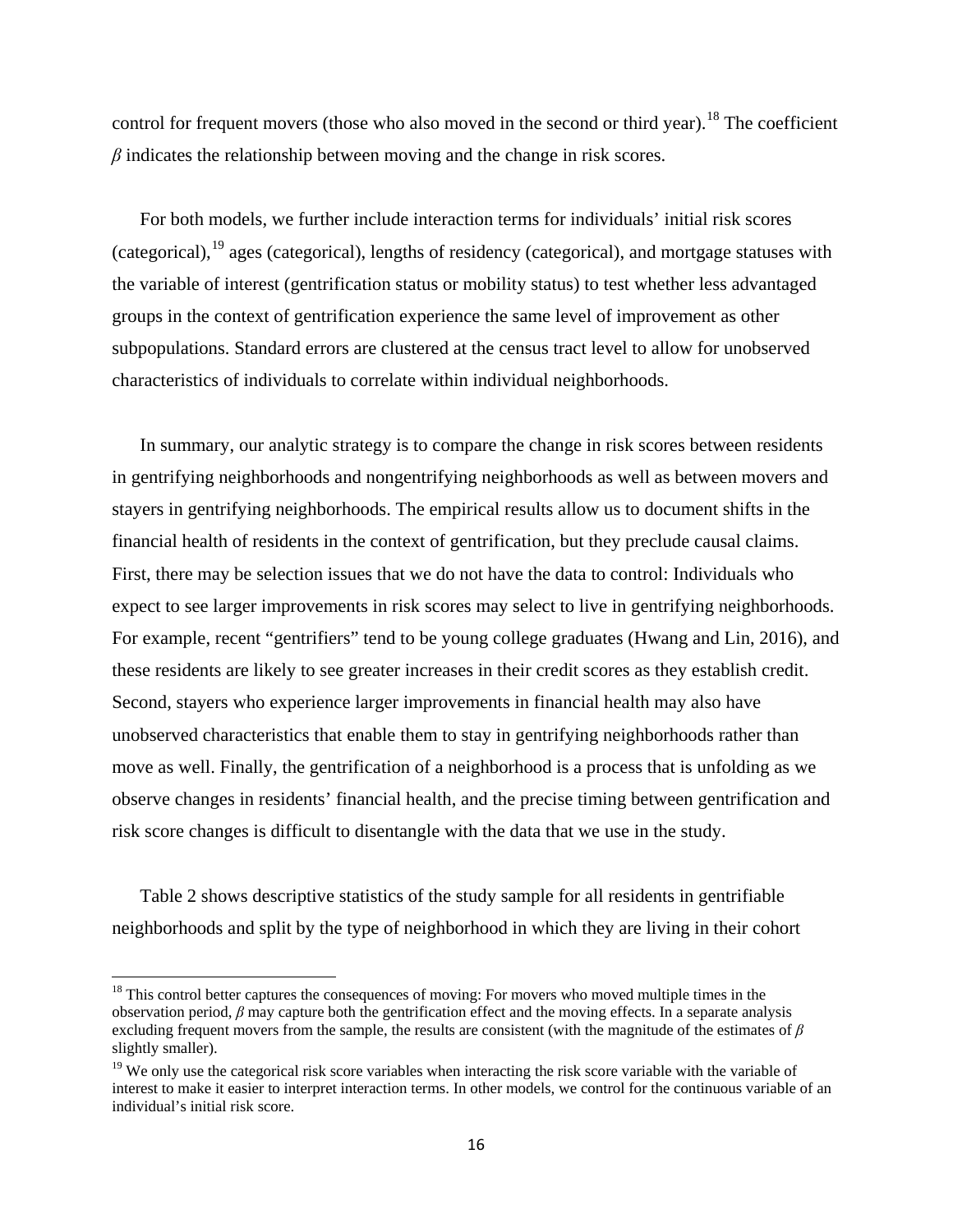year. The mean risk score for individuals in gentrifying tracts is higher than for individuals in nongentrifying neighborhoods (645 and 604, respectively). Individuals in gentrifying tracts are also slightly younger, more likely to have mortgages, less likely to have delinquent accounts, and have fewer adults in the household on average. The risk score changes, however, were positive on average and only slightly higher for residents in gentrifying neighborhoods than those in nongentrifying tracts (an average increase of 12.2 points versus 11.6 points). However, there are some important differences between residents within these neighborhoods. For example, residents in nongentrifying neighborhoods have lower risk scores on average, and individuals with lower scores are more likely to experience increases in their credit scores. Residents in gentrifying neighborhoods have higher mobility rates as well.

### **4. Empirical Results**

This section discusses the empirical results on the relationship between gentrification and the financial health of stayers, movers, as well as different subgroups of less advantaged residents. These results are summarized in Tables 3 through 6.

### *Financial Health of Stayers in Gentrifying Neighborhoods*

We find that the change in risk scores of residents who remain in their neighborhoods is positively associated with gentrification. The results summarized in Table 3 indicate that staying in a gentrifying neighborhood is associated with an increase of 11.3 points in a resident's risk score over three years, relative to staying in a nongentrifying neighborhood. This is slightly higher than Hartley's (2013) findings—an increase of 8 points over the period of 2001 to 2007. Gentrification is associated with a slightly larger increase in risk scores for mortgage holders than residents without mortgages (14.7 points versus 10.2 points; see Table 3). Notably, nonmortgage holders experience greater increases than mortgage holders in intensely gentrifying neighborhoods (24.4 points vs. 19.0 points; see Table 3). The positive association for both mortgage holders and non-mortgage holders and the larger increase for non-mortgage holders in intensely gentrifying neighborhoods suggest that increases in home equity may not be the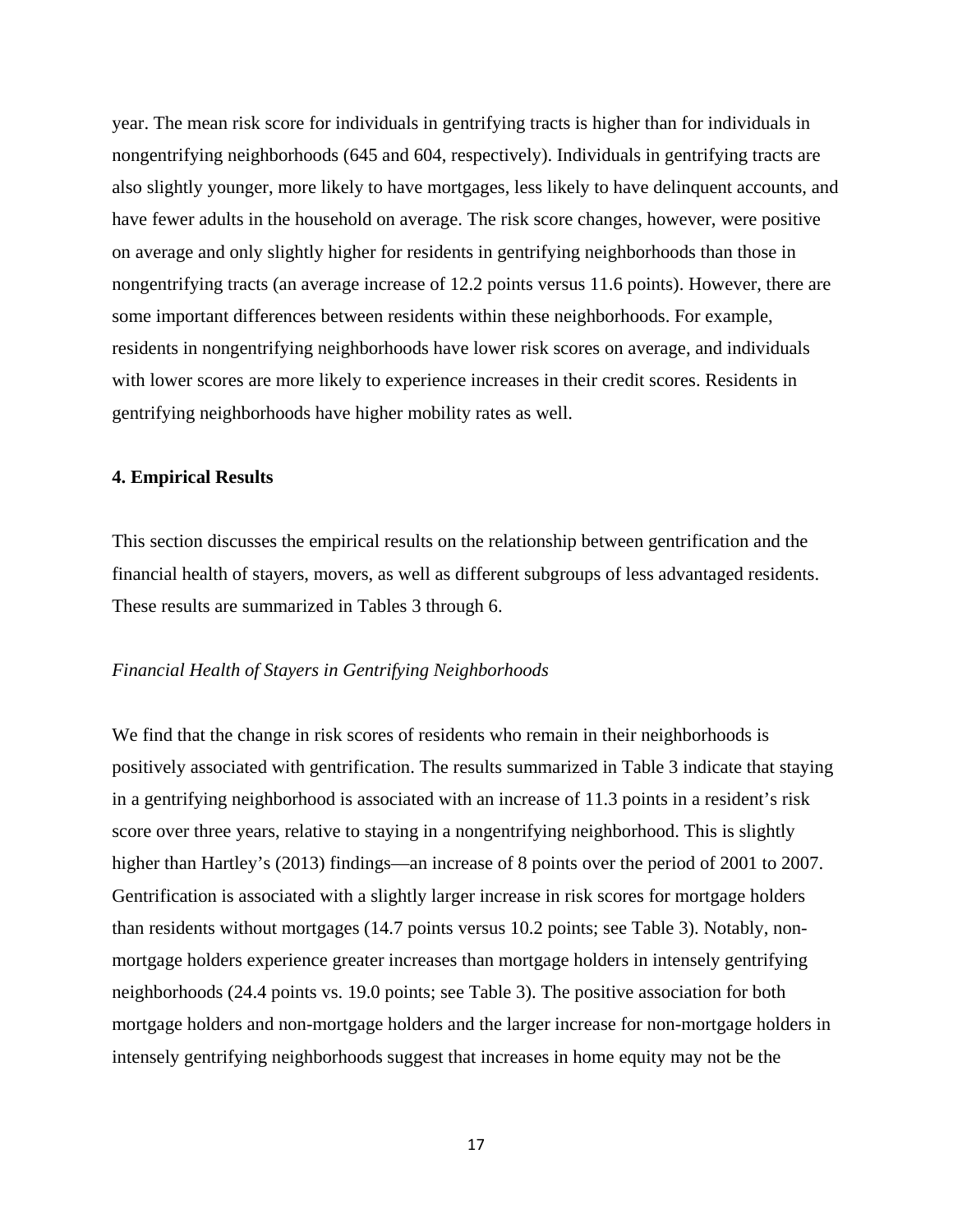primary mechanism through which gentrification impacts residents' credit scores, but we cannot be certain because many homeowners in Philadelphia do not have mortgages.

Nonetheless, there is significant heterogeneity in the effect of gentrification on the risk score changes for stayers depending on the stage of gentrification of the neighborhood (see Table 3). Intense gentrification is associated with a larger increase in stayers' risk scores compared to other gentrifying neighborhoods and nongentrifying ones. For example, those staying in neighborhoods undergoing intense gentrification see a 22.6 points higher increase in their risk scores than stayers in nongentrifying neighborhoods, doubling the average increase across all gentrifying neighborhoods of 11.3 points. The risk score change for residents in neighborhoods with moderate gentrification or neighborhoods that have been gentrifying for many years (continued gentrification) is about 11 points higher, similar to the average increase. The association of risk score changes for residents in neighborhoods with weak gentrification is insignificant and the magnitude is much smaller (3.1 points). Table 3 also contains results from various models to test the robustness of our findings, which we describe in more detail below.

An 11.3 point improvement in individuals' risk scores on average may not seem big (about 1.8% of the mean score), but even a small improvement in a consumer's risk score can increase the chance of success for mortgage applications, credit card applications, apartment applications, and job applications, especially for those around cutoff points often used by creditors to determine whether individuals qualify for particular products (Quercia, Ding, and Reid, 2012). Credit score levels also impact pricing on mortgages, credit cards, and other debts, in addition to access to particular products (e.g. Agarwal et al., 2015). For example, an interest rate of a Fannie Mae loan with an 80%–85% loan-to-value ratio would be 125 basis points lower for a borrower with a credit score between 680 and 699 compared with one with a credit score between 660 and 679 (as of March [20](#page-19-0)16);<sup>20</sup> if a borrower has a credit score below 620, the chance that the borrower can get a Fannie Mae loan would be extremely low. Therefore, even seemingly small increases in credit scores can significantly improve credit availability and/or lower the financing costs for many consumers, especially those less advantaged ones.

l

<span id="page-19-0"></span> $20$  See more details about the loan-level price adjustments for Fannie Mae mortgages at: https://www.fanniemae.com/content/pricing/llpa-matrix.pdf. Different lenders, however, may use different credit scores and different thresholds in their underwriting.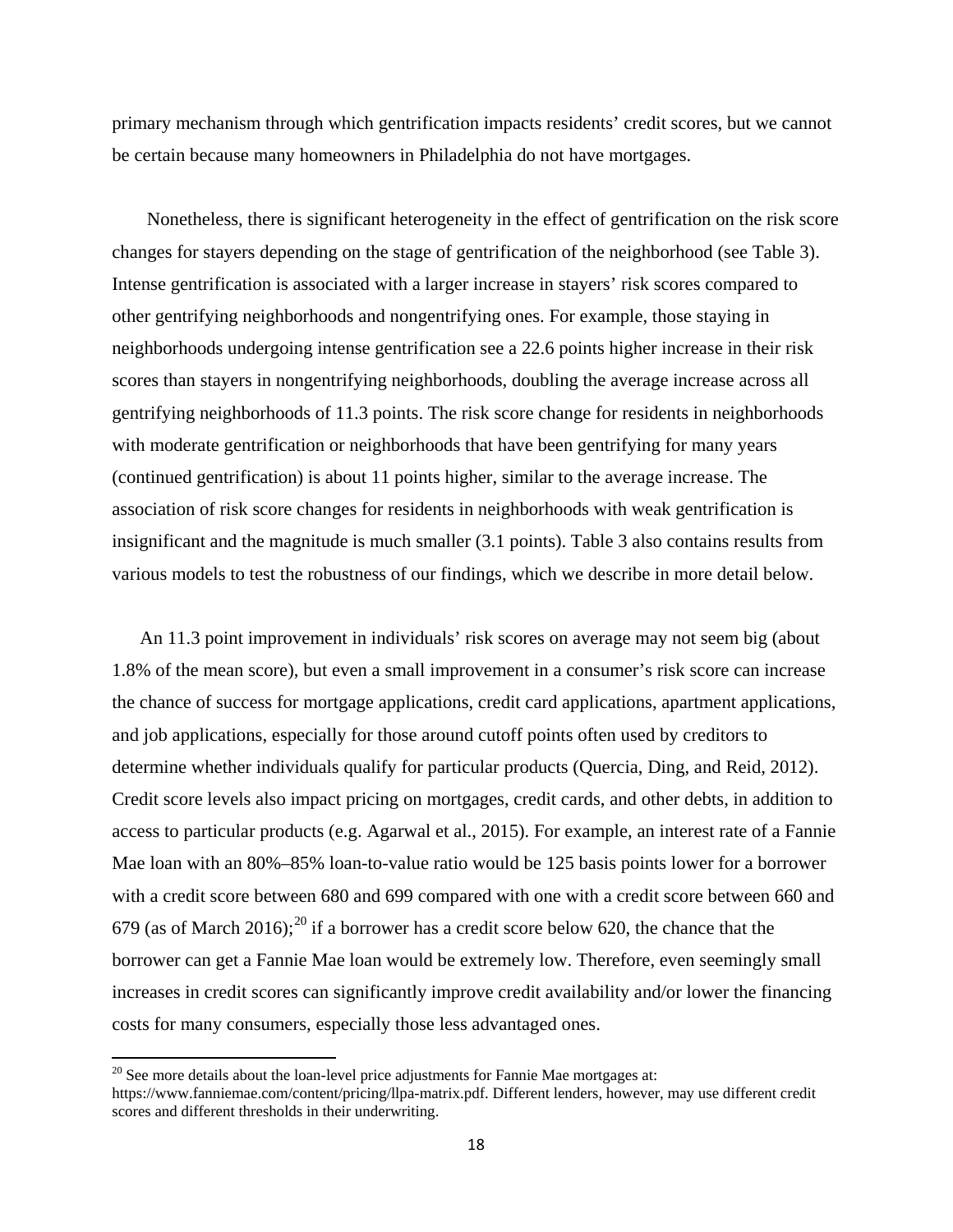Table 4 shows that residents with lower risk scores, without mortgages, long-term residents, and older residents in gentrifying neighborhoods all experience greater positive changes in their risk scores relative to similar residents who do not move from nongentrifying neighborhoods. For example, low-score stayers in gentrifying neighborhoods see an average score change of 65.5 points in three years  $(8.7+62.6-5.7)$  relative to the reference group (high-score  $(750+)$ ) stayers in nongentrifying neighborhoods), which is slightly higher than the average score change for a low-score stayer in a nongentrifying neighborhood (62.5 points higher than the reference group). Because not all stayers experience an absolute positive change in their risk scores, we discuss the score changes relative to the average estimated score changes for the reference groups. [21](#page-20-0)

Results also suggest that low-score (<580) residents and older residents (65 years or older) in gentrifying neighborhoods experience larger positive changes in risk scores than higher score residents or younger residents in gentrifying neighborhoods. While the score changes of lowscore stayers in gentrifying neighborhoods are on average 65.5 points higher than the reference group, the changes for stayers with higher risk scores is lower (19.5 points for someone with a risk score between 580 and 649; 17.4 points for someone with a risk score between 650 and 749; and 8.7 points for someone with a score over 750). This is consistent with the pattern of mean reversion that others have found in credit scores: Consumers' credit score changes are negatively associated with their initial credit scores (Musto, 2004). The relative gains for long-term residents and those without mortgages is less than that of their more advantaged counterparts in gentrifying neighborhoods. The relative improvement in the risk score for a stayer in a gentrifying neighborhood with no mortgages is about 9.3 points (17.6-0.2-8.2), and this is lower than the 17.6 points change for a resident with at least one mortgage in a gentrifying neighborhood.

 $\overline{\phantom{a}}$ 

<span id="page-20-0"></span><sup>&</sup>lt;sup>21</sup> The model predicts an average high-score stayer (with risk score  $\geq$ =750 and mean values for other characteristics) in a nongentrifying neighborhood would experience a decline of 26.1 points in three years (and a decline of 17.4 points in a gentrifying neighborhood). In contrast, a low-score resident is expected to experience a positive increase in either gentrifying neighborhoods (39.4 points) or nongentrifying neighborhoods (36.4 points). The changes are generally positive for other subgroups (classified by mortgage status, age, and length in residence).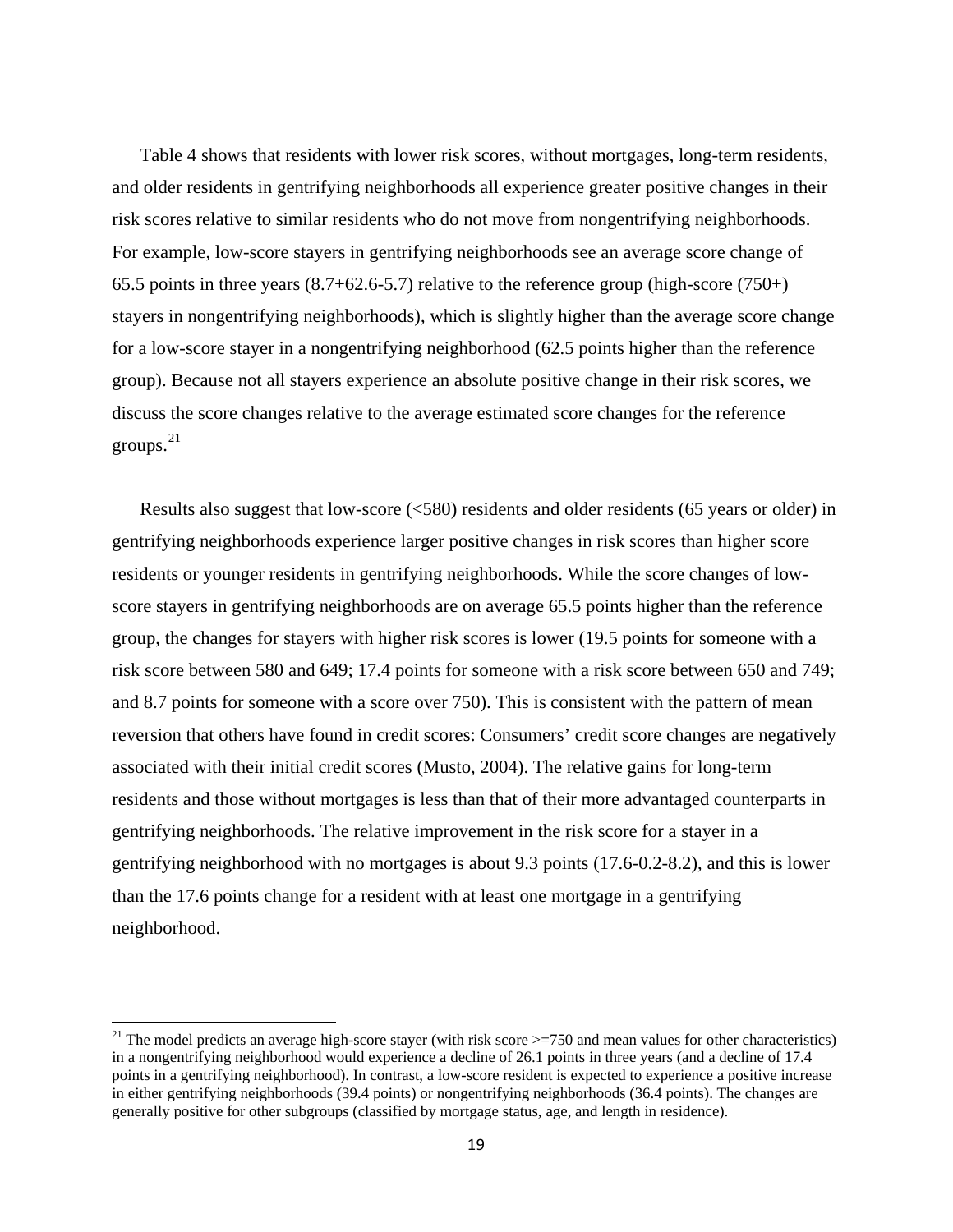When we consider the difference in the risk score changes between similar stayers in gentrifying versus nongentrifying neighborhoods, the changes in risk scores for less advantaged residents in gentrifying neighborhoods are still positive but are lower than that for their more advantaged counterparts in gentrifying neighborhoods. For example, as mentioned earlier, the score changes of a low-score stayer in a gentrifying neighborhood is only about 3.0 points higher than that of a similar low-score stayer in a nongentrifying neighborhood (65.5 points versus 62.5 points higher compared with stayers in the reference group). This difference in risk score changes between low-score residents in gentrifying versus those in nongentrifying neighborhoods is less than that experienced by those with higher scores (9.4 points for residents with a risk score between 580 and 649; 13.2 points for residents with a risk score between 650 and 749 and 8.7 points for residents scoring over 750). In other words, the positive effect of gentrification on risk scores is less for low-score stayers relative to their more advantaged counterparts. Similarly, residents without mortgages, long-term residents (5+ years), or older residents in gentrifying neighborhoods experience less improvement than their more advantaged counterparts in gentrifying neighborhoods. Older stayers (65+ years old) in a gentrifying neighborhood, for example, experience a positive change that is 5.6 points higher than for similar stayers in a nongentrifying neighborhood, and this is lower than the 9.9 points for those aged between 45 and 64 years, the 15.2 points for those aged between 25 and 44 years, and the 13.1 points for those under 25 years old.

Overall, results suggest that change in financial health for less advantaged residents is positively associated with gentrification if they can stay, though the magnitude of the positive association is smaller for them compared with what other more advantaged counterparts in gentrifying neighborhoods experience.

### *Financial Health of Movers from Gentrifying Neighborhoods*

In Philadelphia, residents in neighborhoods that have been gentrifying for many years or have rapidly gentrified in recent years have slightly higher mobility rates than those in nongentrifying neighborhoods, but vulnerable residents in gentrifying neighborhoods generally do not have significantly higher moving rates (Ding, Hwang, and Divringi, 2015). When we focus only on

20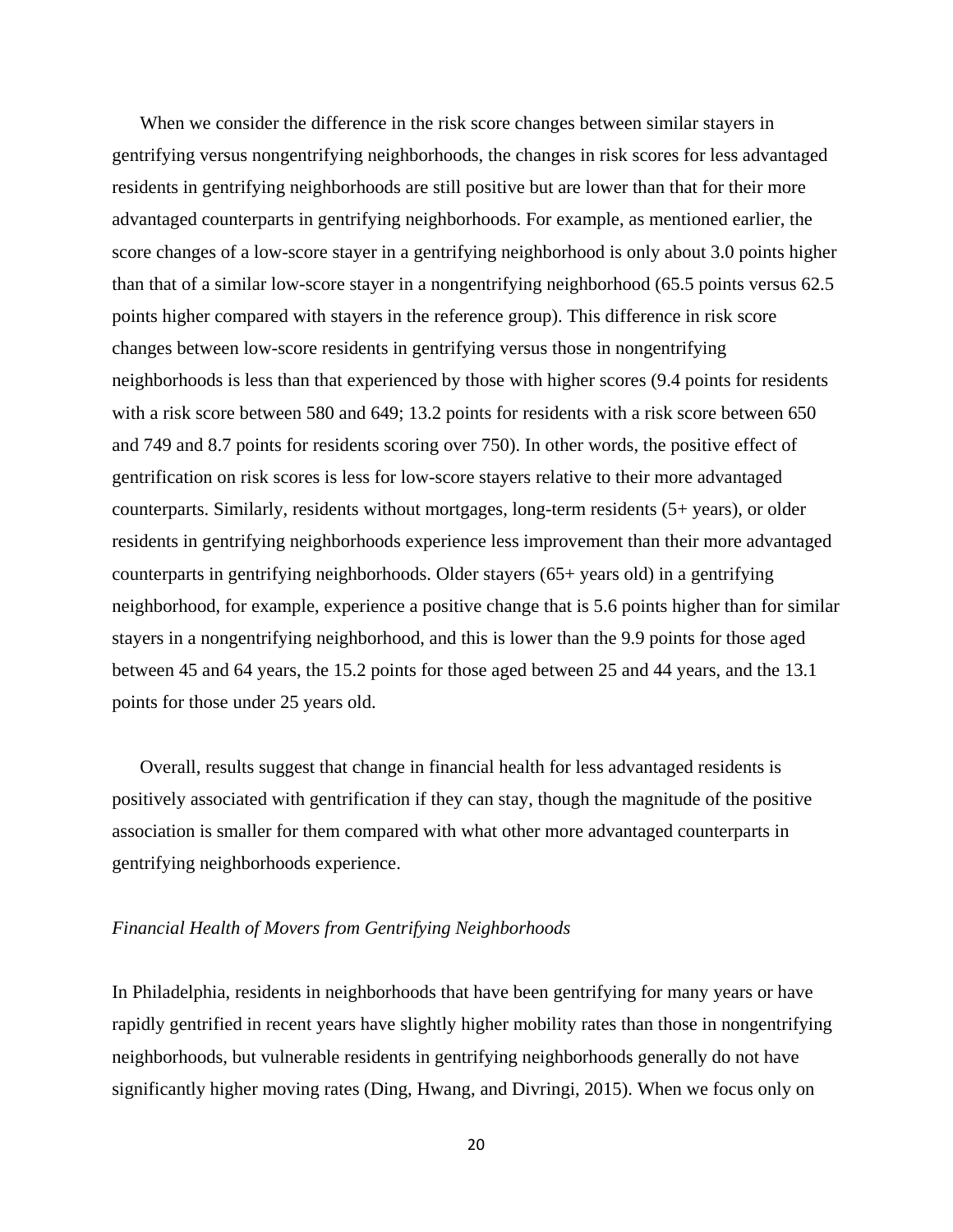residents in gentrifying neighborhoods, we find that moving is negatively associated with risk score changes. The average change in risk scores for movers after moving from gentrifying neighborhoods is about 3.0 points lower than that of stayers (see Table 5). Though the magnitude of the change is relatively small and only marginally significant (at 0.1 level), this is different from Hartley's (2013) finding that movers from gentrifying neighborhoods had a larger increase in risk scores than stayers (an additional 1.5 points). Our main results are consistent when we use a similar measure of gentrification as Hartley (2013), focusing on an early 2000s cohort and a longer study period. Thus, the differences here are likely due to average differences nationwide and the additional control variables that we use in our models.

While we have limited information on movers' resources, the types of neighborhoods to which they move reveal distinct results that provide insight into the selection of residents moving from gentrifying neighborhoods. Relative to stayers in gentrifying neighborhoods, movers from gentrifying neighborhoods to other neighborhoods within the city experience a negative change relative to stayers (8.2 points lower) in risk scores, but movers to neighborhoods outside the city, which are generally much more socioeconomically advantaged than neighborhoods within the city, experience a positive change relative to stayers (an additional 4.0 points), as shown in the second set of columns in Table 5. We also observe a similar pattern for movers from gentrifying neighborhoods to areas with different income levels: Movers who move to lower income neighborhoods (based on deciles) relative to their origin neighborhood experience a negative change in risk scores compared with those who stay in the gentrifying neighborhoods (12.1 points lower). In contrast, those who move to higher-income neighborhoods experience similar risk score changes relative to stayers (the difference is close to zero and insignificant). These divergent outcomes for residents moving to neighborhoods with different socioeconomic status likely reflect the differential effects that come for movers who move due to affordability issues and those who move by choice to neighborhoods with higher socioeconomic status.

The magnitude of the changes in movers' risk scores is also sensitive to the types and stages of the gentrification from which movers are moving. Movers out of neighborhoods with weak gentrification experience a negative change in their risk scores compared to stayers in gentrifying neighborhoods in similar stages: movers from tracts with weak gentrification have score changes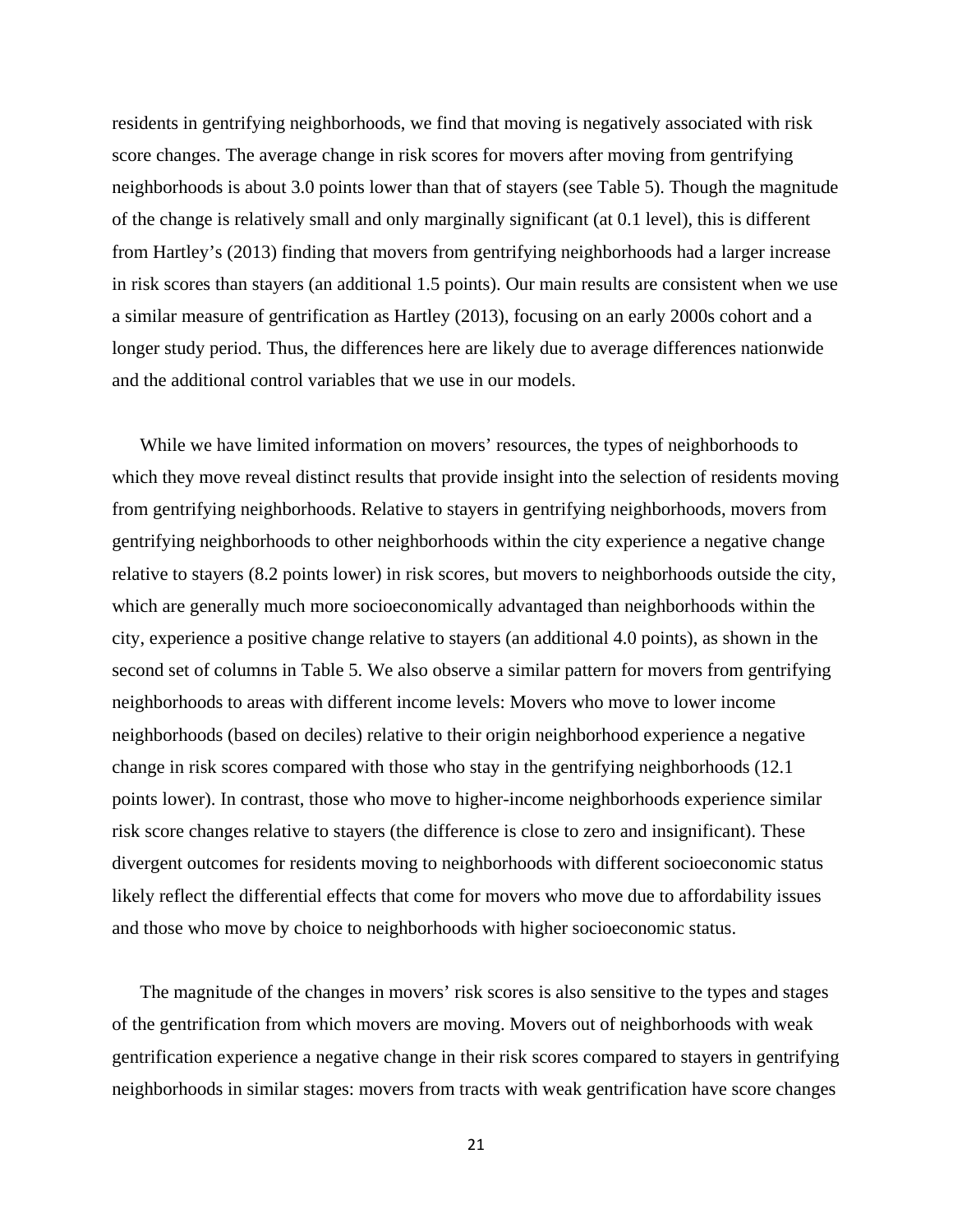11.2 points lower on average than stayers in these neighborhoods. However, residents moving out of neighborhoods undergoing intense gentrification experience greater positive changes in their scores relative to stayers (last set of columns in Table 5).

The changes in risk scores for movers are uneven across different subpopulations as well. Moving from gentrifying neighborhoods is negatively associated with risk score changes for vulnerable residents (see results in Table 6). Because the risk scores exhibit a pattern of mean reversion, where high-score residents are more likely to experience declines in their scores and low-score residents are more likely to experience larger increases in their scores, it is more useful to compare the differences between movers and stayers for each subpopulation and then compare these differences across subpopulations.<sup>[22](#page-23-0)</sup> The average change in risk scores for lower score movers is 7.0 points lower (-1.3- 5.7 = - 7.0 points) than that of stayers with similar risk scores. In contrast, the average change in risk scores for movers with relatively high risk scores (650–749) is 4.2 points greater than that of stayers with similar scores, though the difference for movers and stayers with scores 750 or above is insignificant. In other words, moving is negatively associated with risk score changes for lower-score residents, while it is positively associated with risk score changes for those with higher risk scores. The average risk score change for older movers is significantly lower than their counterparts who are able to stay: 14.6 points lower for those aged 65 years or older, almost no difference for those 25−44 years old, and a slightly greater change for those 24 years old or younger. Movers who were previously long-term residents experience a change 10.6 points (4.1-14.7) lower than long-term residents who stay, while the differences between the changes of short-term residents who move and those who stay are insignificant. Finally, movers with no mortgage experience a change in their risk scores 3.4 points lower than stayers with no mortgages. These results indicate relatively worse financial outcomes associated with moving from (compared with staying in) a gentrifying neighborhood for less advantaged residents.

In summary, moving out of gentrifying neighborhoods is negatively associated with change in residents' credit scores. Moving is negatively associated with risk score changes for movers

<span id="page-23-0"></span><sup>&</sup>lt;sup>22</sup> The absolute changes for an average mover in other subgroups (classified by mortgage status, age, and length in residence) are generally positive.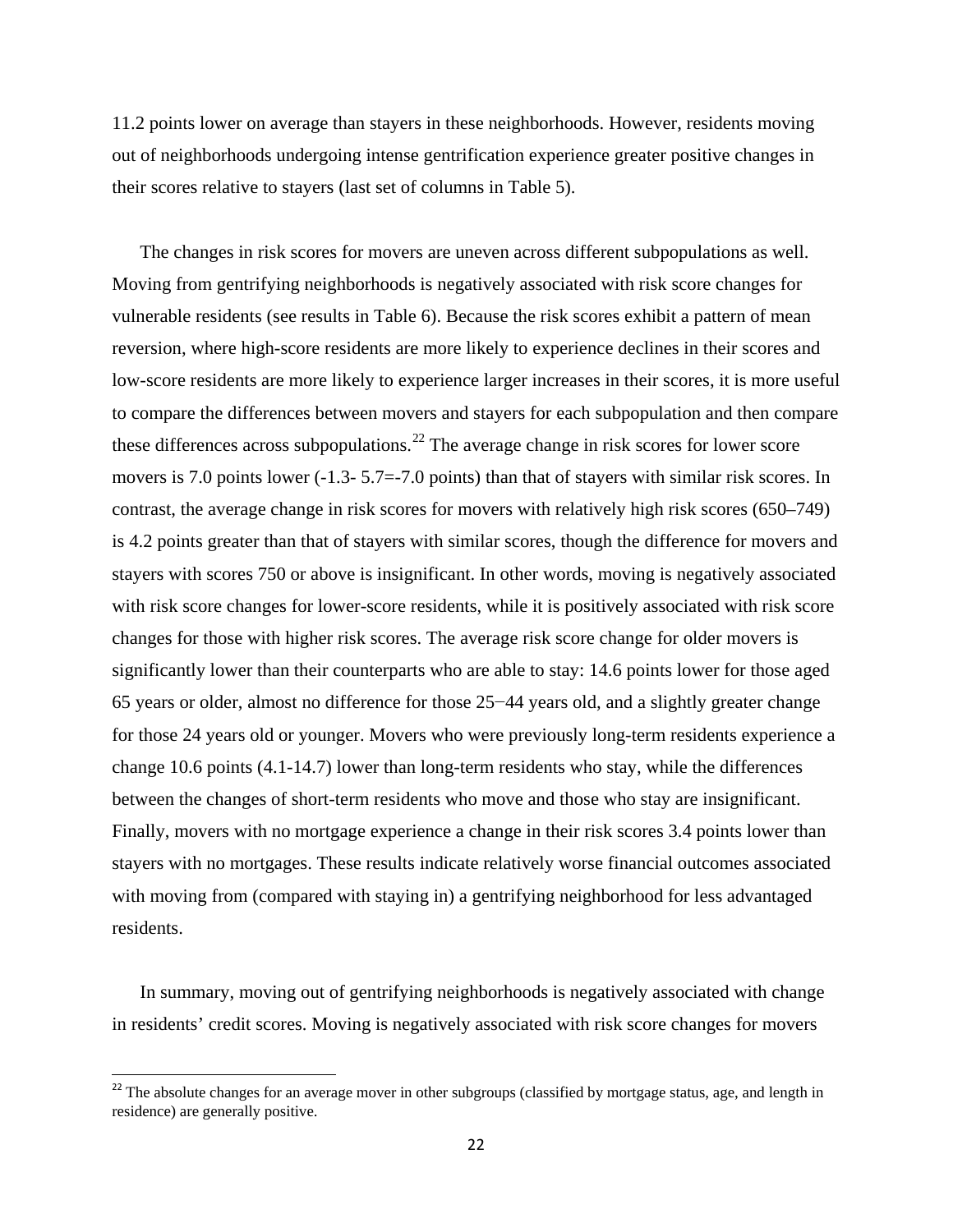from neighborhoods in early stages of gentrification (relative to later stages of gentrification) and for those who move to lower-income neighborhoods or to other neighborhoods within the city (instead of outside the city). Moving is also negatively associated with risk score changes for less advantaged residents in gentrifying neighborhoods (relative to those who stay), at least over three years. While moving as a result of the rising financial costs associated with gentrification may explain these findings, individuals may also move as a result of declining financial health.

### *Robustness Checks*

We conducted additional analyses using different subsamples and control groups to discern how sensitive the relationship between gentrification and residents' financial health is to some of our analytical decisions. Using all nongentrifying neighborhoods as the control group may also raise concerns with selection bias: Because some nongentrifying neighborhoods may have fewer amenities or may be farther from other amenities, residents in these nongentrifying neighborhoods may be less comparable with residents in gentrifying neighborhoods due to unobserved characteristics. When we restrict the analysis to residents in nongentrifying neighborhoods within a half-mile from the nearest gentrifying neighborhoods as the control group, the magnitude of the coefficients becomes smaller (4.4 points) and insignificant, but the sign of the coefficients remains the same (see Table 3). Nonetheless, the risk score changes are greater and statistically significant for residents in tracts experiencing intense gentrification.

We also replicated the analysis using a sample of individuals who have at least two credit accounts. Addresses of these individuals are more likely to be updated in a timely manner, which reduces the potential bias related to tracking individuals' mobility. The results are quite consistent (see Table 3), with similar magnitudes of the gentrification coefficients. This suggests that this concern at least does not bias our estimation upward. Finally, when the younger population and the older population who are under- and over-represented in our sample, respectively—those 24 years old or younger or 65 years old or older—are dropped from the sample, the results are similar (with a slightly larger coefficient of 12.2 for the *gentrify* variable).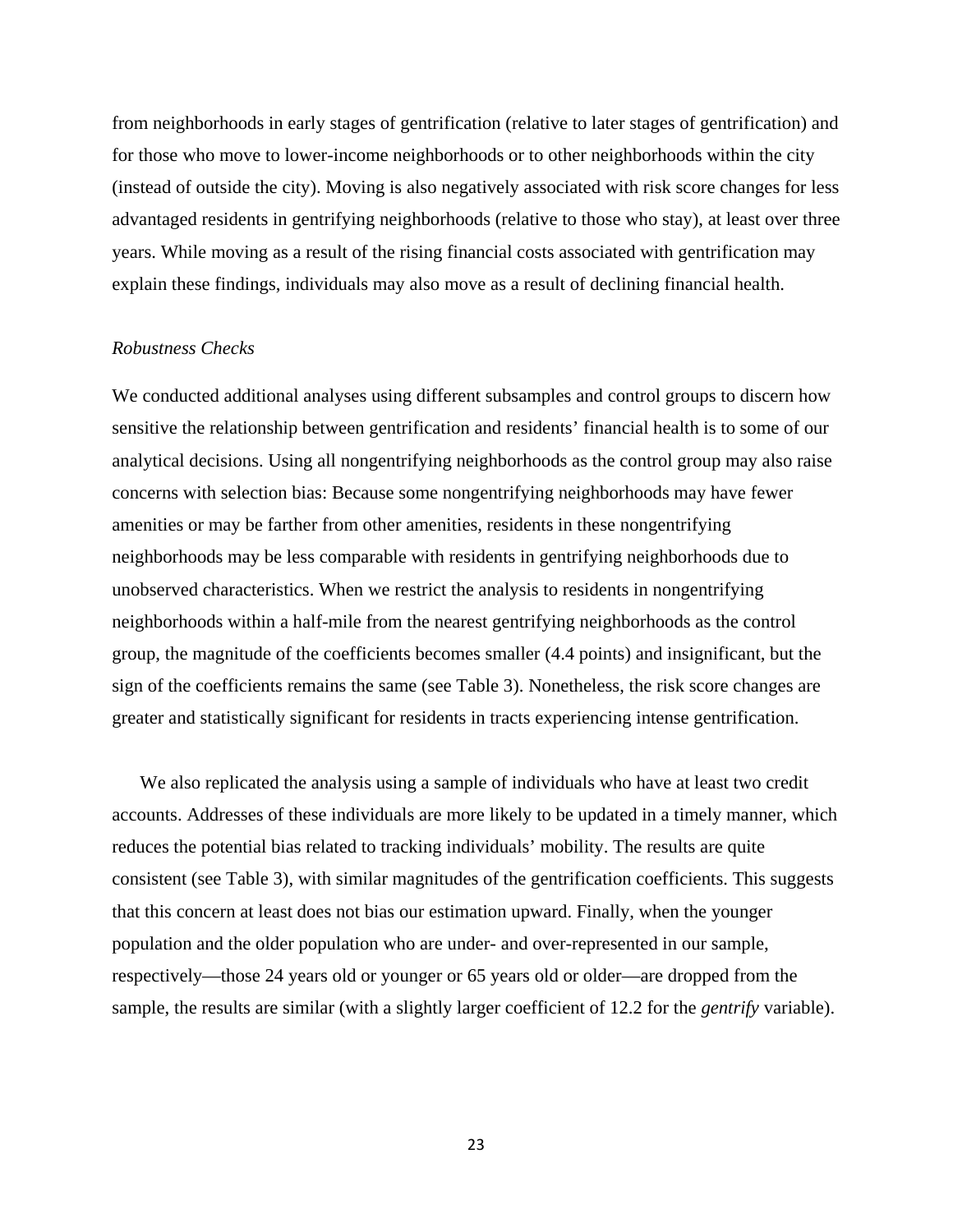Overall, the results from the various robustness tests are generally consistent with those in the original model. [23](#page-25-0)

### **5. Summary**

l

Despite the increasing concern over the consequences of gentrification, existing studies on gentrification largely focus on the residential displacement of existing residents. The financial and economic consequences of gentrification have received less attention. This study provides new evidence contributing to understanding the consequences of gentrification on residents' financial health. Residents who stay in gentrifying neighborhoods, no matter whether they are high-score or low-score residents, long-term or short-term, older or younger, or with or without mortgages, all experience positive changes in their risk scores relative to similar residents in nongentrifying neighborhoods. Residents who stay in neighborhoods in the more advanced stages of gentrification experience even greater positive changes in their risk scores than those in less advantaged stages of gentrification. However, the magnitude of the overall positive association between gentrification and risk score change for those who do not move from their neighborhoods is smaller for less advantaged residents compared with their more advantaged counterparts. Moreover, among residents who start off in gentrifying neighborhoods, moving is negatively associated with risk score changes for less advantaged residents. Further, residents who move to lower-income neighborhoods or other neighborhoods within the city, rather than the suburbs or other metro areas, experience a negative change in their risk scores relative to stayers.

Credit scores play a central role in determining consumers' access to credit, housing, and economic opportunity. The empirical results of this study are consistent with the notion that gentrification directly or indirectly improves the financial well-being of existing residents, though the distribution of the benefits is uneven. Less advantaged residents appear to gain less

<span id="page-25-0"></span> $2<sup>23</sup>$  We also conducted two additional robustness tests but did not include the results in the paper. First, we ran the risk score change model by cohort instead of using the pooled data. The results are consistent with those using the pooled data with the coefficients of the *gentrify* variable being significant for all cohorts and slight variations in the magnitude of the coefficients across cohorts. Second, a small share (about 5%) of households has multiple householders in the CCP sample. The empirical results are almost the same when we excluded these individuals from the analysis.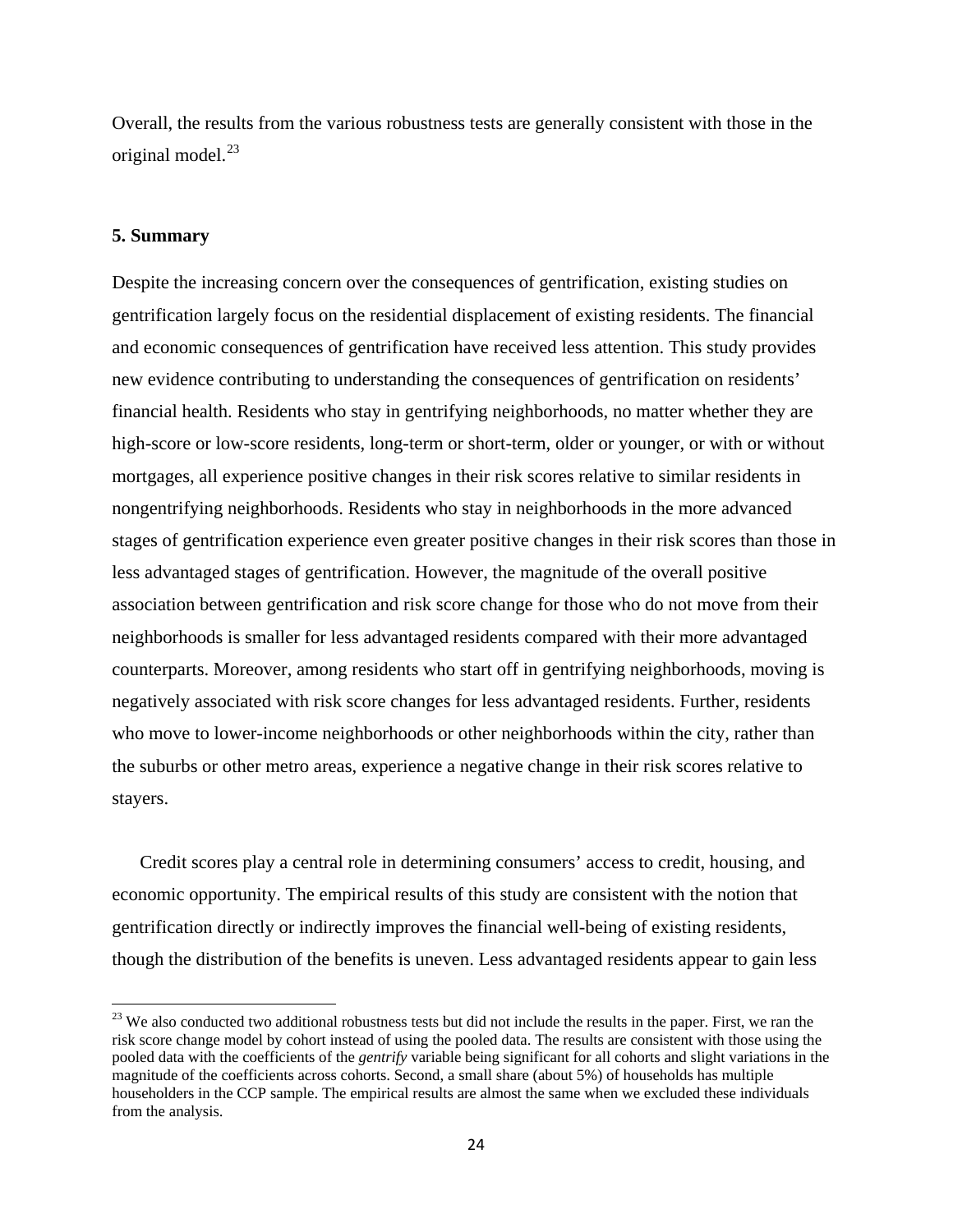from gentrification, and, for less advantaged residents in gentrifying neighborhoods, moving is negatively associated with their risk score changes. The results demonstrate how the positive and negative consequences of gentrification on individuals' financial health may be unevenly distributed. For example, the evidence suggests that having to move from gentrifying neighborhoods could have negative costs on residents' financial health.

Policymakers should anticipate these unequal consequences and develop strategies to amplify the potential benefits and mitigate the possible negative effects for the less advantaged population. In particular, the results suggest that moving is negatively associated with credit score changes for less advantaged residents in gentrifying neighborhoods and that there are benefits to these residents' financial health if they are able to stay. Therefore, policies that prevent these residents from displacement can potentially provide these individuals with additional financial benefits that can result from gentrification. Policy interventions that keep housing affordable for these residents and keep the neighborhoods as desirable places to live for them can prevent their displacement. At the same time, services that connect these residents to the incoming financial resources and opportunities can help increase the potential benefits that can come with gentrification.

Of course, the study is not without limitations. The data set used in this study does not include some extremely low-income residents and new immigrants who do not have any credit accounts or credit history, and we excluded individuals with no scores. Thus, future research should investigate the relationship between gentrification and the financial health of those residents who are likely the most financially vulnerable. And while the gentrification process in Philadelphia is similar to that in many other central cities across the country, particularly Rustbelt cities with similar economic histories, it may differ from other markets, like those with rapidly rising demand such as San Francisco, in many important ways. Thus, the findings may not be generalized for the whole nation or cities that have significantly different market conditions. Finally, unobserved differences between residents in gentrifying and nongentrifying neighborhoods, as well as between stayers and movers, likely exist that limit the extent to which residents in nongentrifying neighborhoods or stayers in gentrifying neighborhoods can serve as a control group that allow us to make causal claims. Nevertheless, as a case study, the timely

25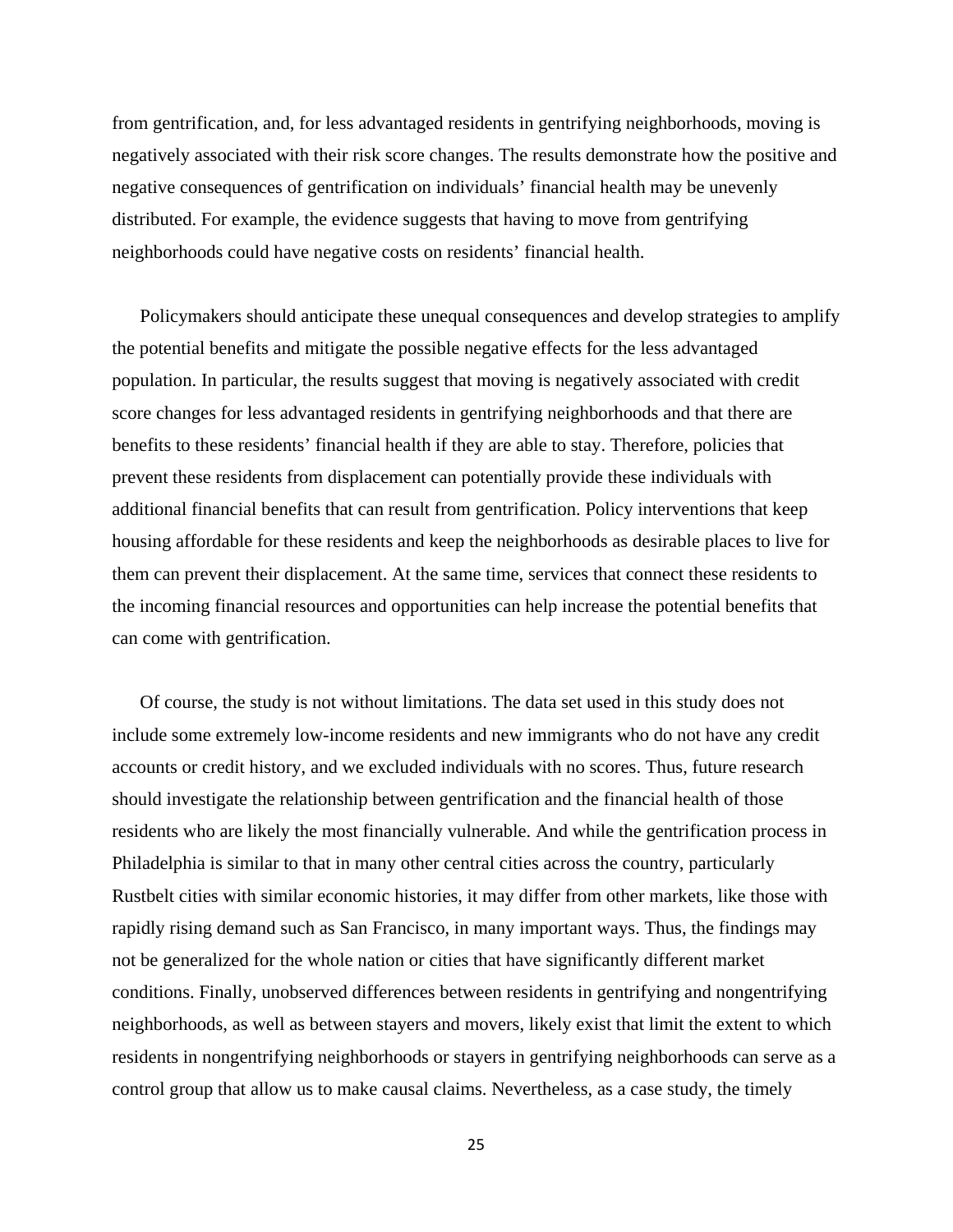empirical work helps shed new light on the uneven distribution of the financial consequences of gentrification.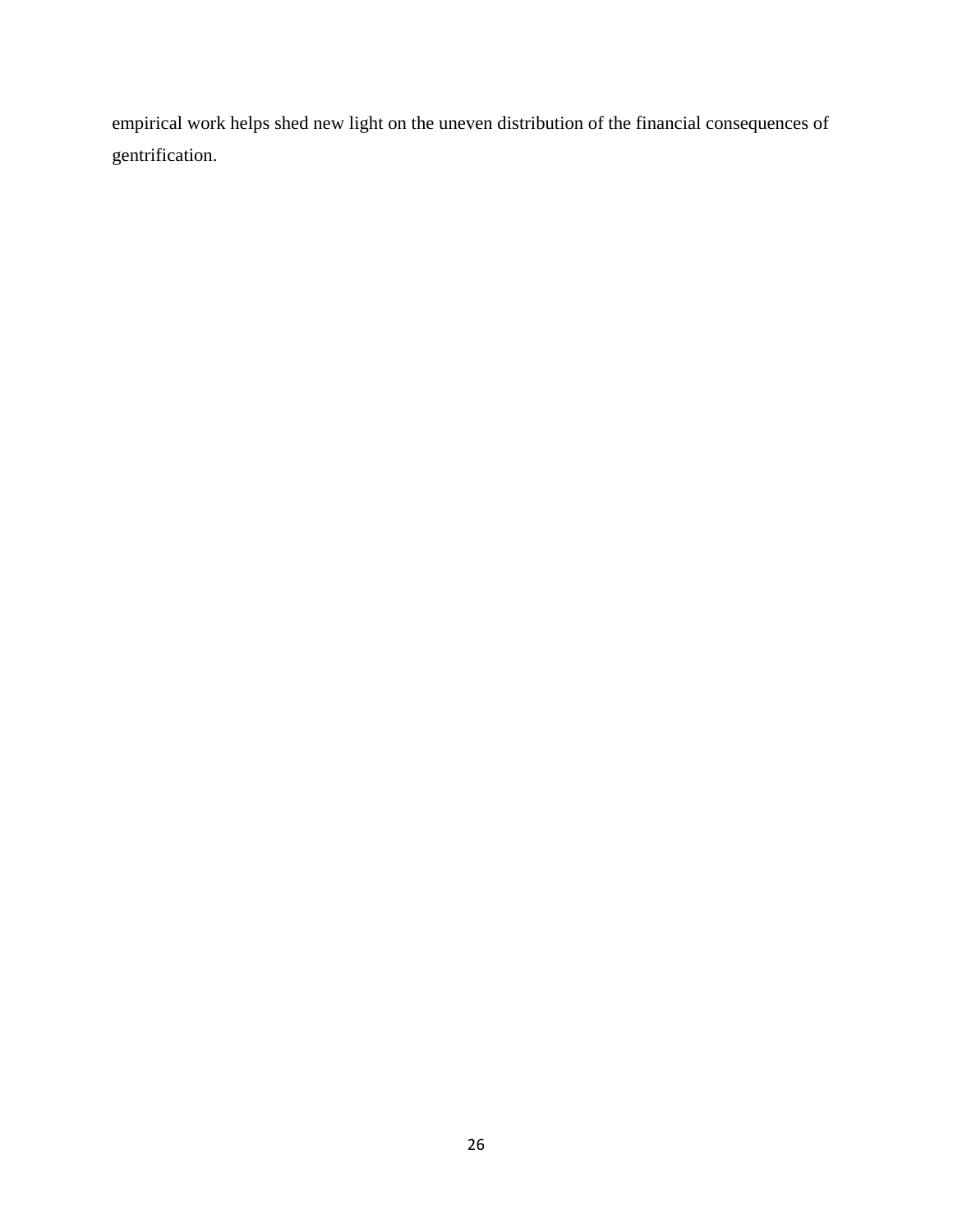### **References**

Agarwal, Sumit, Souphala Chomsisengphet, Neale Mahoney, and Johannes Stroebel. 2015. "Do Banks Pass Through Credit Expansions? The Marginal Profitability of Consumer Lending During the Great Recession." NBER Working Paper No. 21567.

Anderson, Raymond, 2007. *The Credit Scoring Toolkit: Theory and Practice for Retail Credit Risk Management and Decision Automation*. New York: Oxford University Press.

Board of Governors of the Federal Reserve System (Federal Reserve Board). 2007. *Report to the Congress on Credit Scoring and Its Effects on the Availability and Affordability of Credit*. Board of Governors of the Federal Reserve System. Available at www.federalreserve.gov/boarddocs/rptcongress/creditscore.

Bostic, Raphael W., Paul S. Calem, and Susan M. Wachter. 2005. "Hitting the Wall: Credit as an Impediment to Homeownership," in Nicolas P. Retsinas and Eric S. Belsky (eds.), *Building Assets, Building Credit: Creating Wealth in Low-Income Communities*. Washington, D.C.: Brookings Institution Press, pp. 155–172.

Brown, Meta, Andrew [Haughwout,](https://www.newyorkfed.org/research/economists/haughwout/index.html) [Donghoon](https://www.newyorkfed.org/research/economists/lee/index.html) Lee, and Wilbert [van der Klaauw](https://www.newyorkfed.org/research/economists/vanderKlaauw/index.html) 2011. "Do We Know What We Owe? A Comparison of Borrower- and Lender-Reported Consumer Debt," Federal Reserve Bank of New York Staff Report No. 523.

Brown-Saracino, Japonica. 2010. *The Gentrification Debates.* New York: Routledge.

Clay, Phillip L. 1979. *Neighborhood Renewal*. Lexington, MA: Lexington Books.

Consumer Finance Protection Bureau (CFPB). 2015. "Data Point: Credit Invisibles," available at http://files.consumerfinance.gov/f/201505\_cfpb\_data-point-credit-invisibles.pdf.

Ding, Lei, Jackelyn Hwang, and Eileen Divringi. 2015. "Gentrification and Residential Mobility in Philadelphia," Working Paper 15-36/R, Federal Reserve Bank of Philadelphia, available at www.philadelphiafed.org/-/media/research-and-data/publications/working-papers/2015/wp15- 36r.pdf?la=en.

Ellen, Ingrid Gould, and Katherine M. O'Regan. 2011. "How Low Income Neighborhoods Change: Entry, Exit, and Enhancement." *Regional Science and Urban Economics*, 41 (2): 89–97.

Fair Isaac Corporation. 2005. "Understanding Your FICO Score." Available at http://www.myfico.com/Downloads/Files/myFICO\_UYFS\_Booklet.pdf.

Freeman, Lance. 2005. "Displacement or Succession? Residential Mobility in Gentrifying Neighborhoods." *Urban Affairs Review*, 40 (4): 463–491.

Freeman, Lance, and Frank Braconi. 2004. "Gentrification and Displacement: New York City in the 1990s." *Journal of the American Planning Association,* 70 (1): 39–52.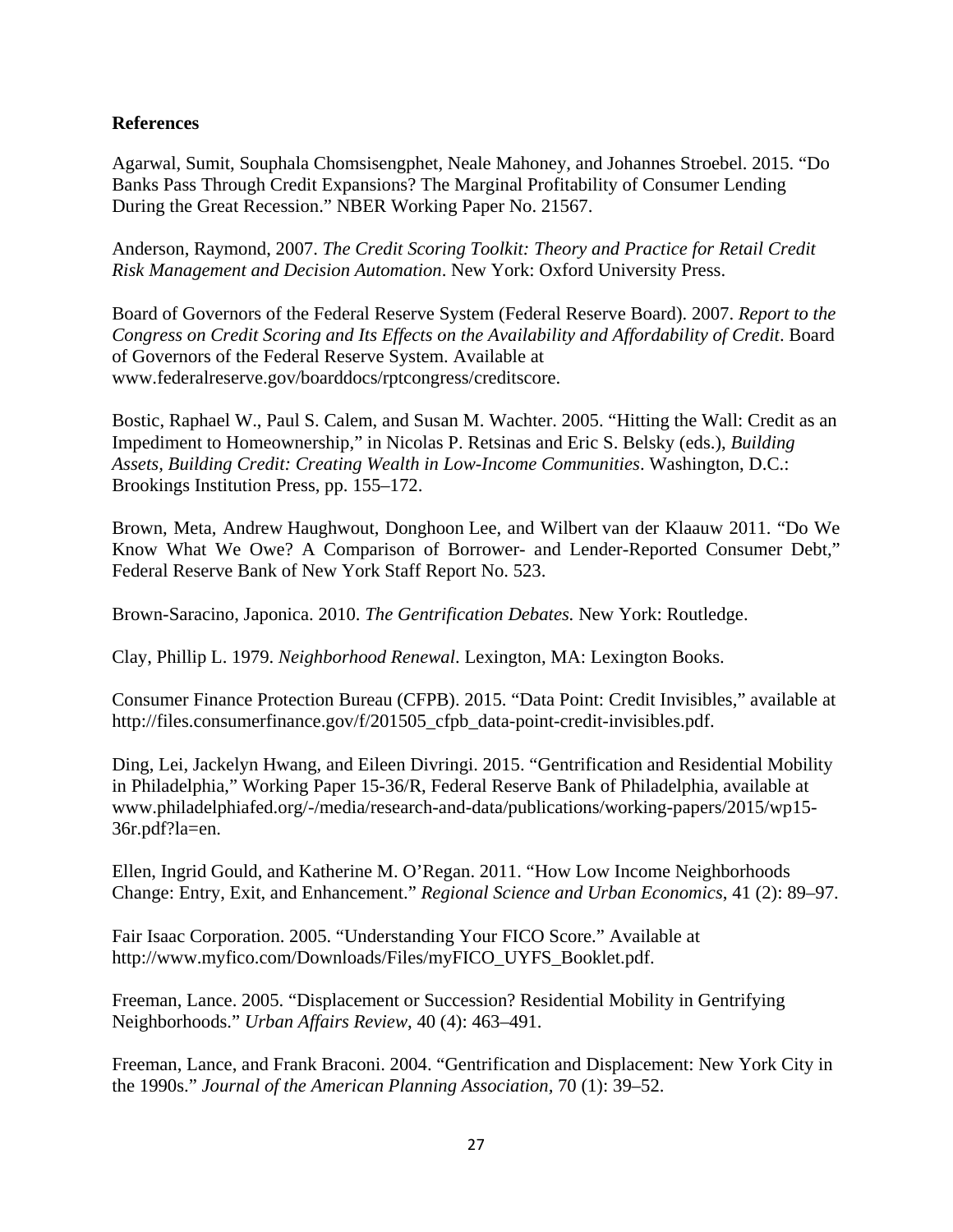Hartley, Daniel. 2013. "Gentrification and Financial Health." *Economic Trends*, November: 23– 27.

Hartman, Chester. 1979. "Displacement: A Not So New Problem." *Social Policy*, March/April: 22–27.

Hwang, Jackelyn, and Jeffrey Lin. 2016. "What Have We Learned about the Causes of Recent Gentrification?" *Cityscape*.

Hyra, Derek A. 2014. "The Back-to-the-City Movement: Neighborhood Redevelopment and Processes of Political and Cultural Displacement." *Urban Studies,* 52 (10): 1753–1773.

Lee, Donghoon, and Wilbert van der Klaauw. 2010. "An Introduction to the FRBNY Consumer Credit Panel," Staff Reports 479, Federal Reserve Bank of New York, available at www.newyorkfed.org/research/staff\_reports/sr479.html.

Lester, T. William, and Daniel A. Hartley. 2014. "The Long Term Employment Impacts of Gentrification in the 1990s." *Regional Science and Urban Economics*, 45: 80-89.

Ley, David. 1996. *The New Middle Class and the Remaking of the Central City*. Oxford: Oxford University Press.

Martin, Leslie. 2007. "Fighting for Control: Political Displacement in Atlanta's Gentrifying Neighborhoods." *Urban Affairs Review*, 42 (5): 603–628.

McKinnish, Terra, Randall Walsh, and T. Kirk White. 2010. "Who Gentrifies Low-Income Neighborhoods?" *Journal of Urban Economics*, 67 (2): 180–193.

Meltzer, Rachel, and Pooya Ghorbani. 2015. "Does Gentrification Increase Employment Opportunities in Low-Income Neighborhoods?" Available at: https://www.stlouisfed.org/~/media/Files/PDFs/Community%20Development/Econ%20Mobility /Sessions/MeltzerPaper508.pdf.

Meltzer, Rachel, and Jenny Schuetz. 2012. "Bodegas or Bagel Shops? Neighborhood Differences in Retail & Household Services." *Economic Development Quarterly* 26 (1): 73-94.

Mester, Loretta J. 1997. "What's the Point of Credit Scoring?" *Business Review*, Federal Reserve Bank of Philadelphia, September/October: 3-16.

Musto, David K. 2004. "What Happens when Information Leaves a Market? Evidence from Post-Bankruptcy Consumers." *The Journal of Business*, 77 (4): 725-748.

Newman, Kathe, and Elvin K. Wyly. 2006. "The Right to Stay Put, Revisited: Gentrification and Resistance to Displacement in New York City." *Urban Studies*, 43 (1): 23–57.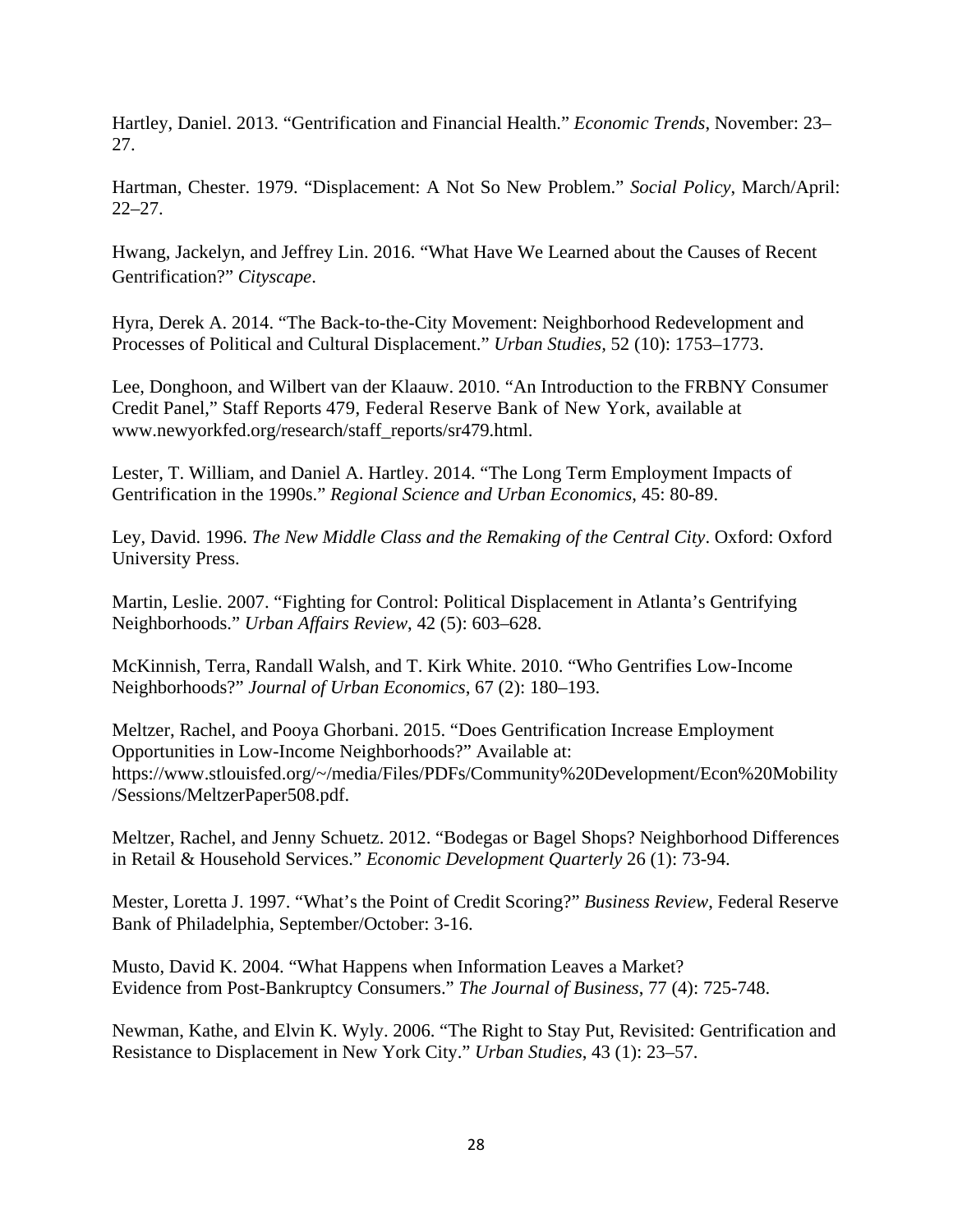Newman, Anna E., and Joseph A. Newman. 2013. "The Demographic Impact on Credit Scores: Evidence From Statistical Methods and Geographic Information Systems (GIS) Mapping." *Journal of Modern Accounting and Auditing*, 9 (11): 1497–1506.

Poon, Martha. 2009. "From New Deal Institutions to Capital Markets: Commercial Consumer Risk Scores and the Making of Subprime Mortgage Finance." *Accounting, Organizations, and Society*, 34: 654–674.

Quercia, Roberto G., Lei Ding and Carolina, Reid. 2012. "Balancing Risk and Access: Underwriting Standards for Qualified Residential Mortgages." Available at SSRN: http://ssrn.com/abstract=1991262.

Quercia, Roberto G., and Michael A. Stegman. 1992. "Residential Mortgage Default: A Review of the Literature." *Journal of Housing Research*, 3 (2): 341–76.

Slater, Tom. 2009. "Missing Marcuse: On Gentrification and Displacement." *City*, 13 (2): 293– 311.

Spader, Jonathan. S. 2010. "Beyond Disparate Impact: Risk-based Pricing and Disparity in Consumer Credit History Scores." *Review of Black Political Economy,* 37 (2): 61-78.

Vigdor, Jacob L. 2002. "Does Gentrification Harm the Poor?" *Brookings–Wharton Papers on Urban Affairs*: 133–173.

Wardrip, Keith, and Robert M. Hunt. 2013. "Residential Migration, Entry, and Exit as Seen Through the Lens of Credit Bureau Data." Community Development Studies & Education Discussion Paper 13-01, Federal Reserve Bank of Philadelphia, available at www.philadelphiafed.org/-/media/community-development/publications/discussionpapers/discussion-paper\_residential-migration.pdf?la=en.

Zukin, Sharon. 2010. *Naked City: The Death and Life of Authentic Urban Places*. New York: Oxford University Press.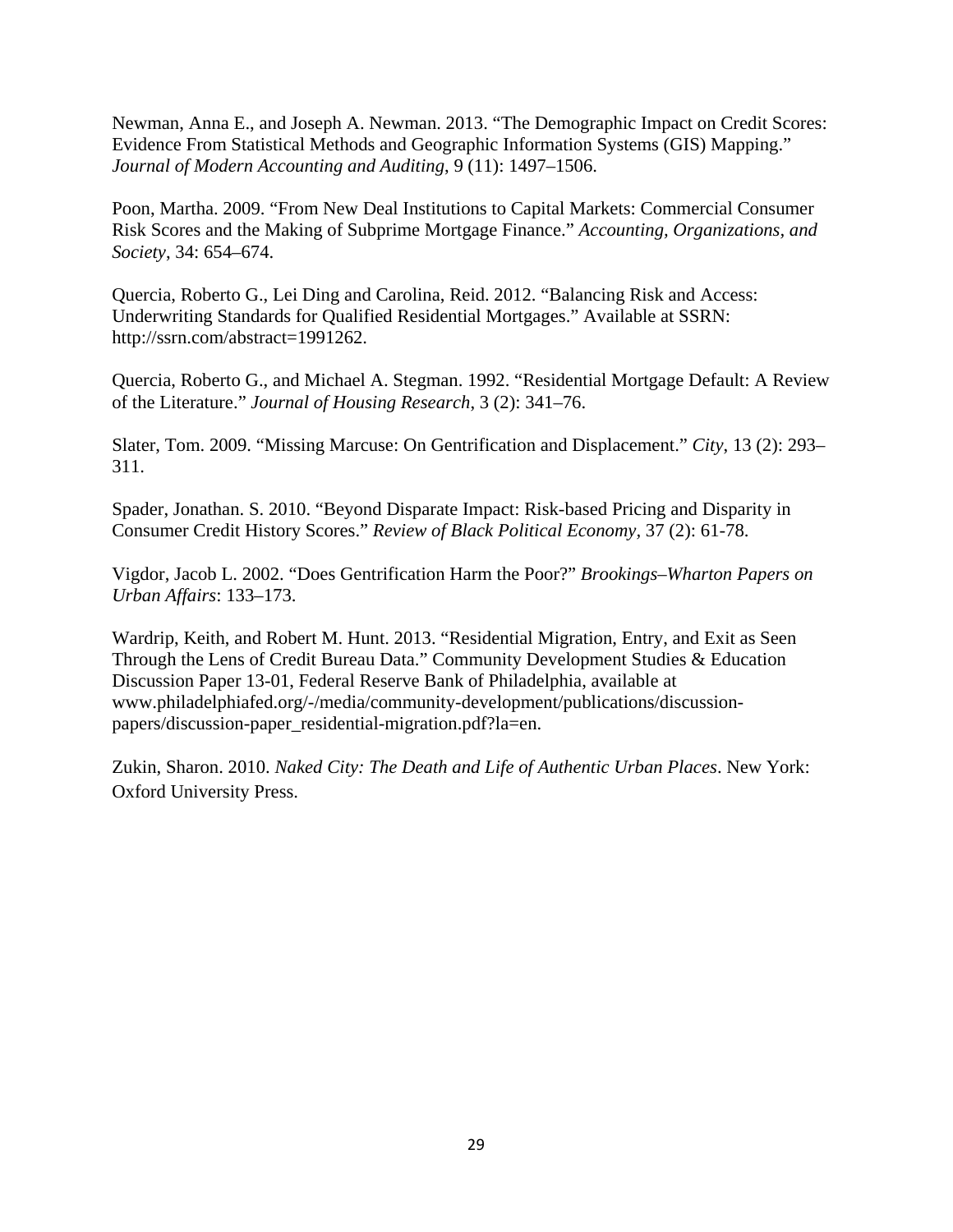

<sup>30</sup>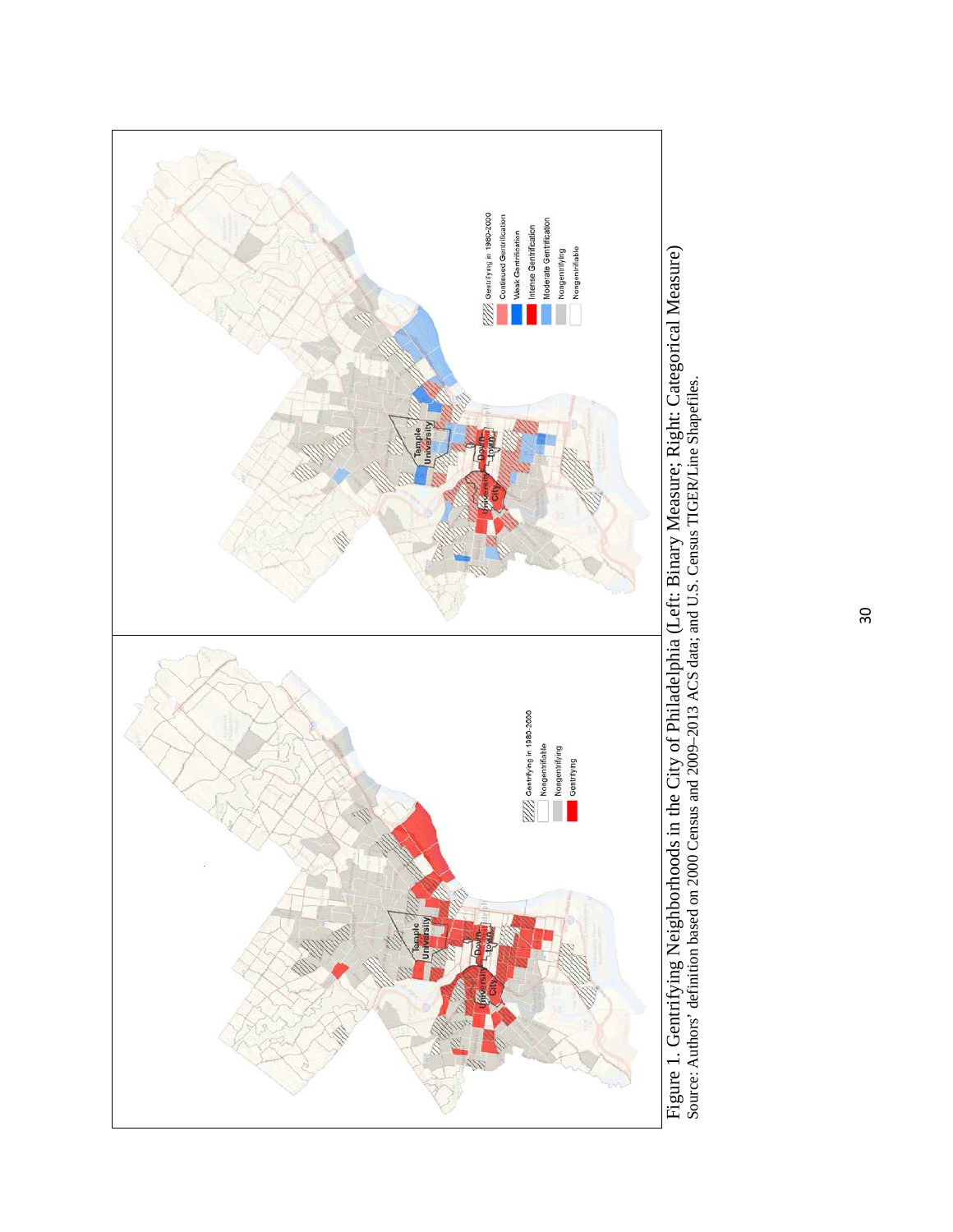

Figure 2 Mean Risk Score of Movers in Gentrifying and Nongentrifying Neighborhoods, Philadelphia<br>Note: A mover is defined as one who lives in a census tract different from where he or she lived one year ago; individuals 18 Note: A *mover* is defined as one who lives in a census tract different from where he or she lived one year ago; individuals 18–84 years old only; authors' Figure 2 Mean Risk Score of Movers in Gentrifying and Nongentrifying Neighborhoods, Philadelphia calculations using data from the FRBNY Consumer Credit Panel/Equifax.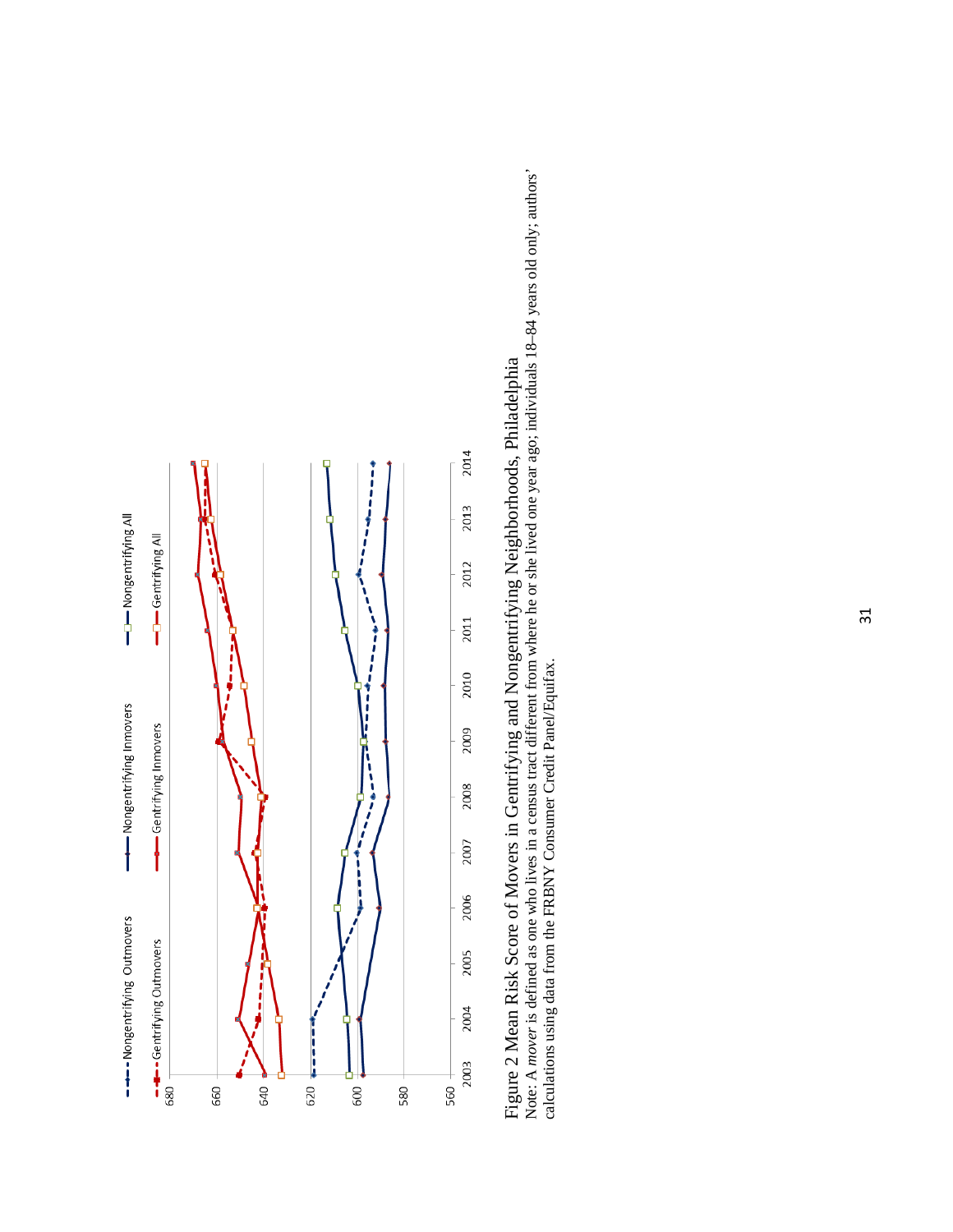# Table 1 Gentrification Measure (Categorical, by Stage of Gentrification) **Table 1 Gentrification Measure (Categorical, by Stage of Gentrification)**

|             | Categories                      |   | # of Tracts Explanation                                                                                   |
|-------------|---------------------------------|---|-----------------------------------------------------------------------------------------------------------|
|             | Nongentrifiable Nongentrifiable |   | Nongentrifiable in 2000                                                                                   |
|             | Nongentrifying Nongentrifying   | S | Nongentrifying, pre-2000 and 2000-2013                                                                    |
|             | Stalled gentrification          |   | Pre-2000 gentrification and not gentrifying 2000-2013                                                     |
| Gentrifying | Continued gentrification        |   | Pre-2000 gentrification and gentrifying 2000-2013                                                         |
|             | <b>Neak gentrification</b>      |   | Gentrifying 2000-2013 but in the bottom quartile of gentrifying tracts<br>for rent and value in 2009-2013 |
|             | Moderate gentrification         |   | Gentrifying 2000-2013 and in the second or third quartile for either<br>rent or value in 2009-2013        |
|             | Intense gentrification          |   | Gentrifying 2000-2013 and in the top quartile for rent or value in                                        |

Intense gentification<br>Source: Authors' calculations use data from 1980, 1990, and 2000 Censuses and 2009–2013 American Community Survey. Source: Authors' calculations use data from 1980, 1990, and 2000 Censuses and 2009–2013 American Community Survey.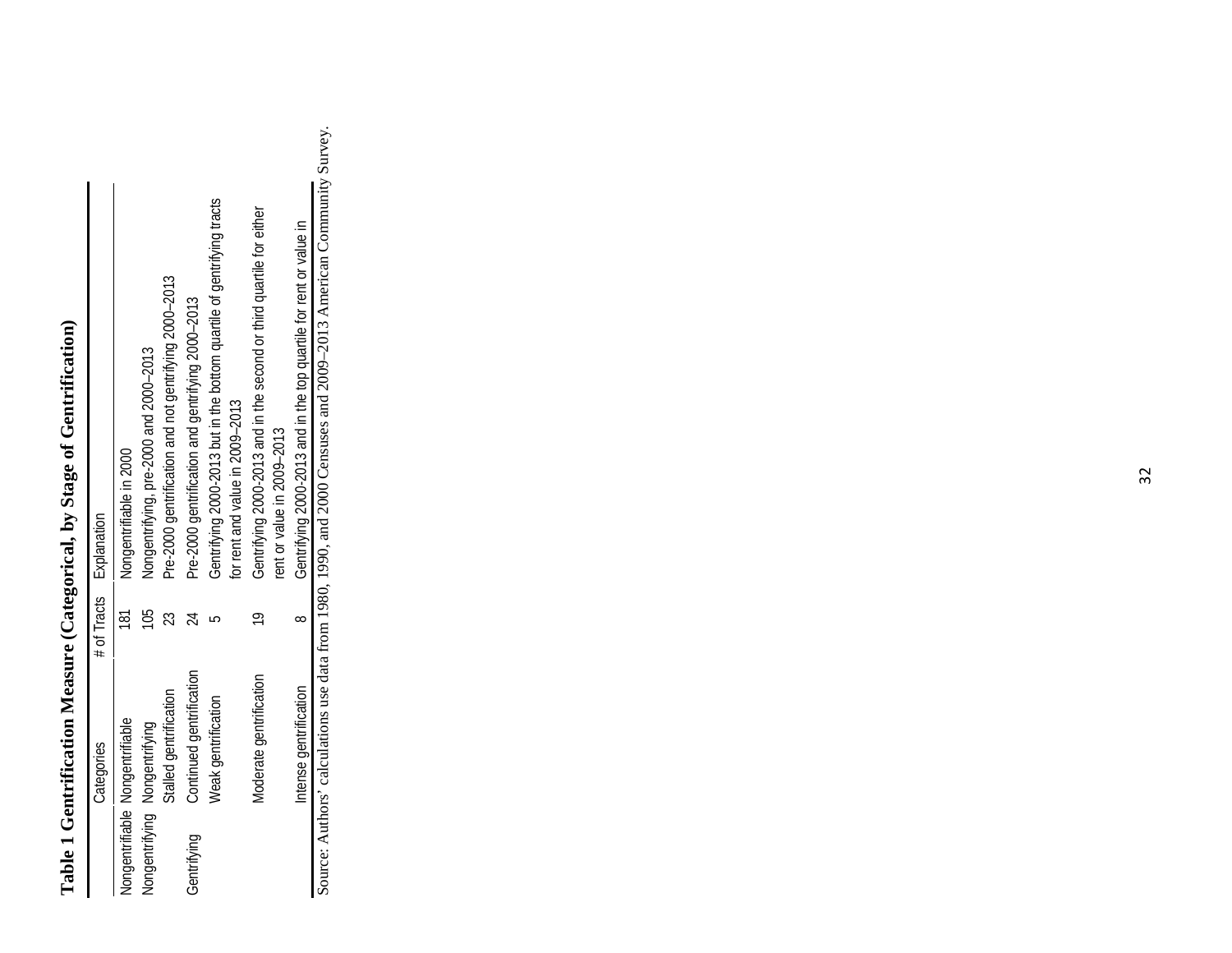| 3                  |  |
|--------------------|--|
| i<br>Ť             |  |
| Ξ                  |  |
| escript<br>∪<br>בס |  |
|                    |  |
| ÷,                 |  |

| Variable                                                 | Gentrifiable Tracts<br>(Nongentrifying<br>and Gentrifying) | Nongentrifying<br>Tracts | Gentrifying<br>Tracts |
|----------------------------------------------------------|------------------------------------------------------------|--------------------------|-----------------------|
| Moved in three years                                     | 26.0%                                                      | 24.3%                    | 30.4%                 |
| Moved within city                                        | 16.2%                                                      | 16.0%                    | 16.6%                 |
| Moved out of city                                        | 9.9%                                                       | 8.3%                     | 13.8%                 |
| Moved to a similar-income tract (same decile)            | 11.4%                                                      | 12.0%                    | 10.0%                 |
| Moved to a lower-income tract (lower decile)             | 3.7%                                                       | 4.1%                     | 2.9%                  |
| Moved to a higher-income tract (higher decile)           | 10.9%                                                      | 8.2%                     | 17.4%                 |
| Equifax risk score                                       |                                                            |                          |                       |
| 290-579                                                  | 41.3%                                                      | 45.5%                    | 31.0%                 |
| 580-649                                                  | 21.5%                                                      | 22.6%                    | 19.1%                 |
| 650-749                                                  | 22.4%                                                      | 20.3%                    | 27.3%                 |
| 750+                                                     | 14.8%                                                      | 11.6%                    | 22.6%                 |
| Mean Equifax risk score                                  | 615.9                                                      | 603.7                    | 645.3                 |
| Risk score change in three years<br>Age                  | 11.8                                                       | 11.6                     | 12.2                  |
| $18 - 24$                                                | 10.8%                                                      | 11.0%                    | 10.4%                 |
| $25 - 34$                                                | 22.0%                                                      | 20.5%                    | 25.6%                 |
| $35 - 44$                                                | 19.4%                                                      | 19.5%                    | 19.0%                 |
| 45-54                                                    | 19.0%                                                      | 19.7%                    | 17.1%                 |
| 55-64                                                    | 13.8%                                                      | 14.1%                    | 12.9%                 |
| 295                                                      | 14.3%                                                      | 14.3%                    | 14.3%                 |
| Household size (number of householders with credit info) |                                                            |                          |                       |
|                                                          | 20.8%                                                      | 19.2%                    | 24.7%                 |
| $\sim$                                                   | 26.5%                                                      | 25.7%                    | 28.5%                 |
| $\sim$                                                   | 22.4%                                                      | 23.2%                    | 20.4%                 |
| $\overline{\phantom{a}}$                                 | 14.7%                                                      | 15.5%                    | 12.8%                 |
| 5                                                        | 15.6%                                                      | 16.4%                    | 13.6%                 |
| Having 1+ mortgages (household)                          | 22.3%                                                      | 21.3%                    | 24.8%                 |
| Having 1+ 90+day delinquent accounts (household)         | 27.4%                                                      | 30.0%                    | 21.2%                 |
| Length in the tract (2005-2011 cohorts)                  |                                                            |                          |                       |
| <2 years in the tract                                    | 13.6%                                                      | 12.1%                    | 17.2%                 |
| 2-4 years in the tract                                   | 16.6%                                                      | 15.8%                    | 18.6%                 |
| 5+ years in the tract                                    | 69.8%                                                      | 72.1%                    | 64.2%                 |
| Distance to City Hall (miles)                            | 3.6                                                        | 4.2                      | 2.1                   |
| Person years (2002-2003; 2005-2011)                      | 165,160                                                    | 116,805                  | 48,355                |

 $\mathbf{y}$ Note: Authors' calculations using data from Census 2000, 2009–2013 American Community Survey, and data from the FRBNY anary and your control control of the American School Consumer Credit Panel/Equifax. Consumer Credit Panel/Equifax.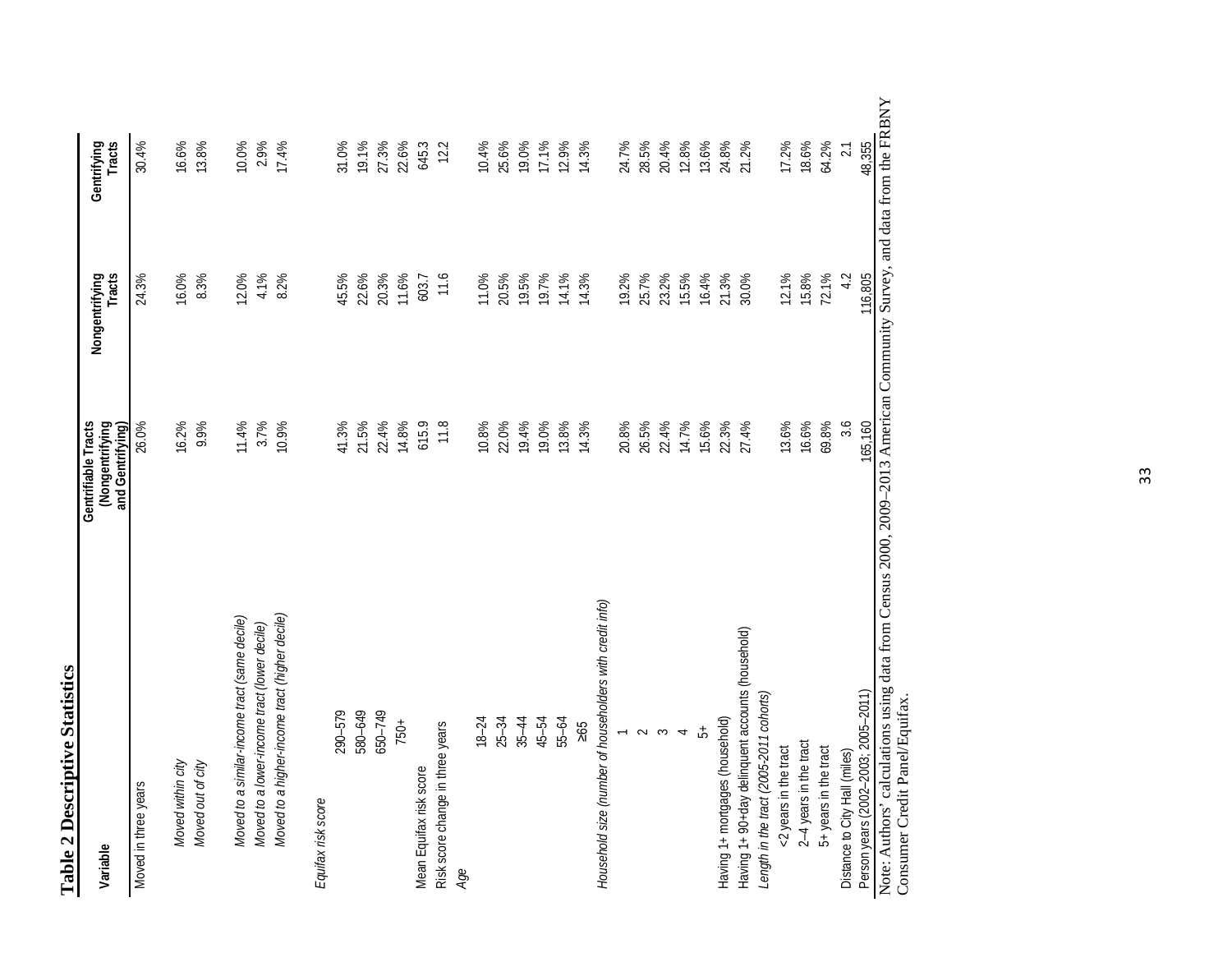(Summary of Coefficients from Different Regressions for Binary and Categorical Gentrification, Relative to Stayers in Nongentrifying **(Summary of Coefficients from Different Regressions for Binary and Categorical Gentrification, Relative to Stayers in Nongentrifying Table 3 Equifax Risk Score Change in Three Years for Individuals Staying in Gentrifying Neighborhoods**  Table 3 Equifax Risk Score Change in Three Years for Individuals Staying in Gentrifying Neighborhoods Neighborhoods) **Neighborhoods)**

| $($ compared to the property of $\sim$                                                                                                                                        |                 |             |                                      |             |                                  |            |                |             |                                                      |             |                              |             |
|-------------------------------------------------------------------------------------------------------------------------------------------------------------------------------|-----------------|-------------|--------------------------------------|-------------|----------------------------------|------------|----------------|-------------|------------------------------------------------------|-------------|------------------------------|-------------|
|                                                                                                                                                                               | All Individuals |             | Individuals with<br><b>Mortgages</b> |             | Individuals Without<br>Mortgages |            | as the Control |             | Tracts within 0.5 Mile Consumers with 2+<br>Accounts |             | Consumers 25-64<br>Years Old |             |
| Gentrify                                                                                                                                                                      | $1.303***$      |             | $14.710***$                          |             | $10.156***$                      |            | 4.354          |             | $11.757***$                                          |             | $12.234***$                  |             |
| Weak Gentrification                                                                                                                                                           |                 | 3.100       |                                      | 1.549       |                                  | 3.388      |                | $-0.060$    |                                                      | 2.092       |                              | 3.204       |
| Moderate Gentrification                                                                                                                                                       |                 | $1.020***$  |                                      | $15.426***$ |                                  | 9.494***   |                | 5.686       |                                                      | $11.711***$ |                              | $12.544***$ |
| Intense Gentrification                                                                                                                                                        |                 | 22.589***   |                                      | 19.004***   |                                  | 24.379***  |                | $14.213***$ |                                                      | 21.896***   |                              | $22.436***$ |
| Continued Gentrification                                                                                                                                                      |                 | $11.599***$ |                                      | $15.987***$ |                                  | $9.690***$ |                | 4.430       |                                                      | $12.289***$ |                              | $12.517***$ |
| R square                                                                                                                                                                      | 0.196           | 0.197       | 0.170                                | 0.170       | 0.205                            | 0.206      | 0.174          | 0.176       | 0.206                                                | 0.207       | 0.191                        | 0.192       |
| Number of observations                                                                                                                                                        | 120,685         | 120,685     | 27,934                               | 24,553      | 92,751                           | 92,751     | 41,356         | 41,356      | 77,271                                               | 77,271      | 87,731                       | 87,731      |
| $\ldots$ $\ldots$ $\ldots$ $\ldots$ $\ldots$ $\ldots$ $\Omega$ $\ldots$ $\Omega$ $\ldots$ $\Omega$ $\ldots$ $\Omega$ $\ldots$ $\ldots$ $\ldots$ $\ldots$ $\ldots$<br>* ** *** |                 |             |                                      |             |                                  |            |                |             |                                                      |             |                              |             |

, , represent significant at 0.01, 0.05, or 0.1 level, respectively.

Note: From OLS regressions using pooled data; reference group is stayers in nongentrifying tracts; standard errors are clustered at the tract level; control dummies; estimation is based on data from Census 2000, 2009-2013 American Community Survey, and the FRBNY Consumer Credit Panel/Equifax. dummies; estimation is based on data from Census 2000, 2009–2013 American Community Survey, and the FRBNY Consumer Credit Panel/Equifax.variables include initial Equifax risk score (continuous), household size, age, mortgage status, serious delinquency, distance to City Hall, and year variables include initial Equifax risk score (continuous), household size, age, mortgage status, serious delinquency, distance to City Hall, and year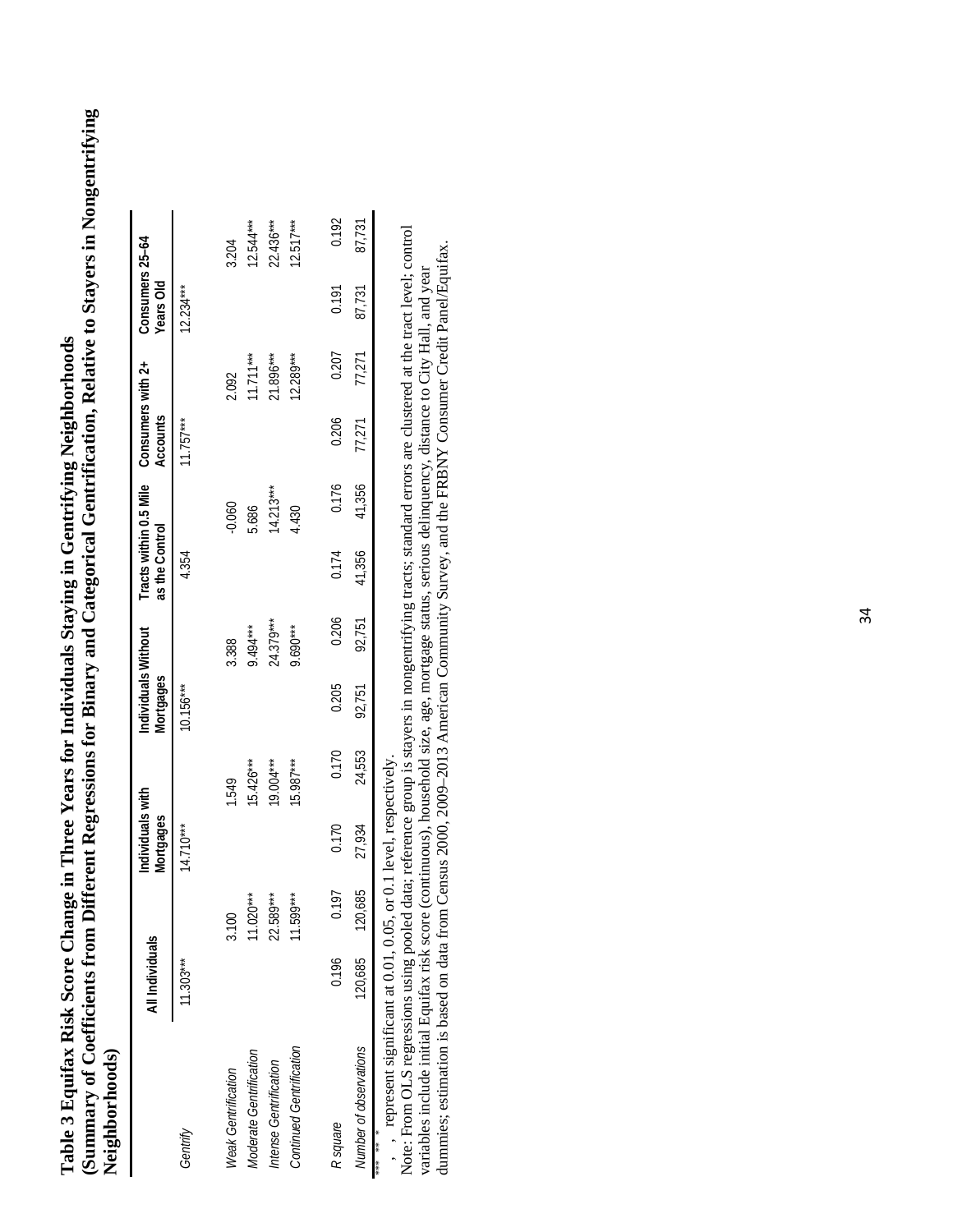|                                                                    | Coefficient | Standard<br>Error | Coefficient | Standard<br>Error | Coefficient | Standard<br>Error | Coefficient | Standard<br>Error |
|--------------------------------------------------------------------|-------------|-------------------|-------------|-------------------|-------------|-------------------|-------------|-------------------|
| Gentrification & Equifax risk score                                |             |                   |             |                   |             |                   |             |                   |
| Gentrify                                                           | $8.722***$  | 1.513             |             |                   |             |                   |             |                   |
| Risk score 650-749                                                 | $4.249***$  | 0.919             |             |                   |             |                   |             |                   |
| Risk score 580-649                                                 | $10.125***$ | 1.078             |             |                   |             |                   |             |                   |
| Risk score <580                                                    | $62.560***$ | 0.983             |             |                   |             |                   |             |                   |
| Gentrify & score 650-749                                           | $4.494***$  | 1.807             |             |                   |             |                   |             |                   |
| Gentrify & score 580-649                                           | 0.698       | 1,997             |             |                   |             |                   |             |                   |
| Gentrify & score <580                                              | $-5.742**$  | 1.331             |             |                   |             |                   |             |                   |
| Gentrification & mortgage status                                   |             |                   |             |                   |             |                   |             |                   |
| Gentrify                                                           |             |                   | $17.641***$ | 2.664             |             |                   |             |                   |
| No mortgage                                                        |             |                   | $-0.156$    | 0.828             |             |                   |             |                   |
| Gentrify & No mortgage                                             |             |                   | $-8.150***$ | 2.030             |             |                   |             |                   |
| Gentrification & length of residency (2005-2011 cohorts)           |             |                   |             |                   |             |                   |             |                   |
| Gentrify                                                           |             |                   |             |                   | $19.322***$ | 3.311             |             |                   |
| 2-4 years in the tract                                             |             |                   |             |                   | 1.921       | 1.291             |             |                   |
| 5+ years in the tract                                              |             |                   |             |                   | 0.373       | 1.332             |             |                   |
| Gentrify & 2-4 years in the tract                                  |             |                   |             |                   | $-6.565***$ | 1.973             |             |                   |
| Gentrify & 5+ years in the tract                                   |             |                   |             |                   | $-9.981***$ | 2.410             |             |                   |
| Gentrification & age                                               |             |                   |             |                   |             |                   |             |                   |
| Gentrify                                                           |             |                   |             |                   |             |                   | $13.124***$ | 3.425             |
| Age 25-44                                                          |             |                   |             |                   |             |                   | $19.275***$ | 1.377             |
| Age 45-64                                                          |             |                   |             |                   |             |                   | $32.175***$ | 1.355             |
| Age $\geq 65$                                                      |             |                   |             |                   |             |                   | 46.481***   | 1.685             |
| Gentrify & age 25-44                                               |             |                   |             |                   |             |                   | 2.132       | 2.907             |
| Gentrify & age 45-64                                               |             |                   |             |                   |             |                   | $-3.249$    | 2.865             |
| Gentrify & age 265                                                 |             |                   |             |                   |             |                   | $-7.568**$  | 3.133             |
| Other controls                                                     | yes         |                   | yes         |                   | yes         |                   | yes         |                   |
| R Square                                                           | 0.196       |                   | 0.156       |                   | 0.188       |                   | 0.195       |                   |
| Number of observations                                             | 120,685     |                   | 120,685     |                   | 94,263      |                   | 119,357     |                   |
| , represent significant at 0.01, 0.05, or 0.1 level, respectively. |             |                   |             |                   |             |                   |             |                   |

Note: From OLS regressions using pooled data; reference group is stayers in nongentrifying tracts; standard errors are clustered at the tract level; control variables include Equifax risk score (continuous), household size, age, mortgage status, serious delinquency, distance to City Hall, and year dummies; estimation is based on data from Census 2000, 2009–2013 American Community Survey, and the FRBNY Consumer Credit Panel/Equifax.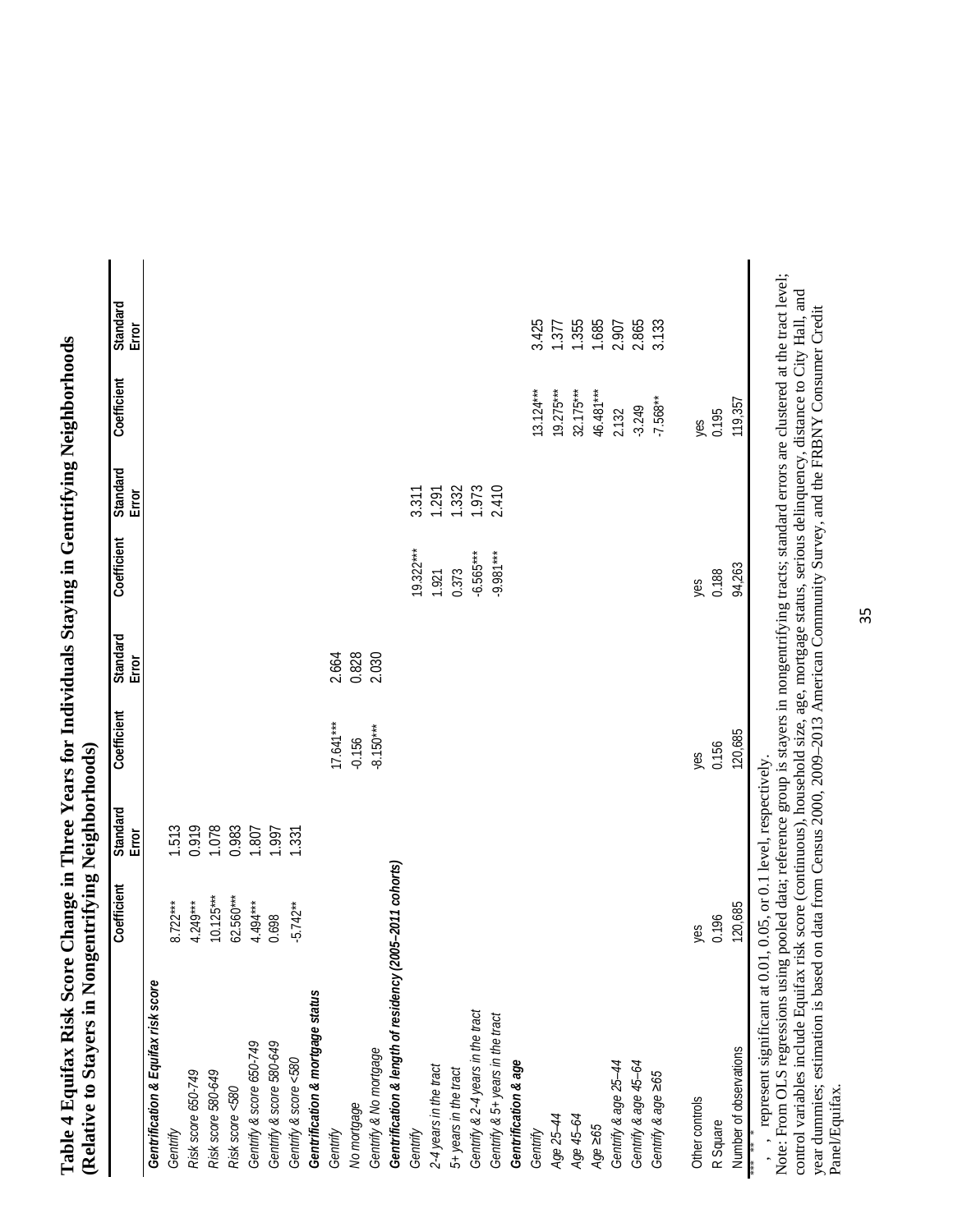|                                                                              | Error                         |
|------------------------------------------------------------------------------|-------------------------------|
|                                                                              | Coefficient Standard          |
|                                                                              | Standard<br>Error             |
| nge in Three Years for Individuals Who Move Out of Gentrifying Neighborhoods | Coefficient                   |
|                                                                              | Error                         |
|                                                                              | standard Coefficient Standard |
|                                                                              | Error                         |
| Table 5 Equifax Risk Score Chan<br>Relative to Stayers)                      | ţ                             |
|                                                                              |                               |

|                                                                                                                                                                                                                                      | Coefficient                                         | Standard<br>$E$ rror | Coefficient                      | Standard<br>Error | Coefficient                         | Standard<br>Error       | Coefficient                                                                       | Standard<br>Error                                           |
|--------------------------------------------------------------------------------------------------------------------------------------------------------------------------------------------------------------------------------------|-----------------------------------------------------|----------------------|----------------------------------|-------------------|-------------------------------------|-------------------------|-----------------------------------------------------------------------------------|-------------------------------------------------------------|
| Any move                                                                                                                                                                                                                             | $-2.986*$                                           | 1.779                |                                  |                   |                                     |                         |                                                                                   |                                                             |
| Move and destination neighborhood type<br>Move within city or not<br>Move within City<br>Move out of City                                                                                                                            |                                                     |                      | $-8.158***$<br>$4.012*$          | 1.638<br>2.166    |                                     |                         |                                                                                   |                                                             |
| Move to a higher-income tract<br>Move to a lower-income tract<br>Move to similar-income tract<br>Move downward or not                                                                                                                |                                                     |                      |                                  |                   | $-12.162***$<br>$-5.747**$<br>0.033 | 2.624<br>2.995<br>1.039 |                                                                                   |                                                             |
| Move and origin neighborhood type<br>Mover & continued gentrification<br>Mover & moderate gentrification<br>Mover & intense gentrification<br>Continued gentrification<br>Moderate gentrification<br>Intense gentrification<br>Mover |                                                     |                      |                                  |                   |                                     |                         | $13.100***$<br>$-11.224**$<br>$11.891**$<br>$8.606***$<br>3.962<br>2.663<br>2.596 | 4.426<br>4.838<br>3.035<br>3.225<br>2.803<br>4.845<br>5.072 |
| Other controls                                                                                                                                                                                                                       | yes                                                 |                      | yes                              |                   | yes                                 |                         | yes                                                                               |                                                             |
| Number of observations<br>R Square                                                                                                                                                                                                   | $\frac{1}{2}$<br>48,296<br>0.144<br>$\tilde{\zeta}$ | .<br>۳               | 48,296<br>0.146<br>$\frac{1}{2}$ |                   | 48,296<br>0.144                     |                         | 48,296<br>0.120                                                                   |                                                             |

, \*\* , \* represent significant at 0.01, 0.05, or 0.1 level, respectively.

variables include Equifax risk score (continuous), household size, age, mortgage status, serious delinquency, a dummy for frequent moves, and distance to<br>City Hall; estimation is based on data from Census 2000, 2009–2013 A variables include Equifax risk score (continuous), household size, age, mortgage status, serious delinquency, a dummy for frequent moves, and distance to Note: From OLS regressions using pooled data; reference group is stayers in nongentrifying tracts; standard errors are clustered at the tract level; control City Hall; estimation is based on data from Census 2000, 2009–2013 American Community Survey, and the FRBNY Consumer Credit Panel/Equifax.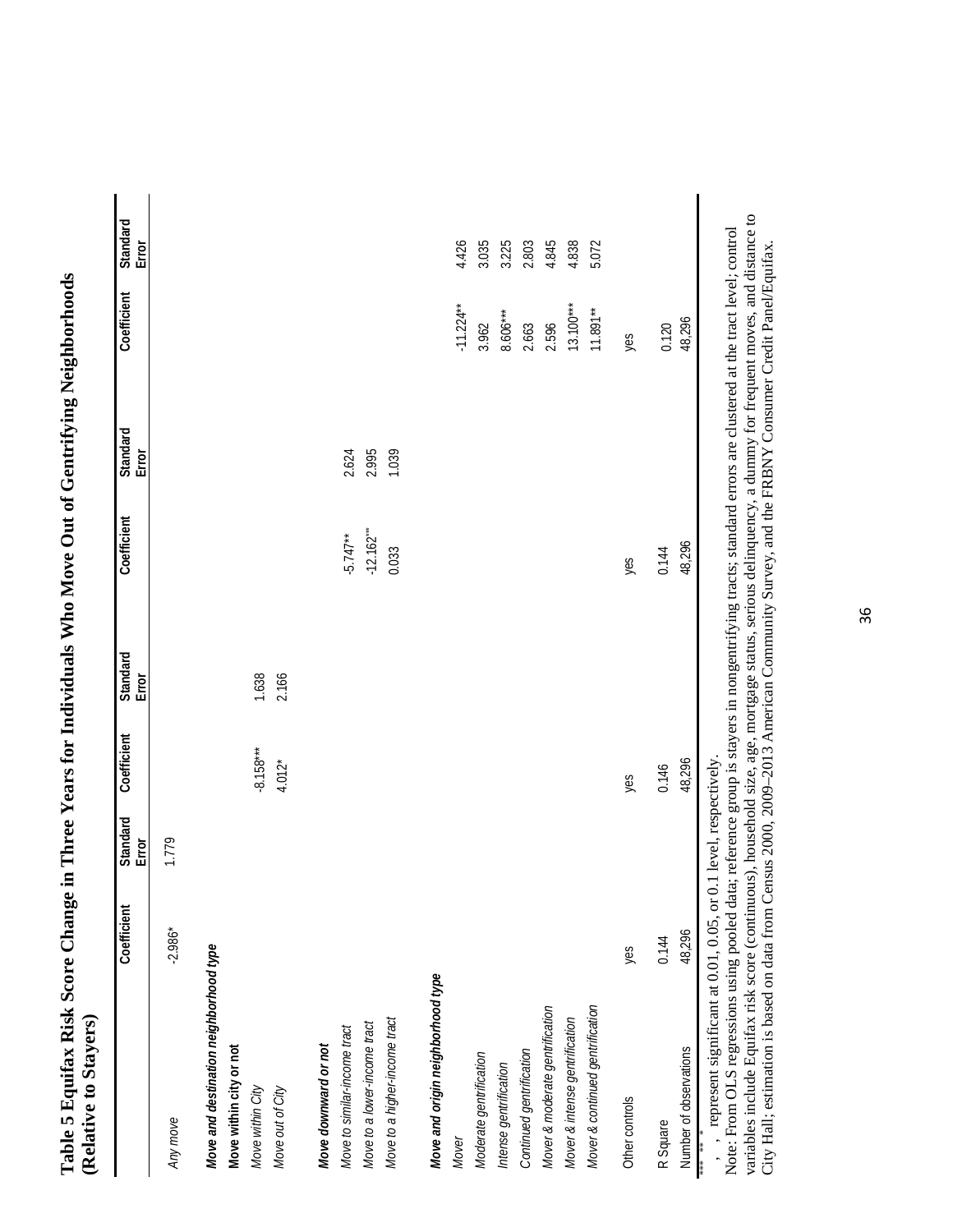| (Relative to Stayers in Gentrifying Neighborhoods)      |             |                   |             |                   |              |                         |              |                   |
|---------------------------------------------------------|-------------|-------------------|-------------|-------------------|--------------|-------------------------|--------------|-------------------|
|                                                         | Coefficient | Standard<br>Error | Coefficient | Standard<br>Error | Coefficient  | Standard<br>par<br>Erro | Coefficient  | Standard<br>Error |
| Mover and Equifax risk score                            |             |                   |             |                   |              |                         |              |                   |
| Mover                                                   | $-1.296$    | 1.416             |             |                   |              |                         |              |                   |
| Risk score 650-749                                      | $6.165***$  | 1.518             |             |                   |              |                         |              |                   |
| Risk score 580-649                                      | $9.429***$  | 1.761             |             |                   |              |                         |              |                   |
| Risk score <580                                         | 54.781***   | 1.426             |             |                   |              |                         |              |                   |
| Mover & score 650-749                                   | $5.473*$    | 2.812             |             |                   |              |                         |              |                   |
| Mover & score 580-649<br>Mover & score <580             | $-4.284$    | 2.853             |             |                   |              |                         |              |                   |
|                                                         | $-5.692***$ | 1.981             |             |                   |              |                         |              |                   |
| Mover and Mortgage Status                               |             |                   |             |                   |              |                         |              |                   |
| Mover                                                   |             |                   | $-1.800$    | 2.383             |              |                         |              |                   |
| No mortgage                                             |             |                   | $-4.900***$ | 1.416             |              |                         |              |                   |
| Mover & No mortgage                                     |             |                   | $-1.561$    | 2.237             |              |                         |              |                   |
| Mover & length of residency (2005-2011                  | cohorts)    |                   |             |                   |              |                         |              |                   |
| Mover                                                   |             |                   |             |                   | 4.136        | 2.816                   |              |                   |
| 2-4 years in the tract                                  |             |                   |             |                   | $-3.596**$   | 1.526                   |              |                   |
|                                                         |             |                   |             |                   | $-5.376***$  | 1.896                   |              |                   |
| 5+ years in the tract<br>Mover & 2–4 years in the tract |             |                   |             |                   | $-1.255$     | 2.682                   |              |                   |
| Mover & 5+ years in the tract                           |             |                   |             |                   | $-14.706***$ | 2.781                   |              |                   |
| Mover & age                                             |             |                   |             |                   |              |                         |              |                   |
| Mover                                                   |             |                   |             |                   |              |                         | 5.466        | 4.002             |
| Age 25-44                                               |             |                   |             |                   |              |                         | 22.879***    | 2.533             |
| Age 45-64                                               |             |                   |             |                   |              |                         | 29.421***    | 2.659             |
| Age $\geq 65$                                           |             |                   |             |                   |              |                         | $36.228***$  | 2.820             |
| Mover & age25-44                                        |             |                   |             |                   |              |                         | $-5.244$     | 3.556             |
| Mover & age45-64                                        |             |                   |             |                   |              |                         | $-17.078***$ | 3.866             |
| Mover & age265                                          |             |                   |             |                   |              |                         | $-20.108***$ | 5.084             |
| Other controls                                          | yes         |                   | yes         |                   | yes          |                         | yes          |                   |

Table 6 Equifax Risk Score Change in Three Years for Movers from Gentrifying Neighborhoods **Table 6 Equifax Risk Score Change in Three Years for Movers from Gentrifying Neighborhoods** 

\*\*\* , \*\* , \* represent significant at 0.01, 0.05, or 0.1 level, respectively.

48,296 0.144

Number of observations

R Square

R Square 0.144 0.120 0.134 0.144 Number of observations 48,296 48,296 37,552 47,961

0.120<br>48,296

47,961

37,552 0.134

0.144

control variables include Equifax risk score (continuous), household size, age, mortgage status, serious delinquency, a dummy for frequent moves, Note: From OLS regressions using pooled data; reference group is stayers in nongentrifying tracts; standard errors are clustered at the tract level; and distance to City Hall; estimation is based on data from Census 2000, 2009–2013 American Community Survey, and the FRBNY Consumer Credit Panel/Equifax. Credit Panel/Equifax.